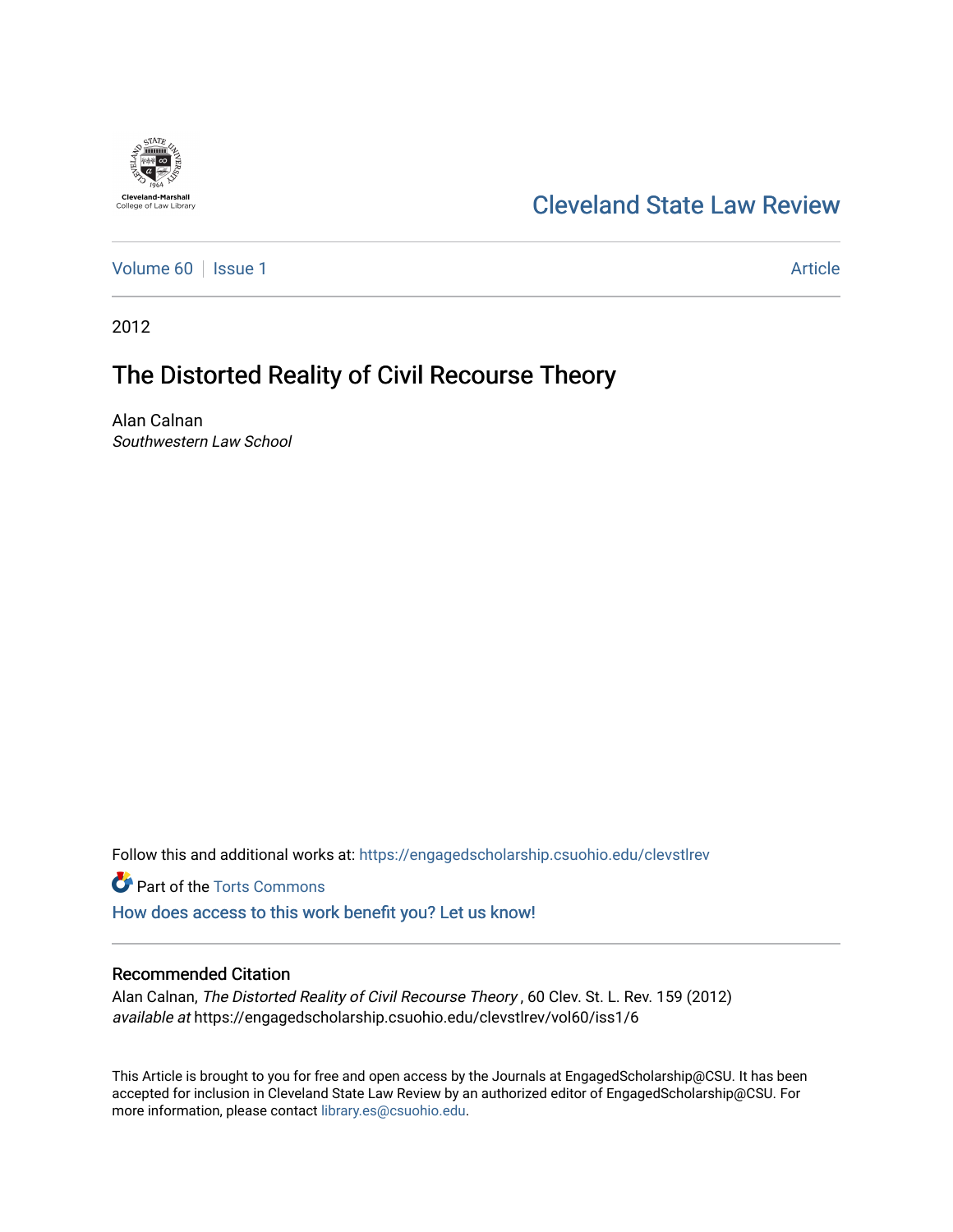### **THE DISTORTED REALITY OF CIVIL RECOURSE THEORY**

#### ALAN CALNAN\*

#### **ABSTRACT**

*In their recent article* Torts as Wrongs*, Professors John C.P. Goldberg and Benjamin C. Zipursky offer their most complete and accessible explanation of the civil recourse theory (CRT) of tort law. A purely descriptive account, CRT holds that tort law is exclusively a scheme of private rights for the redress of legal wrongs and is not a pragmatic mechanism for imposing strict liability or implementing public policy. The present paper challenges this view by revealing critical errors in its perspective, methodology, and analysis. It shows that Goldberg and Zipursky do not objectively observe tort law and uncritically report what they see; instead, they employ a partial perspective to interpret the facts and rely on their own predilections to support their subjective conclusions. Constrained by this biased outlook, Goldberg and Zipursky misinterpret the concept of strict liability, grossly underestimating its pervasiveness, embeddedness, and practical and structural significance. For similar reasons, the authors simply ignore the prodigious presence of instrumental considerations in the core wrongs-based action of negligence, viewing them as marked departures from tort law rather than accretive adaptations to its evolving content. Having exposed the distorted reality of CRT, the paper encourages the authors to recast that theory as a normative enterprise—one which prescribes a treatment for unprincipled instrumentalism and a plan for restoring rights and wrongs to tort law.* 

| III. DISTORTING STRICT LIABILITY'S SIGNIFICANCE  172 |  |
|------------------------------------------------------|--|
| IV. DISTORTING THE RELATION BETWEEN STRICT LIABILITY |  |
|                                                      |  |
|                                                      |  |
| VI. RIGHTING THE WRONGS OF CIVIL RECOURSE THEORY 194 |  |

#### I. INTRODUCTION

Over the last decade or so, Professors John C.P. Goldberg and Benjamin C. Zipursky have incrementally developed a descriptive theory of tort law called civil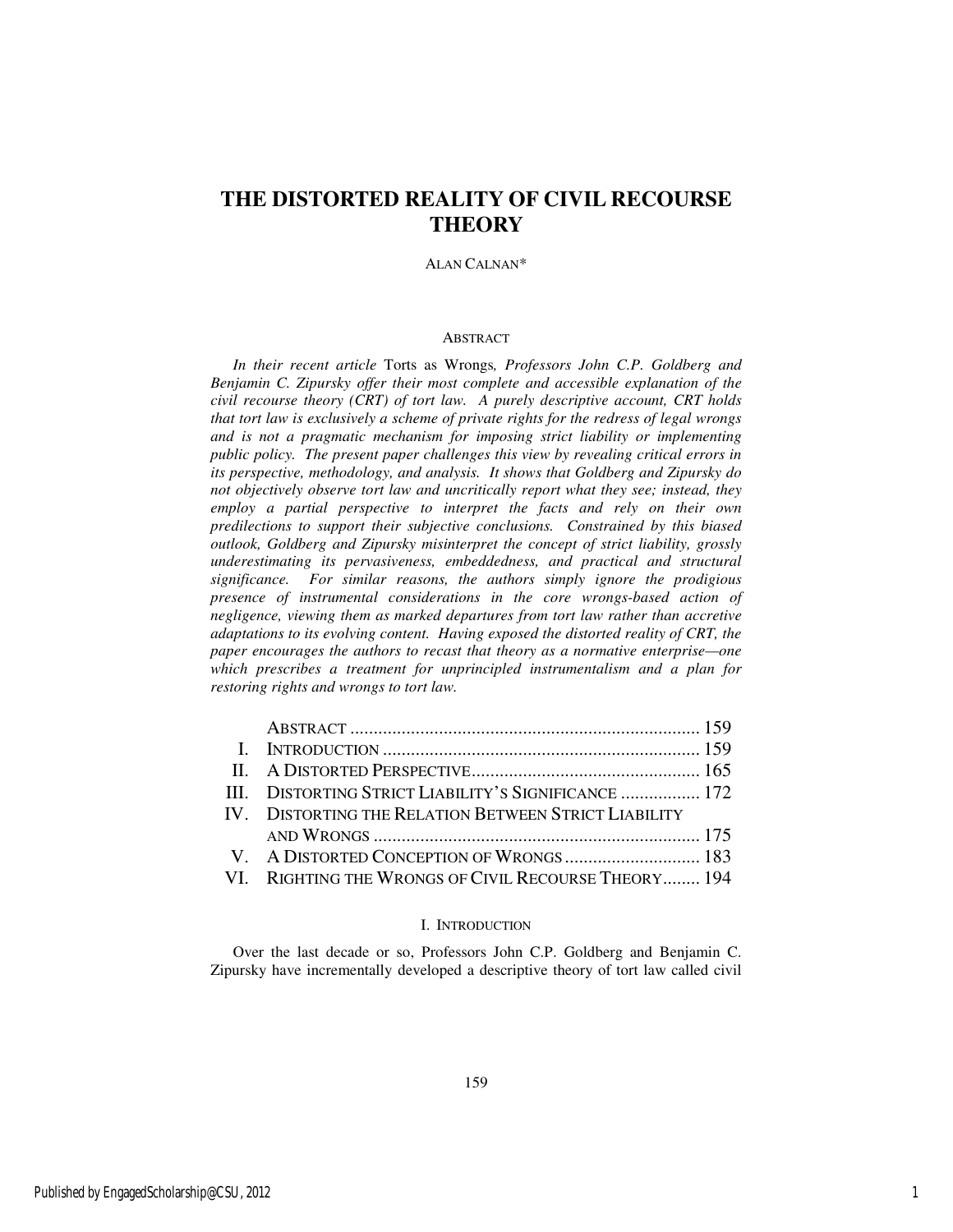recourse theory.<sup>1</sup> In their recent article *Torts as Wrongs*,<sup>2</sup> they present their most complete and accessible account of that theory. In short, civil recourse theory holds that "[t]orts are legal wrongs for which courts provide victims a right of civil recourse—a right to sue for a remedy."<sup>3</sup>

Embedded within this ostensibly simple account are a number of complex challenges to Torts' reigning theoretical orthodoxies. The claim that torts are *wrongs* is actually a direct attack upon the commonly held pragmatic conception of Torts as accidentally caused *losses* that the law seeks to prevent, administer, and allocate to promote social welfare.<sup>4</sup> Conversely, the contention that torts are *legal* wrongs is a pointed rebuke of the corrective justice view of Torts as *moral* transgressions that the law punishes or annuls in accordance with deeply ingrained ethical principles.<sup>5</sup> Finally, the assertion that torts are *private rights* of *recourse* counters *both* the pragmatists' image of Torts as *public behavioral directives* or

2 *See* John C.P. Goldberg & Benjamin C. Zipursky, *Torts as Wrongs*, 88 TEX. L. REV. 917 (2010) (hereinafter Goldberg & Zipursky, *Torts as Wrongs*).

- 3 *Id.* at 985.
- 4 *Id.* at 920-25, 926-28, 954-57.
- 5 *See id.* at 932; *see also* Zipursky, *Civil Recourse*, *supra* note 1, at 726-27.

-

<sup>\*</sup> Professor of Law, Southwestern Law School. I would like to thank Christopher Miller, Adam Houtz, and Jahmy Graham for providing helpful research and technical assistance on this article.

<sup>&</sup>lt;sup>1</sup> Professor Zipursky first introduced civil recourse theory in his 1998 article *Rights*, *Wrongs, and Recourse in the Law of Torts*. Benjamin C. Zipursky, *Rights, Wrongs, and Recourse in the Law of Torts*, 51 VAND. L. REV. 1, 6 (1998) (hereinafter Zipursky, *Rights, Wrongs, and Recourse*). Since that time the authors, both individually and together, have described and applied this theory in numerous pieces. *See, e.g.*, Benjamin C. Zipursky, *Philosophy of Private Law*, *in* THE OXFORD HANDBOOK OF JURISPRUDENCE & PHILOSOPHY OF LAW (Jules Coleman & Scott Shapiro eds., 2002); John C.P. Goldberg & Benjamin C. Zipursky, *Accidents of the Great Society*, 64 MD. L. REV. 364 (2005); John C.P. Goldberg & Benjamin C. Zipursky, *Seeing Tort Law From the Internal Point of View: Holmes and Hart on Legal Duties*, 75 FORDHAM L. REV. 1563 (2006) (hereinafter Goldberg & Zipursky, *Internal Point of View*); John C.P. Goldberg & Benjamin C. Zipursky, *Shielding Duty: How Attending to Assumption of Risk, Attractive Nuisance, and Other "Quaint" Doctrines Can Improve Decisionmaking in Negligence Cases*, 79 S. CAL. L. REV. 329 (2006); John C.P. Goldberg, *The Constitutional Status of Tort Law: Due Process and the Right to a Law for the Redress of Wrongs*, 115 YALE L.J. 524 (2005) (hereinafter Goldberg, *Constitutional Status*); John C.P. Goldberg & Benjamin C. Zipursky, *The Moral of MacPherson*, 146 U. PA. L. REV. 1733 (1998) (hereinafter Goldberg & Zipursky, *MacPherson*); John C.P. Goldberg & Benjamin C. Zipursky, *The Restatement (Third) and the Place of Duty in Negligence Law*, 54 VAND. L. REV. 657 (2001); John C.P. Goldberg & Benjamin Zipursky, *Tort Law and Moral Luck*, 92 CORNELL L. REV. 1123 (2007); John C.P. Goldberg & Benjamin C. Zipursky, *Unrealized Torts*, 88 VA. L. REV. 1625 (2002) (hereinafter Goldberg & Zipursky, *Unrealized)*; John C.P. Goldberg, *Wrongs Without Recourse: A Comment on Jason Solomon's* Judging Plaintiffs, 61 VAND. L. REV. EN BANC 9 (2008) (hereinafter Goldberg, *Wrongs Without Recourse*); Benjamin C. Zipursky, *Civil Recourse, Not Corrective Justice*, 91 GEO. L.J. 695 (2003) (hereinafter Zipursky, *Civil Recourse*).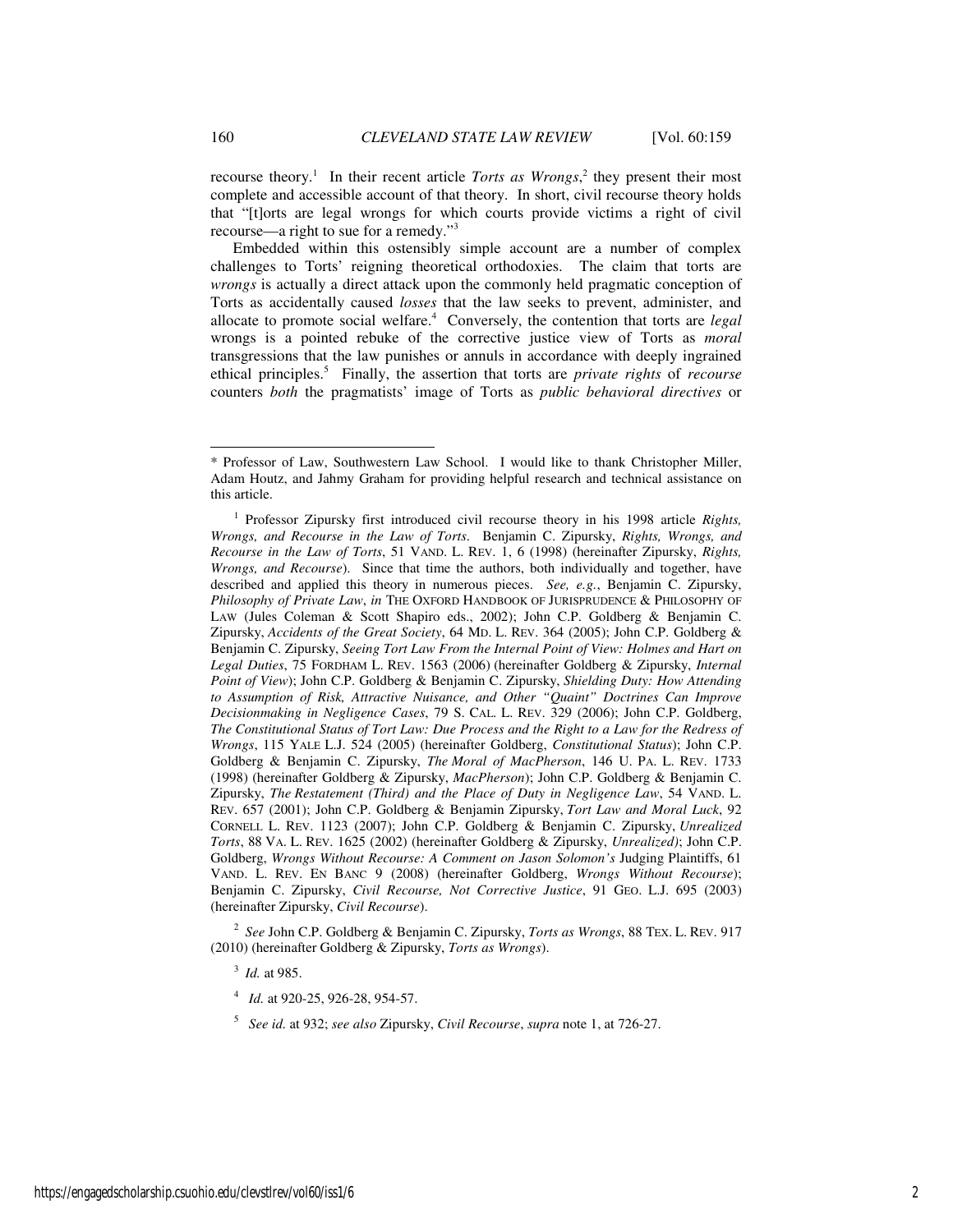liability rules<sup>6</sup> and the opposed moralist vision of Torts as specific private *duties* to *repair personal* injuries.<sup>7</sup>

Though controversial, $8$  civil recourse theory is factually accurate in many respects. Tort law *is* concerned about wrongs like negligence and intentional torts.<sup>9</sup> The wrongs of Torts—which generally exclude even the worst forms of nonfeasance<sup>10</sup>—*are* legal and not necessarily moral.<sup>11</sup> And wrongs *do* afford private

-

<sup>8</sup> Goldberg and Zipursky's civil recourse theory has been the subject of numerous critiques. *See, e.g.*, Alan Calnan, *In Defense of the Liberal Justice Theory of Torts: A Reply to Professors Goldberg and Zipursky*, 1 N.Y.U. J. L. & LIBERTY 1023 (2005) (hereinafter Calnan, *In Defense*); W. Jonathan Cardi & Michael D. Green, *Duty Wars,* 81 S. CAL. L. REV. 671 (2008); Dilan A. Esper & Gregory C. Keating, *Putting "Duty" in Its Place: A Reply to Professors Goldberg and Zipursky*, 41 LOY. L.A. L. REV. 1225 (2008); Jason M. Solomon, *Equal Accountability Through Tort Law,* 103 NW. U. L. REV. 1765 (2009); Jane Stapleton, *Evaluating Goldberg and Zipursky's Civil Recourse Theory*, 75 FORDHAM L. REV. 1529 (2006).

9 *See* DAN B. DOBBS, THE LAW OF TORTS 2 (2000) (noting that "[i]n the great majority of cases today, tort liability is grounded in the conclusion that the wrongdoer was at fault in a legally recognizable way" and that legal fault in Torts usually consists of intentional or negligent wrongs). Even Goldberg and Zipursky acknowledge that "[t]here is nothing new or even surprising about these statements; hornbook authors have said it all along." Goldberg & Zipursky, *Torts as Wrongs*, *supra* note 2, at 985.

<sup>10</sup> Nonfeasance is the failure to act on behalf of another. In Torts, a person generally has no duty to aid another, even if she could provide that aid with very little risk or burden to herself, unless she creates the risk endangering the other party, undertakes to provide assistance and thereby increases an existing risk, or enters into a special relationship with the endangered party or someone who poses a foreseeable risk to that party. *See* DOBBS, *supra*  note 9, at 854-55.

<sup>11</sup> I argued this point in my 1997 book *Justice and Tort Law*. ALAN CALNAN, JUSTICE AND TORT LAW (1997) (hereinafter CALNAN, JUSTICE). After recounting Tort's movement from trespass to negligence to strict liability, I explained their common normative basis:

How can these very different types of conduct all be considered wrongful? Certainly, moral fault is not the key, since past and present versions of tort law have imposed liability without it. Likewise, if the outcome-responsibility of causation were alone sufficient, the requirement of fault or ultrahazardousness would be superfluous. The answer to this enigma is that these activities are all wrongful in the political sense of being irresponsible.

 To be irresponsible in the manner I propose, three conditions must be met. First, there must be a duty or responsibility to perform or refrain from performing a particular activity. Second, the responsibility must be just—that is, it must not be unduly restrictive of freedom. Finally, the responsibility must be breached by the act or omission of the party subject to it. If these conditions are met, the offending conduct is wrongful, even if it did not proceed from an evil motive or wanton demeanor.

*Id.* at 123 (footnote omitted).

<sup>6</sup> *See* Zipursky, *Rights, Wrongs, and Recourse*, *supra* note 1, at 44, 55-60.

<sup>7</sup> *See* Zipursky, *Civil Recourse*, *supra* note 1, at 718-26.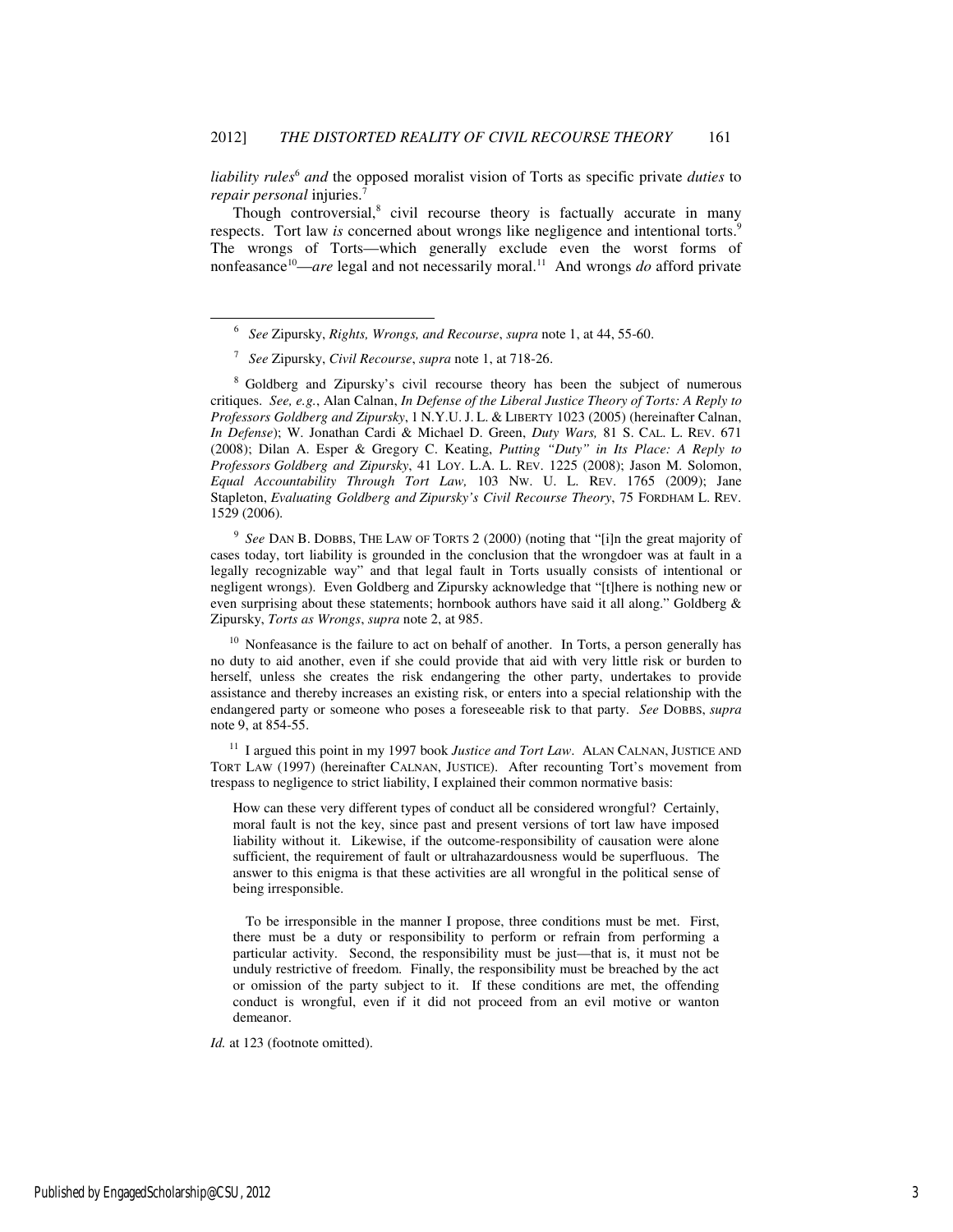rights to sue and not simply grounds for public sanctions.<sup>12</sup> There is only one problem. Taken as a whole, civil recourse theory is *fundamentally* wrong because it distorts rather than describes Torts' essential truth.

It pains me to say this. Like Goldberg and Zipursky, I am a Torts foundationalist.<sup>13</sup> In prior works, I have argued that early tort law (or, more precisely, the law that preceded modern tort law) *was* essentially a law of wrongs,<sup>14</sup> and have offered my own normative theory, called liberal-justice theory, suggesting how it *should* be reconstituted.<sup>15</sup> So I am naturally sympathetic to any work that

 Tort law contains a similar requirement. One seeking redress for the harmful effects of a transaction may not prevail simply by showing that the alleged perpetrator acted wrongfully. She must also show that the action was wrongful as to her. To meet this burden, it must appear that she was owed a duty not to be subjected to the injuryproducing conduct. In essence, the claimant must be one of a class of individuals who were to enjoy the benefits of the duty's protection. Where this connection is established, the claimant possesses a distinctive power to sanction the perpetrator's exercise of autonomy by forcing her to pay compensation for the harm it has caused.

*Id.* at 129.

More recently, I have elaborated on the right to recourse in Torts, arguing that it actually includes three subsidiary rights: the right of unilateral personal response, which permits endangered parties to take immediate preemptive action to stop the threats against them; the right of state-assisted response, which bestows upon aggrieved parties the power to institute litigation against their suspected offenders if they can show probable cause for their actions; and a right of state-assisted redress, which arises when the plaintiff establishes the required elements of proof for a recognized tort. *See* Alan Calnan, *The Instrumental Justice of Private Law*, 78 UMKC L. REV. 559, 585-89 (2010). While Goldberg and Zipursky's theory of civil recourse addresses the right of state-assisted redress, it mostly ignores the right of unilateral personal response, and it completely fails to account for the right of state-assisted response. *See id.* at 588 n.130.

<sup>13</sup> Generally speaking, foundationalists are interested in the law's structures, practices, principles, concepts, and values. By contrast, functionalists are concerned with the law's goals and usages.

<sup>14</sup> *See* ALAN CALNAN, A REVISIONIST HISTORY OF TORT LAW (2005) (hereinafter CALNAN, REVISIONIST) (refuting the Holmesian view that tort law radically transformed from a primitive, retributive system into a sophisticated engine of public policy, and defending the revisionist thesis that the law gradually evolved with great continuity and consistency from Greco-Roman concepts of justice, first taking root during the Twelfth-Century Renaissance as a form of morally strict law and equity, then developing rigorous rules of social responsibility, and finally, adding a general standard of reasonable care).

<sup>15</sup> See ALAN CALNAN, DUTY AND INTEGRITY IN TORT LAW (2009) (hereinafter CALNAN, DUTY AND INTEGRITY) (critiquing the RESTATEMENT (THIRD) OF TORTS' pragmatic conception of duty and proposing an alternative, liberal-justice approach called "duty as integrity," which

-

<sup>&</sup>lt;sup>12</sup> This right, too, was discussed in-depth in JUSTICE IN TORT LAW. See id. at 23-30, 38-53, 62-71, 124-29. In the following passage, I describe the unique, relational nature of that right:

To establish a right, it is not enough that the aggrieved party sustain harm from an action which violates a general or special duty. It also must be shown that she was an intended beneficiary of the applicable duty. The beneficiary status of the claimant establishes her unique entitlement to affect the actions of the duty-holder, and thus links the parties in a special relationship.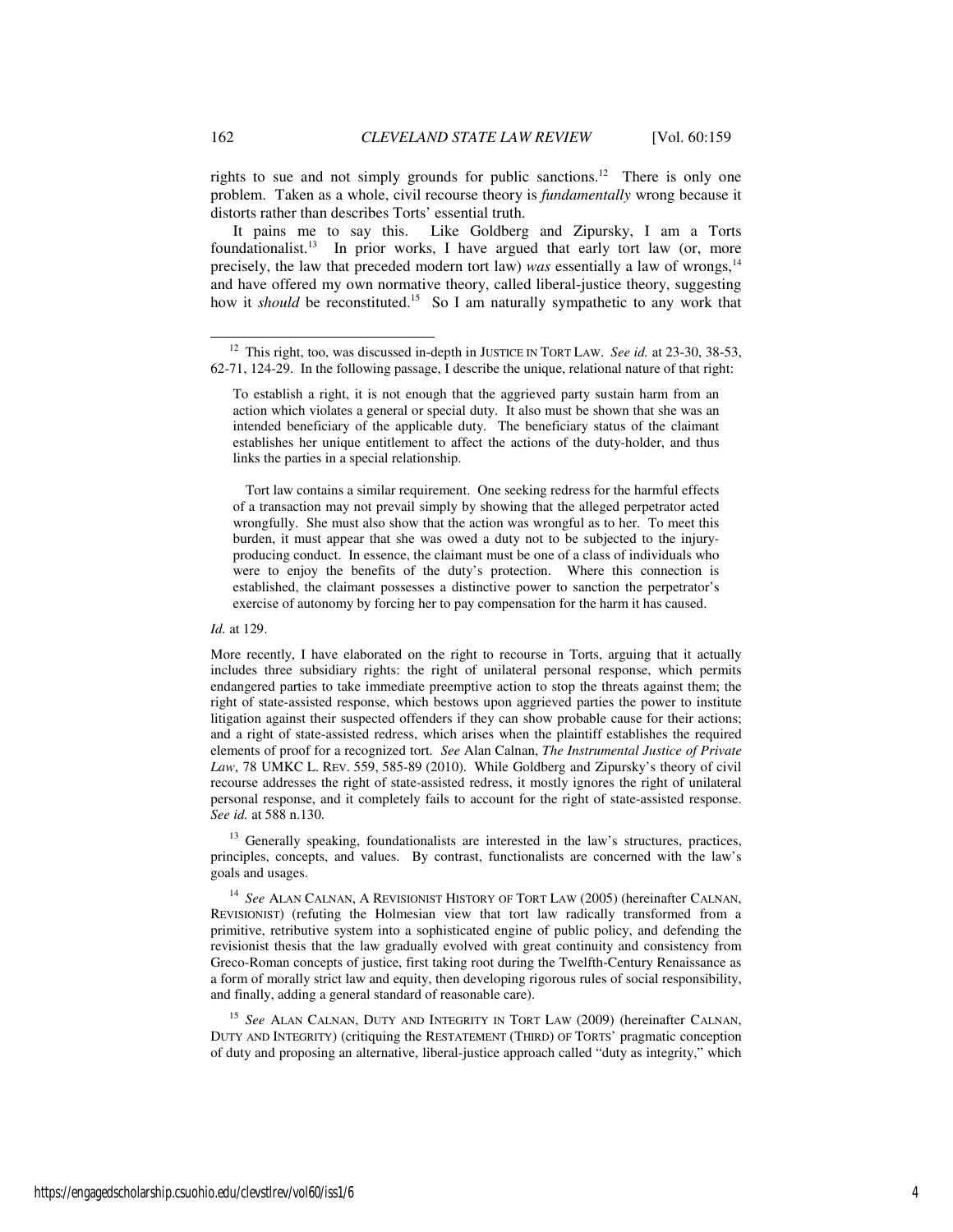highlights Torts' conceptual coherence. But today's tort law is not the relatively simple collection of trespasses (originally meaning "wrongs") we inherited from our English forbears.<sup>16</sup> It is something far more complex, political, and pluralistic.

Indeed, the muddled state of modern tort law should not be surprising to any tort scholar, least of all Goldberg and Zipursky, who query "[h]ow is it that academics have lost their feel for this basic legal category?"<sup>17</sup> As Goldberg and Zipursky themselves acknowledge, the Blackstonian scheme of rights, wrongs, and remedies that allegedly grounds civil recourse theory<sup>18</sup> was repudiated by instrumental theorists in the late nineteenth to early twentieth centuries.<sup>19</sup> Led by an influential group of scholars, these instrumentalists sought not just to promote a public agenda, but also to remove any obstacles that stood in their way.<sup>20</sup> Their charge was quickly embraced by a growing group of eager judges, who battled a rising tide of tort cases in the wake of the industrial revolution. Staunchly antiformal, these judges sought to break free of the law's wrongs-based limits to fix the social problems presented or reflected by such litigation. Gradually, they began to do just that, reinterpreting, modifying, abolishing, or supplementing many of Torts' traditional concepts and doctrines.<sup>21</sup> After a century of sculpting, it would not be shocking to find the

<sup>16</sup> *See* CALNAN, JUSTICE *supra* note 11, at 104-05 (trespass meant wrong); ROBERT C. PALMER, ENGLISH LAW IN THE AGE OF THE BLACK DEATH: 1348-1381 152 (1998) (same).

<sup>17</sup> *See* Goldberg & Zipurksy, *Torts as Wrongs*, *supra* note 2, at 919.

<sup>18</sup> *See id.* at 928; *see also* Goldberg, *Constitutional Status*, *supra* note 1, at 549-59.

<sup>19</sup> *See* Goldberg & Zipursky, *MacPherson*, *supra* note 1, at 1753-66 (discussing the development of this view and its influence on modern American Tort theory).

<sup>20</sup> *See id.* at 1762-64 (discussing the infusion of public policy considerations into negligence's duty concept).

 $\overline{a}$ 

builds upon the work of Ronald Dworkin to provide a fully integrated and comprehensive methodology for analyzing tort duty questions); CALNAN, JUSTICE *supra* note 11 (demonstrating how Aristotelian justice concepts and liberal political and moral principles shape the structure and content of modern American tort law); Alan Calnan, *Anomalies in Intentional Tort Law*, 1 TENN. J.L. & POL'Y 187 (2005) (hereinafter Calnan, *Anomalies*) (demonstrating the common, liberal-justice characteristics of intentional tort, strict liability, and negligence, and suggesting a new liberal-justice framework to help explain, justify, and differentiate these theories); Calnan, *In Defense*, *supra* note 8 (rehabilitating the concept of corrective justice, and showing how that concept completes a broader liberal-justice theory of Torts that explains and justifies many of the law's key features); Alan Calnan, *Distributive and Corrective Justice Issues in Contemporary Tobacco Litigation*, 27 SW. U. L. REV. 577 (1998) (arguing that liberal-justice concepts, which are often missing from the dialogue about tobacco litigation, discourage the use of such litigation as a means of regulating the tobacco industry and compensating potentially undeserving claimants); Alan Calnan, *The Fault(s) in Negligence Law*, 25 QUINNIPIAC L. REV. 695 (2007) (hereinafter Calnan, *Fault(s)*) (arguing that tortious fault is not a strong moral concept, but is a soft liberal idea epitomized by the notion of unreasonableness, and demonstrating how negligence law distorts this notion, both by including within its ambit strict liability doctrines it should exclude and by excluding some intentional tort and strict liability doctrines it should include); Alan Calnan, *Strict Liability and the Liberal-Justice Theory of Torts*, 38 N.M. L. REV. 95 (2008) (hereinafter, Calnan, *Strict Liability*) (revealing the historical and classical origins of strict liability, explaining its inherent morality, and proposing a new, liberal-justice paradigm of tort law).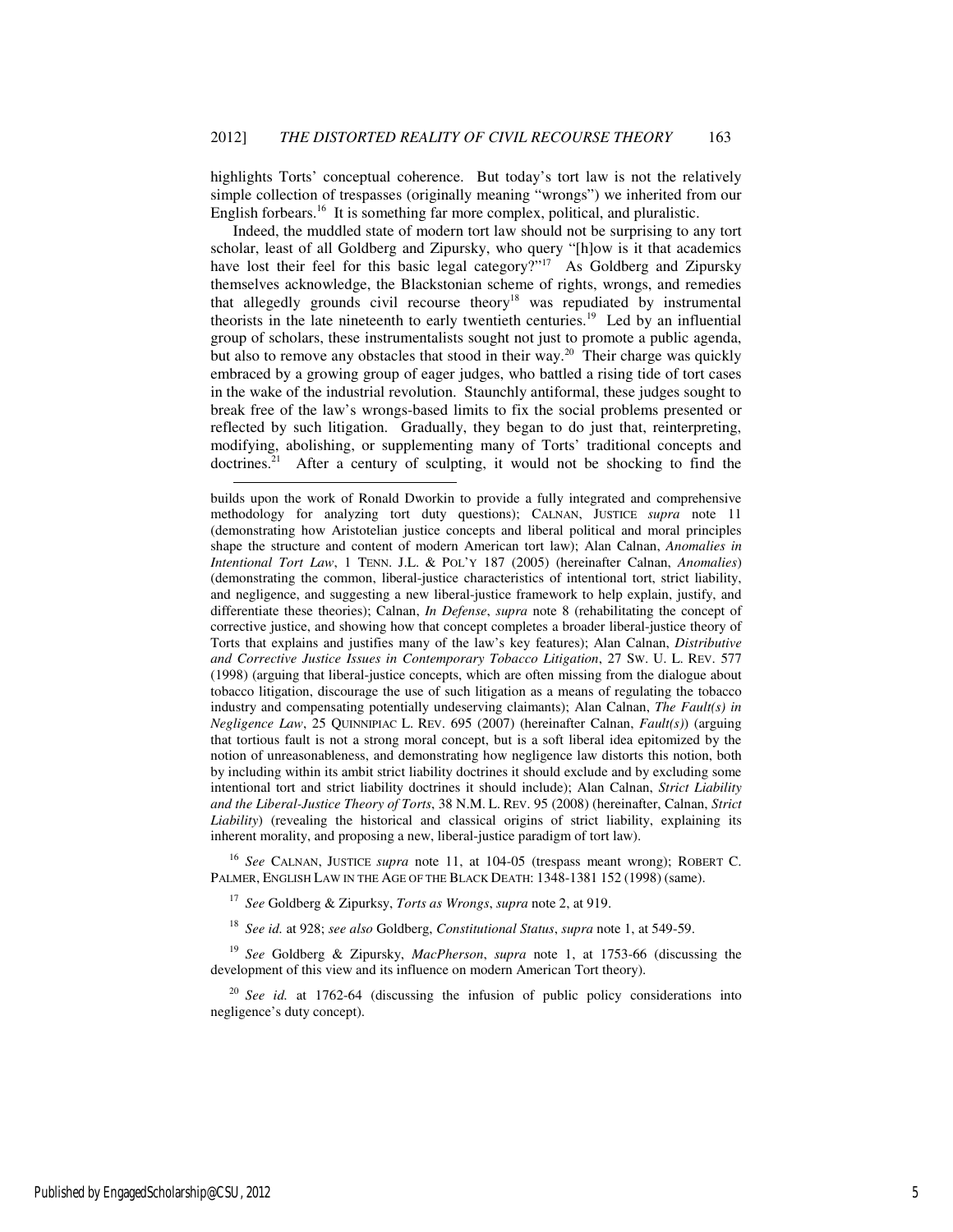instrumentalists' handiwork indelibly etched into Torts' still malleable form.<sup>22</sup> In fact, it would be shocking if the law remained intact.

Despite their incredulity, Goldberg and Zipursky do acknowledge one of instrumentalism's key Torts legacies: the theory of strict liability for abnormally dangerous activities. Noting that strict liability explicitly disavows "having anything to do with wrongs," Goldberg and Zipursky concede that this theory may represent a "true exception[] to the otherwise wrongs-based nature of tort law" and poses "the sharpest challenge" to their wrong-centric theory of civil recourse.<sup>23</sup> However, they quickly minimize the importance of this "sui generis" exception, arguing that it "sits at the margin of tort law" and thus is "hardly substantial."<sup>24</sup> Because strict liability for abnormally dangerous activities is not "emblematic of a broad area of tort law,"<sup>25</sup> they conclude, "its existence does not count as evidence against [their] general interpretive account."<sup>26</sup>

But this is precisely what is wrong with civil recourse theory. Goldberg and Zipursky not only ignore most of the evidence that *does* count against them, they drastically misjudge its significance. In the remainder of this essay, I shall marshal the proof debunking their theory, first identifying their perspectival errors in Part II, and then showing how these errors taint their analysis. Thus, Part III argues that the authors undervalue strict liability's theoretical status; Part IV contends that they misconstrue strict liability's relationship to wrongs-based theories and concepts; and Part V asserts that they disregard instrumentalism's prevalence in the wrongs-based action of negligence. When these errors are corrected and *all* the facts are revealed and examined, a far different picture of tort law emerges. Torts is not, as Goldberg and Zipursky allege, a cohesive, unitary system of civil wrongs and private justice, $27$ but is more of a disjointed patchwork of moral and instrumental canons haphazardly interwoven into a decidedly diverse institution serving both public and private objectives.<sup>28</sup>

<sup>26</sup> *Id.*

 $27$  *Id.* at 978 ("We have offered the idea of civil recourse and the ideas of relational, legal, injury-inclusive wrongs as unifying features of tort law and tort theory . . . .").

 $28$  In rejecting Goldberg and Zipursky's unitary theory, noted pragmatist and current Co-Reporter for the RESTATEMENT (THIRD) OF TORTS, Professor Michael Green, cogently summarized this pluralistic view:

[T]ort law is better explained by recognizing that it contains strands of both corrective justice and deterrence. Indeed, . . . [t]ort law is too multi-variegated, too influenced by the fortuity of the development of a "paradigm" (to borrow from Thomas Kuhn)

 $\overline{21}$ <sup>21</sup> I discuss these changes in Part V of this article.*See infra* text accompanying notes 147- 202.

 $^{22}$  Surprisingly, Goldberg himself appears not to be surprised by this development. In describing the emergence of instrumentalism in Torts, Goldberg acknowledges that it is "no surprise to find that judges filled [the law's concepts] with their own beliefs as to sound policy." *See* John C. P. Goldberg, *Twentieth-Century Tort Theory*, 91 GEO. L.J. 513, 520-21 (2003) (hereinafter Goldberg, *Twentieth-Century Tort*).

<sup>23</sup> Goldberg & Zipurksy, *Torts as Wrongs, supra* note 2, at 951.

<sup>24</sup> *Id.* at 951-52.

<sup>25</sup> *Id.* at 952.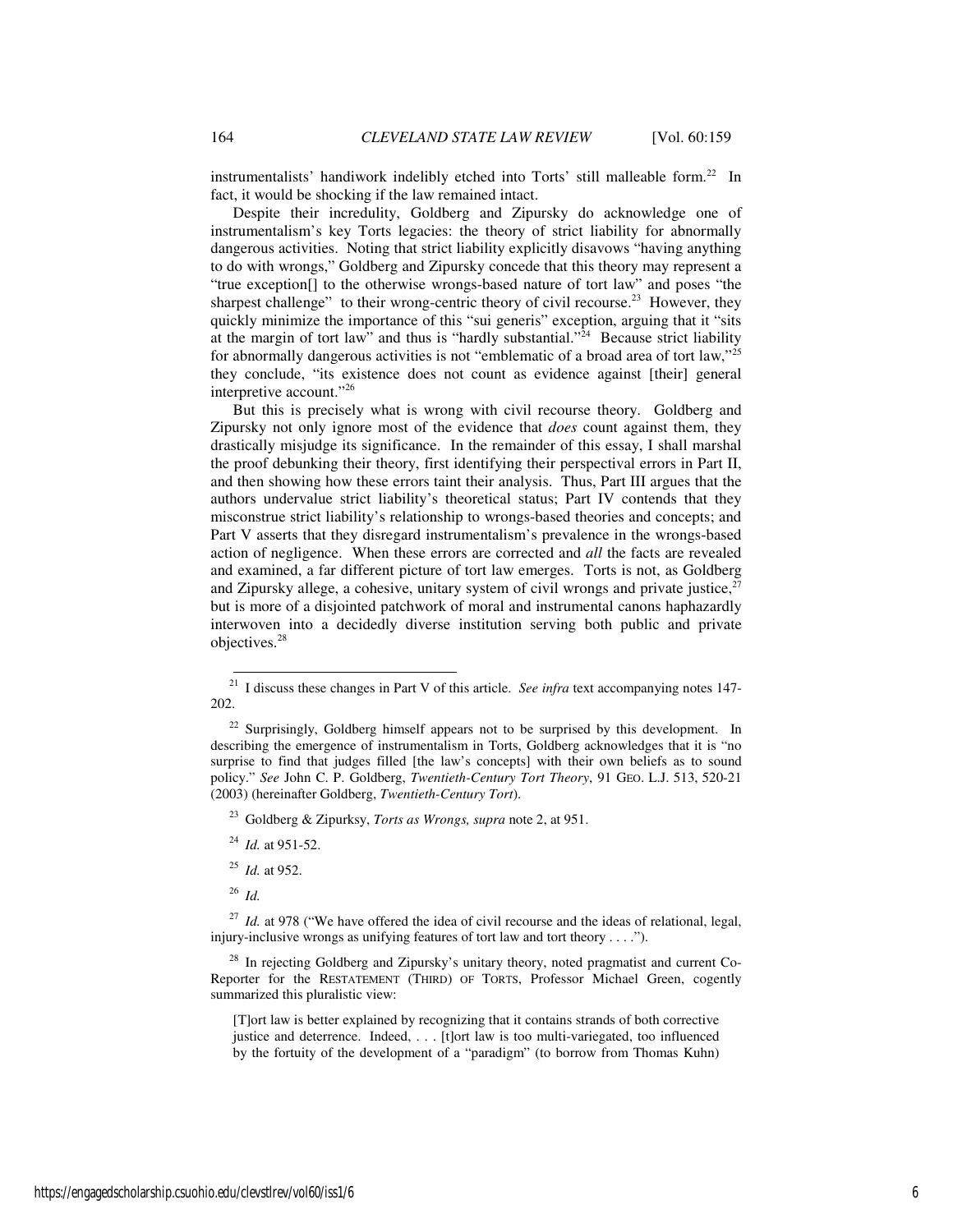In reaching this conclusion, I am not suggesting that civil recourse theory has no value. Only a valuable theory deserves this sort of scrutiny and criticism. What I *am* saying, however, is that civil recourse's value remains unrealized because its mission is misconceived. While civil recourse is not an accurate snapshot of Torts' present condition, it may offer a blueprint for a new (or renewed) edition. Once Goldberg and Zipursky recognize this fact, they no longer will have to struggle to explain the chaos that tort law has become, but can finally join the fight to fix it.<sup>29</sup>

#### II. A DISTORTED PERSPECTIVE

Goldberg and Zipursky's problems begin with their perspective. They hold themselves out as legal scientists who impartially observe tort law and objectively report and interpret the facts to ascertain the truth. The reality, however, is quite different. In presenting civil recourse theory, Goldberg and Zipursky seem to collect *and judge* the facts, validating those that support their viewpoint and explaining away those that do not. These are the tactics of the polemicist, not the measured methodology of the scientist.

Consider Goldberg and Zipursky's treatment of strict liability. As noted above, Goldberg and Zipursky acknowledge the fact of strict liability, but they summarily dismiss it as an insubstantial aberration to the theory of Torts as Wrongs. $^{30}$  Even if one accepts the accuracy of their characterization of strict liability, a point I will refute below, their refusal to address this anomaly is itself scientifically suspect. $31$ Unlike the fields of astrophysics or quantum mechanics, where flawed speculative theorizing is necessitated by limitations on direct observation, $32$  Torts is easily

Michael D. Green, *Apportionment, Victim Reliance, and Fraud: A Comment*, 48 ARIZ. L. REV. 1027, 1042-43 (2006) (footnotes omitted).

<sup>29</sup> As Goldberg and Zipursky freely admit, "[o]ur point in [*Torts as Wrongs*] is not to set forth a normative theory of adjudication in the common law or to defend a jurisprudential view about how much is already 'in' the common law." *See* Goldberg & Zipursky, *Torts as Wrongs*, *supra* note 2, at 976.Instead, their objective, as Goldberg has defined it elsewhere, is simply to explain "what is tort and what does it do." *See* Goldberg, *Wrongs Without Recourse*, *supra* note 1, at 13.

<sup>30</sup> *See* Goldberg & Zipursky, *Torts as Wrongs*, *supra* note 2, at 951 (admitting that certain strict liability theories may create "true exceptions to the otherwise wrongs-based nature of tort law," but countering that "[t]o allow as such is hardly to make a substantial concession").

<sup>31</sup> *See, e.g.*, THOMAS S. KUHN, THE STRUCTURE OF SCIENTIFIC REVOLUTIONS 70-72 (2d ed. 1970) (arguing that anomalies in scientific theories compel scientists to alter the way they explain or classify natural phenomena).

-

established by an academic and judicial movement, such as led to the adoption of strict products liability; by something as serendipitous as an influential judge coining a memorable phrase, as Cardozo did with "danger invites rescue"; by changes in culture, political winds, or media coverage, as has been prevalent during the decades of tort reform; by popular dissatisfaction with the operation of the tort system, which produced workers' compensation and thereby withdrew a substantial swath of the accidental-injury universe from the tort domain; by a scholarly article; or by numerous other contingencies or fortuities that affect the course that the tort river follows.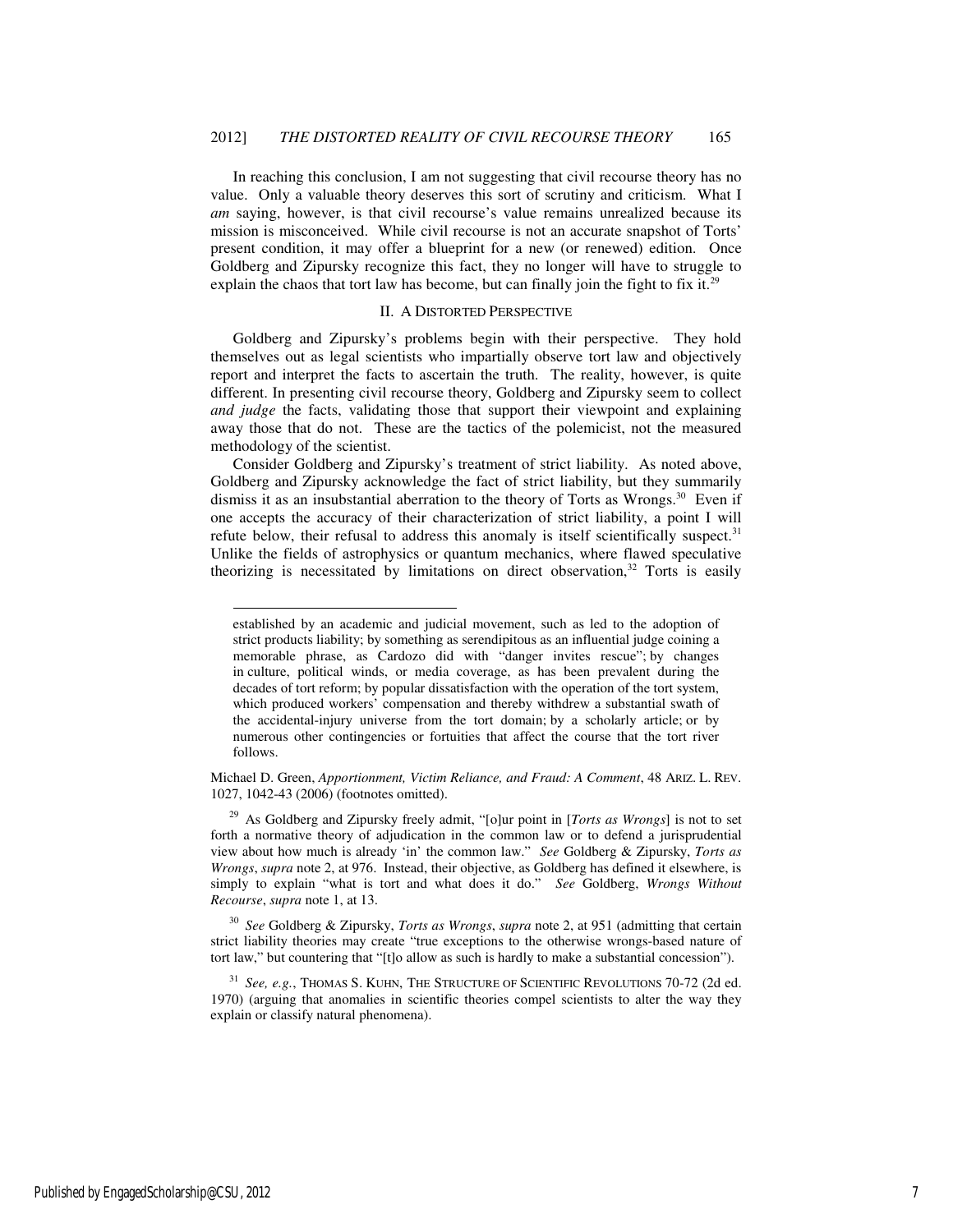studied and readily tested. A tort either requires a wrong or it does not. If it does not, the existence of the wrong-free tort still must be explained. One cannot simply disregard the wrong-free anomaly until a better theory comes along, much in the way phlogiston theorists ignored evidence that burned substances often gain weight.<sup>33</sup> Instead, the Torts scientist must amend her description to account for the misfit facts, or propose a new, comprehensive theory to take its place.

To put the point in practical terms, suppose a scientist is handed a liquid-filled test tube and asked to report its contents. After subjecting the liquid to chemical testing, she discovers a large amount of Substance A and a small amount of Substance B. Each substance possesses its own independent properties, which remain intact when the two are mixed together. To accurately describe the mixture, the scientist, as observer and truth-seeker, must account for the presence of both substances. She cannot describe the solution as Substance A, and offer a justification for excluding Substance B from her report.

Yet this is exactly what Goldberg and Zipursky have done in their descriptive theory of tort law. After examining the murky mixture of Torts, they discovered a great deal of wrongs and a little bit of strict liability. Rather than describing the concoction in a way that accounts for both ingredients, they simply dismissed the strict liability component on the ground that it is less deserving of recognition. Their resulting conclusion—that Torts is essentially a law of Wrongs—is thus more editorial opinion than factual finding. Calling that conclusion "interpretive" may make it appear less susceptible to refutation, but it still lacks the hallmarks of good science—natural, legal, or otherwise.

Even as a strictly interpretive endeavor, civil recourse theory is decidedly nearsighted. Goldberg and Zipursky oversimplify their description of tort law because they mistake interpretive theorizing for basic taxonomy. For years, these scholars have battled a group of instrumental thinkers for "descriptive superiority" in tort theory.<sup>34</sup> As noted earlier, Goldberg and Zipursky argue that the tort system is a

-

<sup>32</sup> *See Quantum Gravity*, STANFORD ENCYCLOPEDIA OF PHILOSOPHY, Dec. 26, 2005, http://plato.stanford.edu/entries/quantum-gravity/ (noting the difficulties of conducting experiments to test theories of quantum gravity which seek to eliminate the conflict between these fundamental fields of science).

<sup>33</sup> *See, e.g.*, STEPHEN F. MASON, A HISTORY OF THE SCIENCES 302-13 (1962) (describing the now-antiquated theory that fire resulted from burning a natural, physical element called phlogiston). Ironically, Goldberg and Zipursky subscribe to the same principle using virtually the same analogy, noting that "[t]he fading of an idea is sometimes warranted: it is good that scientists no longer talk of phlogiston." *See* Goldberg & Zipursky, *Torts as Wrongs*, *supra*  note 2, at 929.

<sup>34</sup> *See* Goldberg & Zipursky, *Torts as Wrongs*, *supra* note 2, at 920. In a separate article, Goldberg catalogues various theories of tort law, including Compensation-Deterrence, Enterprise Liability, Economic Deterrence, Corrective Justice, and Social Justice. *See*  Goldberg, *Twentieth-Century Tort*, *supra* note 22. At the end of that piece, he urges his readers to "[r]ecognize that the domain of tort theory is not exhausted by a two-sided fight between economic theories and justice-based theories," but consists of a "five-way" battle for supremacy. Goldberg, *Twentieth-Century Tort*, *supra* note 22, at 582. However, in the current piece, Goldberg and Zipursky find the battle lines more narrowly drawn, noting that "scholars have convinced themselves that the subject of Torts is really about accidentally caused losses, not wrongs, and that the central task of tort law is to reallocate such losses in the most justifiable manner," and adding that "a civil-recourse theory that predicates rights of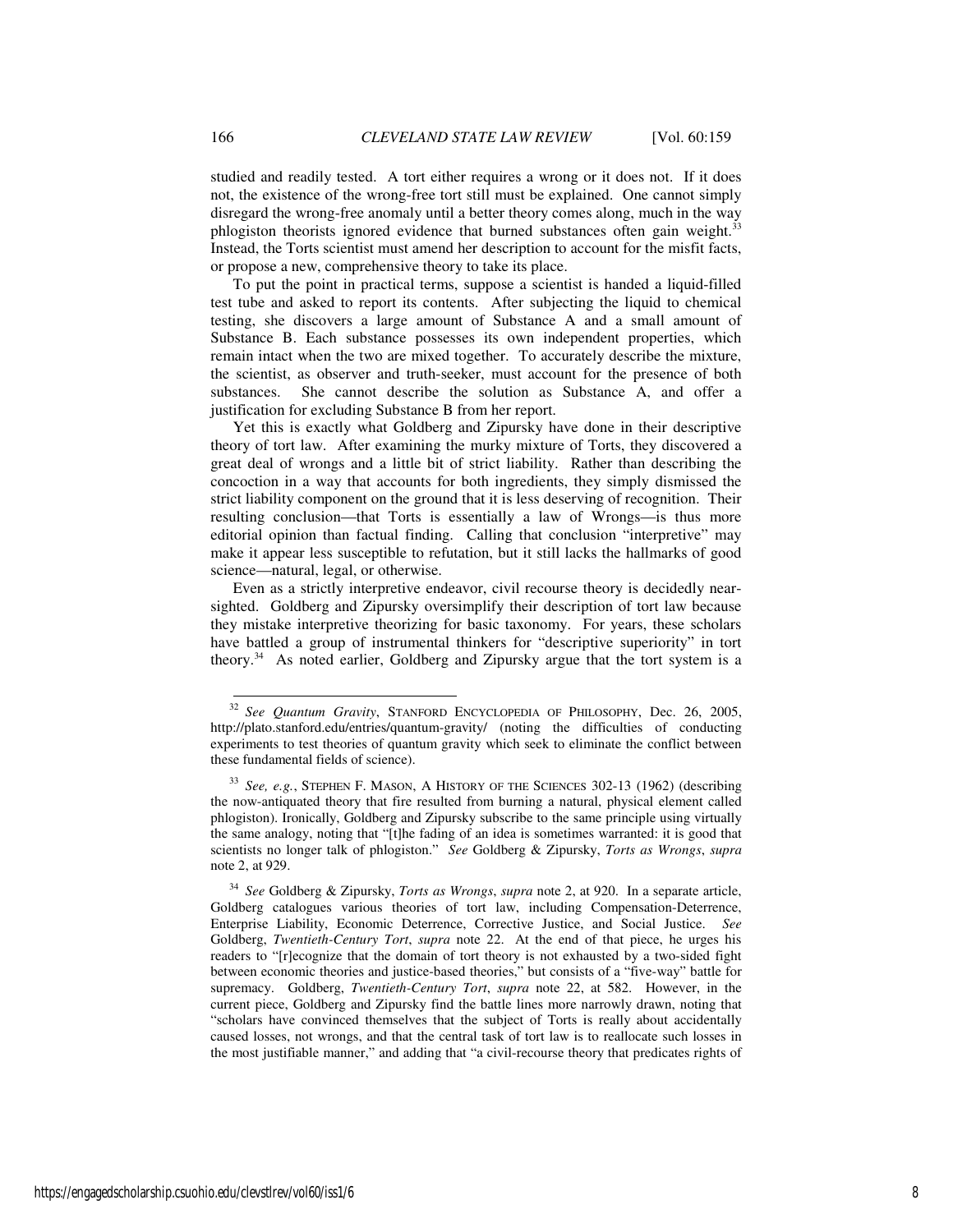private process for redressing personal wrongs,<sup>35</sup> while their adversaries contend that it is a public mechanism for allocating social losses.<sup>36</sup> Given this conflict, Goldberg and Zipursky are not solely or even primarily interested in describing what they see, but, like natural scientists who have gathered all the facts, are more concerned about controlling its classification.

Tort litigation, they have found, contains a number of distinctive characteristics, including its private instigation, bipolar structure, proof of agency or causation, existence of personal injury, range of remedies, requirement of wrongdoing, and sometimes, liability without fault. $37$  While some of these features—like the wrongdoing requirement—may appear more suitable to a system that redresses wrongs, other characteristics—including the strict liability standard—may be shared by loss spreading systems like worker's compensation.<sup>38</sup> The question for Goldberg and Zipursky is whether tort law's characteristics overall place it more clearly in one category than the other. If Torts is either a law of Wrongs or a law of Losses, then they need not account for all things Tort; they need only search for the closest fit, choosing the category which best describes the greatest number of Torts' most important characteristics.<sup>39</sup> In their view, Wrongs match better than Losses, so they can confidently classify Torts as Wrongs without explaining misfit, Loss-based doctrines like strict liability. These anomalies, it seems, lack any significant taxonomic effect.

What Goldberg and Zipursky overlook is that tort jurisprudence is not a natural science, and tort law is not susceptible to such scientific classification. Natural science studies the physical world of nature. Human science, by contrast, studies the world that human beings create for themselves. Jurisprudence, in particular, is a human science that examines the rules that people use to regulate their behavior,

<sup>35</sup> Goldberg & Zipursky, *Torts as Wrongs*, *supra* note 2, at 937-53.

<sup>36</sup> *See id.* at 920-28.

j

<sup>37</sup> *See id.* at 937-71 (discussing all features except bipolarity); *see also* Zipursky, *Civil Recourse*, *supra* note 1, at 699-709 (discussing bipolarity).

<sup>38</sup> *See* DOBBS, *supra* note 9, at 1098 (noting that under most worker's compensation statutes, "[t]he employer . . . is strictly liable for injury incurred in the course and scope of employment").

 $39$  The process here resembles that used by natural scientists to describe newly discovered species. For example, the scientist who first encountered a school of dolphins would need to consult existing taxonomies of living creatures to determine their true nature. On the surface, dolphins resemble fish because they possess sleek, smooth bodies, and use fins and flippers to swim in water for long periods of time. *See Dolphin*, THE COLUMBIA ENCYCLOPEDIA (6th ed. 2008), http://www. encyclopedia.com/topic/dolphin.aspx. Yet these denizens of the deep also bear the characteristics of mammals in that they are warm blooded, have hair, breathe air, bear live offspring, and nurse their young with milk. *Dolphin Frequently Asked Questions*, THE INSTITUTE FOR MARINE MAMMAL STUDIES, http://www.imms.org/dolphinfaq.php#q1. After examining the class characteristics for fish and mammals, the scientist would need to see how many of the dolphin's attributes are covered in each category, and how important these characteristics are in defining the creatures in that group. Using this process, she would conclude, as scientists traditionally have, that dolphins are mammals because their mammalian traits predominate over their other, nonconforming characteristics. *Id.* 

action on wrongs, not losses, comfortably shows how tort law hangs together." *See* Goldberg & Zipursky, *Torts as Wrongs*, *supra* note 2, at 986.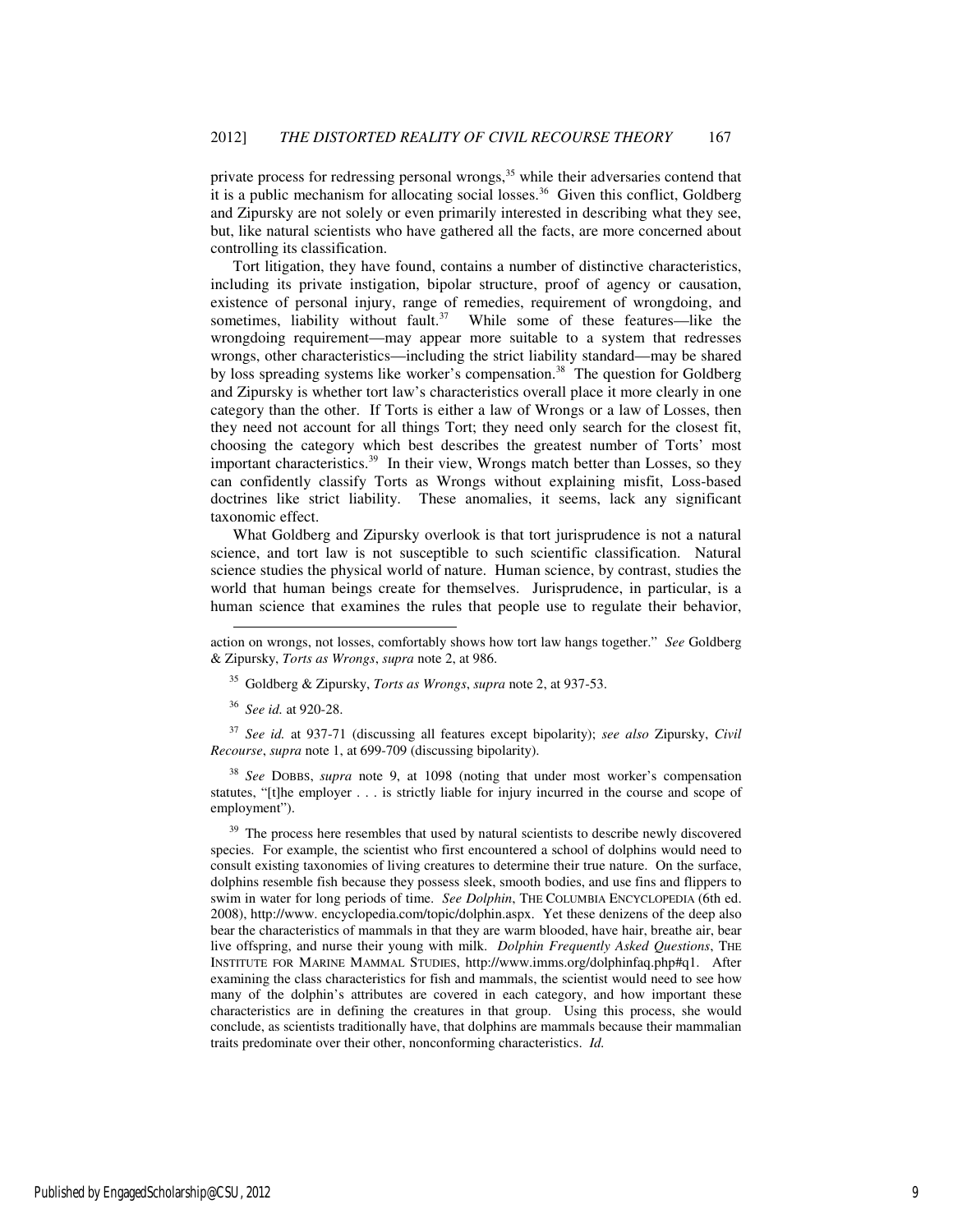with tort jurisprudence specifically governing behaviors that result in noncontractual, civil injuries.

As philosopher Isaiah Berlin observed, the fundamentally different worlds of natural and human science require fundamentally different methods and standards of investigation.<sup>40</sup> Unlike the natural scientist, who studies her subject from without, the human scientist looks at her subject from within.<sup>41</sup> In this respect, the human scientist's own values, customs, culture, beliefs, and experiences—including her biases and prejudices—become part of the object of study.<sup>42</sup> Thus, her perspective frames her vision and inhibits her objectivity. While this filtered lens bedevils all social scientists, it is particularly acute for legal jurisprudes, who typically belong to, and often attempt to influence, the very field of law they purport to describe.

Given these perspectival limitations, Berlin argues that human scientists should not seek to emulate natural scientists, but should make three adjustments in their mode of inquiry. First, they must change their point of view, abandoning their own preconceptions so far as possible, and imagining the thoughts and emotions of their subjects. $43$  Second, they must invoke their common sense to guide these reflections and to assemble them into plausible accounts of the institutions or events in question.<sup>44</sup> Finally, because of the complexity of human motivation, human scientists should seek primarily to understand and explain each human practice as a unique and independent phenomenon and not "ignore or twist . . . particular events, persons, [or] predicaments, in the name of laws, theories, [or] principles derived from other fields[–]logical, ethical, metaphysical, [or] scientific[–]which the nature of the medium renders inapplicable[.]"<sup>45</sup>

Civil recourse theory—presented as the new human science of Torts—abides none of these prescriptions, relying instead on the miscast methodologies of natural science. Goldberg and Zipursky treat the paradigms of Wrongs and Losses as fully realized and mutually exclusive classifications—much in the way natural scientists distinguish animals from plants under the Linnaean taxonomic system.<sup>46</sup> This treatment, however, is far from justified. Prior to the nineteenth century, Torts was

-

- <sup>44</sup> *See Isaiah Berlin*, *supra* note 40.
- <sup>45</sup> BERLIN, *supra* note 43, at 141-42.

<sup>40</sup> *See Isaiah Berlin*, THE STANFORD ENCYCLOPEDIA OF PHILOSOPHY (Oct. 26, 2004, revised May 25, 2010), http://plato.stanford.edu/entries/berlin/#4.1.

<sup>41</sup> *See id.*

<sup>42</sup> *See id.*

<sup>43</sup> *See id.* As Berlin noted, "[w]ithout a capacity for sympathy and imagination beyond any required by a physicist, there is no vision of either past or present, neither of others nor of ourselves." ISAIAH BERLIN, *The Concept of Scientific History*, *in* CONCEPTS AND CATEGORIES: PHILOSOPHICAL ESSAYS OF ISAIAH BERLIN 103, 136 (Henry Hardy ed., 1978).

<sup>&</sup>lt;sup>46</sup> The Linnaean classification system is the modern method of classifying living organisms. *See Taxonomy*, THE ENCYCLOPEDIA BRITANNICA. Taxonomy, THE ENCYCLOPEDIA BRITANNICA, http://www.britannica.com/EBchecked/ topic/584695/taxonomy. Developed by Swedish biologist Carolus Linnaeus in 1758, the Linnaean system divides all things into five separate kingdoms—animals, plants, bacteria, fungi, and protozoans—and classifies members of each kingdom according to six characteristics—phylum, class, order, family, genus, and species which range from the general to the specific. *Id.*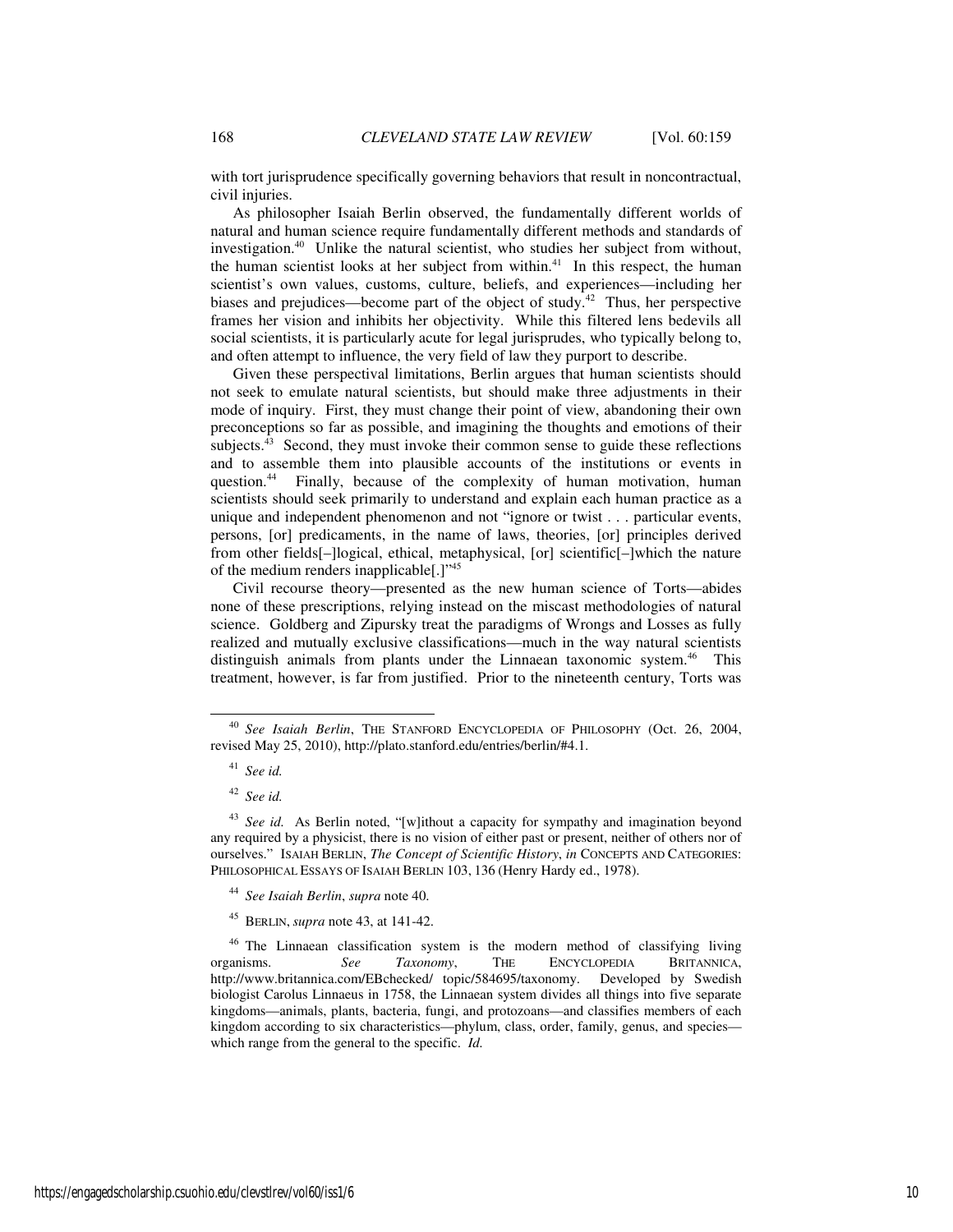not considered an independent field of law, let alone one worthy of classification.<sup>47</sup> Instead, it consisted of a loose assemblage of noncontract cases litigated under a diverse array of ancient forms of action.<sup>48</sup> When Oliver Wendell Holmes Jr. presented the first true theory of Torts in the late 1800s, he did not clearly delineate the law's fundamental characteristics. If anything, he made them more opaque.

Holmes divided all torts into two distinct categories—fault and strict liability<sup>49</sup> but grounded both in the same objective community standard.<sup>50</sup> This taxonomy reflected the dynamism, volatility, and uncertainty of the moment. Although premodern tort law had relied heavily on Aristotelian and Roman concepts of justice.<sup>51</sup> Holmes and a rising group of realist thinkers believed the law should be gradually stripped of its moral veneer and rededicated to serving the public welfare.<sup>52</sup> Nevertheless, Holmes still found a minor role for morality in this new legal regime, noting that "the law, if not a part of morality, is limited by it."<sup>53</sup>

So conceived, modern tort law did not begin exclusively as a law of Wrongs. Nor, for that matter, did it start as a law of Losses. In fact, since its founding by Holmes, it has never known unity, harmony, or consistency of any sort. Instead, it has always been something of an unlikely mélange. The synthesis of classical philosophy and contemporary ideology, tort law emerged as a unique, inscrutable, and impetuous child with a complex and conflicted personality. Golberg and Zipursky see in this progeny the traits of one parent alone and say that these attributes completely define who she is. But, unlike in the natural sciences, where ancestral lineage strongly informs a subject's classification, $54$  the human sciences lack such a definitive standard of evaluation. To understand a human subject, one must look beyond her DNA.

Goldberg and Zipursky's myopic view is exacerbated by their first-person perspective. When it comes to tort theory, these scientists are not neutral observers, but rather are active and interested participants. They have demonstrated an affinity for corrective justice theory and have used many of its insights to construct their own wrongs-based theory of Torts.<sup>55</sup> At the same time, they have strongly criticized

-

<sup>51</sup> *See generally id.* (tracing the development of these concepts in the early English common law of Torts).

<sup>52</sup> *See id.* at 5 n. 11, 7 nn. 21-23, 8-9 nn. 28-33.

<sup>53</sup> Oliver Wendell Holmes, *The Path of the Law*, 10 HARV. L. REV. 457, 460 (1897).

<sup>54</sup> *See Taxonomy*, *supra* note 46 (discussing the modern scientific classification system of cladistics, in which organisms are defined and grouped by the possession of one or more shared characteristics derived from a common ancestor and that were not present in any other ancestral group).

<sup>55</sup> *See* Goldberg & Zipursky, *MacPherson*, *supra* note 1, at 1739, 1771 (crediting corrective justice theory with offering "powerful and insightful critiques" of instrumentalist theories and with making "important strides" toward the development of an alternative); John C. P. Goldberg, *Unloved: Tort in the Modern Legal Academy*, 55 VAND. L. REV. 1501, 1515- 17 (2002) (registering broad sympathy with Professor Weinrib's efforts to provide a theory

<sup>47</sup> *See* CALNAN, REVISIONIST, *supra* note 14, at 4-5.

<sup>48</sup> *See id.* at 5.

<sup>49</sup> *See id.* at 12-18.

<sup>50</sup> *See id.* at 18.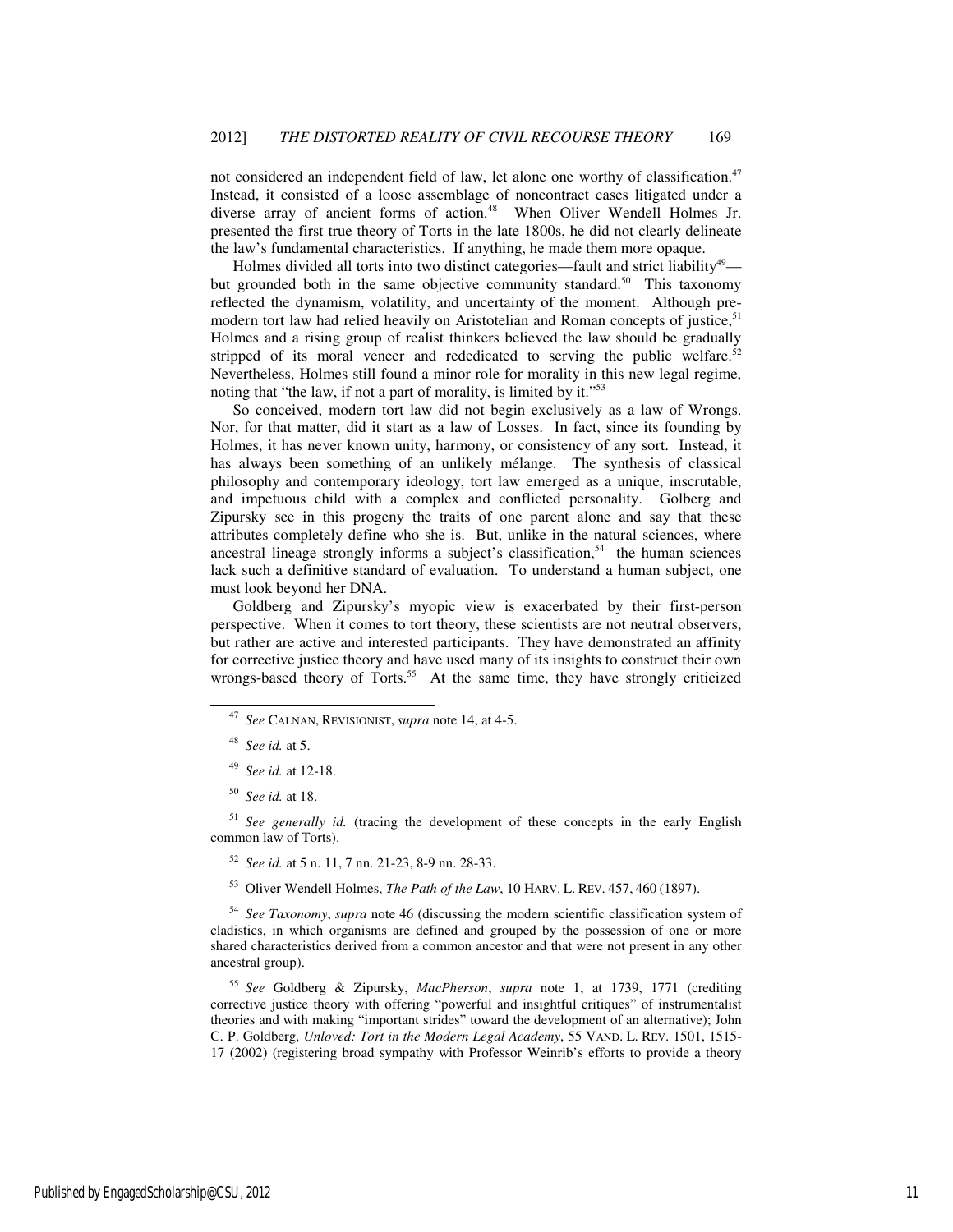instrumental theories of tort law and have repeatedly refuted their arguments.<sup>56</sup> In fact, much of their current piece is devoted to that purpose.<sup>57</sup> While their partisanship may reflect confidence in their descriptive account, it also may suggest an ulterior motive. Elsewhere, Goldberg has argued that civil recourse is not just an explanation of the tort system: It is a constitutional requirement securing a structural right of due process.<sup>58</sup> Thus, it is the type of concept that one might defend on principle as well as the facts.

This does not mean that Goldberg and Zipursky have deliberately slanted the truth to suit their theory. I certainly make no such claim. But it does raise doubts about their objectivity and their capacity to recognize and reconstruct the subjective motivations of their subjects. This concern stems from the authors' interpretive choices. Throughout their descriptive enterprise, Goldberg and Zipursky have made several hard decisions about how to gather and read their data—decisions that not only have directly and dramatically impacted their conclusions, but which consistently seem to favor a wrongs-based interpretation.

Three of these choices are especially revealing. After acknowledging the existence of both wrongs-based and strict liability theories of recovery, and noting the relative scarcity of strict liability actions, Goldberg and Zipursky determine that strict liability is merely a marginal and insignificant tort concept.<sup>59</sup> Yet, as I shall discuss in the next part, they might have examined strict liability's structural importance, long history, and extraordinary liberty-inhibiting potential, and reached exactly the opposite conclusion.<sup>60</sup> Next, in support of their conclusion, Goldberg and Zipursky argue that many strict liability theories or doctrines actually may be explained as types of wrongs.<sup>61</sup> However, as we shall see below, the authors do not

<sup>56</sup> *See* Goldberg, *Twentieth-Century Tort*, *supra* note 22, at 531-37, 540-44, 553-60 (arguing that deterrence theories cannot explain the following Torts concepts: the private initiation of lawsuits, because no sanction is imposed if the victim chooses not to sue; the fault requirement, because it is too ambiguous to provide a certain deterrent threat; the causation requirement, because unduly risky conduct that requires deterrence may not result in harm; the availability of punitive and noneconomic damages, because they do not promote efficient deterrence; and the use of juries, because they lack the expertise necessary to make sophisticated judgments of efficient deterrence); Zipursky, *Civil Recourse*, *supra* note 1, at 699-702 (arguing that economic theories cannot explain Tort's structural bipolarity because no victim is needed to judge the inefficiency of the actor's conduct, and no wrongdoer is needed to assess, extinguish, or spread the victim's accident costs).

- <sup>57</sup> *See* Goldberg & Zipursky, *Torts as Wrongs*, *supra* note 2, at 953-71.
- <sup>58</sup> *See* Goldberg, *Constitutional Status*, *supra* note 1, at 594-95, 606-07, 625.
- <sup>59</sup> *See* Goldberg & Zipursky, *Torts as Wrongs*, *supra* note 2, at 951-52.
- <sup>60</sup> *See infra* text accompanying notes 68-83.

<sup>61</sup> *See* Goldberg & Zipursky, *Torts as Wrongs*, *supra* note 2, at 951 & n.177 (contending that "[a] faultless trespass or a 'Menlovean' act of negligence still constitutes the breach of a norm set by tort law" and that "it is erroneous to see in doctrines such as respondeat superior and 'strict' products liability a judicial embrace of tort liability without regard to wrongdoing").

-

that treats tort law as a coherent practice that centrally concerns responding to wrongs); Goldberg & Zipursky, *Unrealized*, *supra* note 1, at 1647 n.56 (praising corrective justice theory for emphasizing the importance of "'bipolarity'" to tort law (citing ERNEST J. WEINRIB, THE IDEA OF PRIVATE LAW 134-36 (1995)).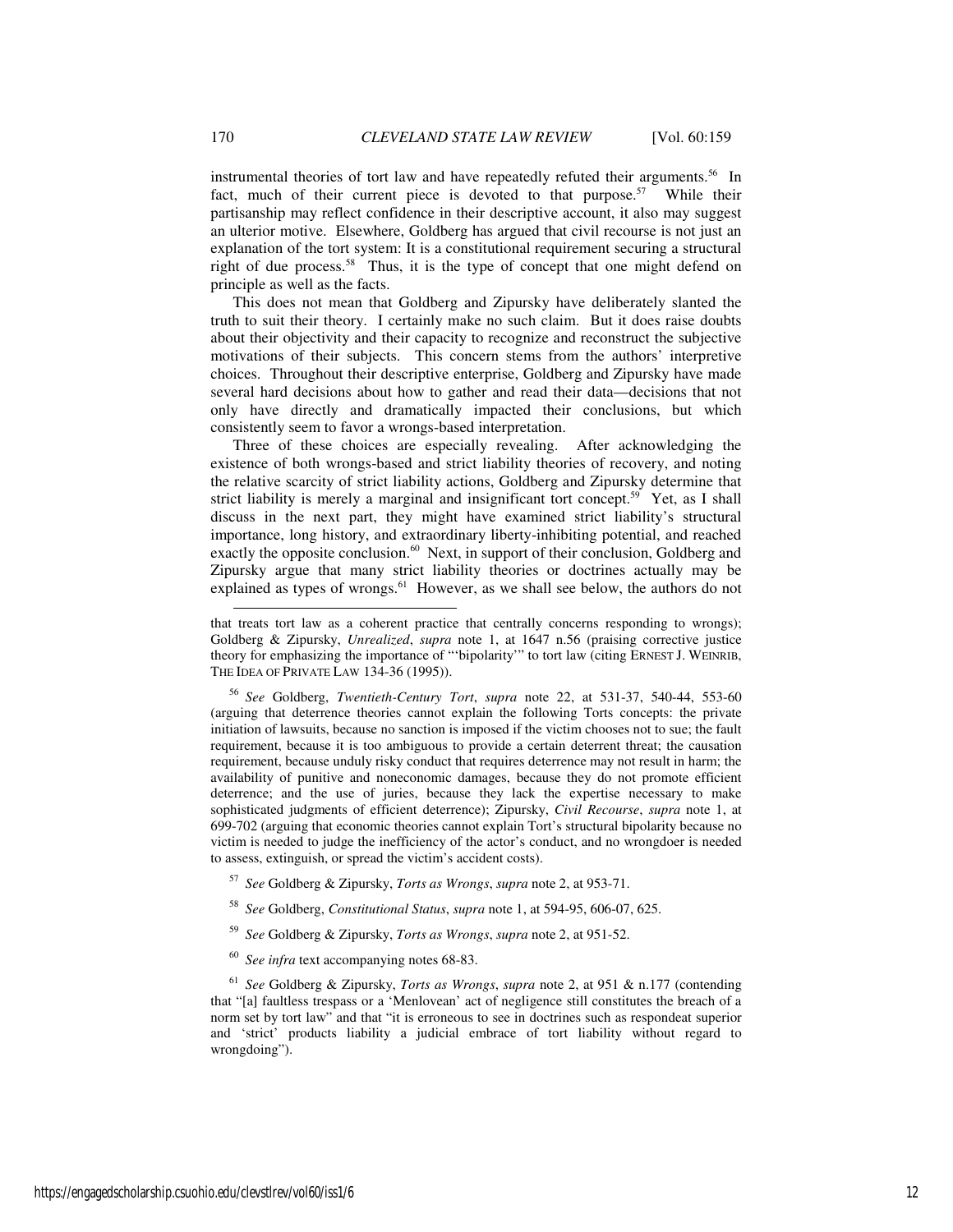explain or even consider why courts persist in describing these concepts in strictly instrumental terms.<sup>62</sup> Most telling, Goldberg and Zipursky look primarily to the law's structures and practices,<sup>63</sup> and occasionally to its theorists,<sup>64</sup> to discern Torts' true nature. But they disregard what human science depends on the most: the thoughts, emotions, and motivations of the lawyers and judges who have created, interpreted, and applied the law, and thus have made it what it is today.

When Berlin's "imaginative understanding" is applied to the history of Torts, the law's true nature soon emerges. Holmes, the law's creator, saw Torts as a tool of the judicial elite. Under this view, judges were the masters of law, not slaves to it. They could break free of the law's formal restraints whenever social necessity and public policy so required. Holmes preached this sermon to an already receptive congregation. Schooled in the philosophies of realism, pragmatism, empiricism, logical positivism, and progressivism,<sup>65</sup> nineteenth-century judges were naturally predisposed to seize their new-found power to legislate from the bench.

-

<sup>63</sup> *See* Goldberg, *Twentieth-Century Tort*, *supra* note 22, at 581 (arguing that a successful tort theory must make "as much sense as can be made of the practices and principles of tort law as we find it"); *see also* Zipursky, *Civil Recourse*, *supra* note 1, at 706-07 (asserting that because "our practices are partially constitutive of our ways of thinking . . . the understanding of legal concepts requires an understanding of the structure of practical inferences in which our legal concepts and principles are involved," and terming this process of inquiry "pragmatic conceptualism"). Such "pragmatic conceptualism" has serious limitations. As Holmes noted, "the law is always approaching, and never reaching consistency" because "[i]t is forever adopting new principles from life at one end, and it always retains old ones from history at the other, which have not yet been absorbed or sloughed off." OLIVER WENDELL HOLMES, JR., THE COMMON LAW 36 (1881). Thus, at any given time, the law will possess some principles, practices, or structures that may look important because of their longevity and embeddedness, but which actually are anachronistic; and it will also contain other principles, practices, or structures that appear insignificant because of their novelty, but which actually are vital to the law's current operation. *See infra* text accompanying notes 207-10. Even when these vestigial and transitional features are minimized, pragmatic conceptualism's descriptive accuracy and usefulness is only temporary. To quote Holmes once more, "[h]owever much we may codify the law into a series of seemingly self-sufficient propositions, those propositions will be but a phase in a continuous growth." OLIVER WENDELL HOLMES, JR., THE COMMON LAW 37 (1881).

<sup>64</sup> *See* Goldberg & Zipursky, *Torts as Wrongs*, *supra* note 2, at 921-29 (discussing in their treatment of pragmatism and instrumentalism, the views of Oliver Wendell Holmes Jr., Professors William Prosser, John Fleming, Patrick Atiyah, Guido Calabresi (a professor and judge), Richard Posner (a professor and judge), and Fleming James, Jr.; and discussing in their treatment of justice-based theories, the views of Professors George Fletcher, Jules Coleman, Richard Epstein, Stephen Perry, Arthur Ripstein, Ernest Weinrib, Robert Stevens, and John Gardner); *see also* John C. P. Goldberg, *Ten Half-Truths About Tort Law*, 42 VAL. U. L. REV. 1221, 1237 & n.40 (2008) (discussing early U.S. treatises by Francis Hilliard and Charles Greenstreet Addison); John C. P. Goldberg, *Two Conceptions of Tort Damages: Fair v. Full Compensation*, 55 DEPAUL L. REV. 435, 444-45, 456-59 (2006) (discussing the adoption of a Blackstonian view of Torts by treatise writers Nathan Dane, Zephaniah Swift, and Simon Greenleaf).

<sup>65</sup> *See* Goldberg & Zipursky, *MacPherson*, *supra* note 1, at 1757-58, 1800-02 (describing how nineteenth-century jurists influenced by emergent strands of pragmatism, empiricism, and logical positivism rejected the previous formalist conception of law and judicial decisionmaking); Goldberg, *Twentieth-Century Tort*, *supra* note 22, at 520 (noting how

<sup>62</sup> *See infra* Part IV, at 20-25.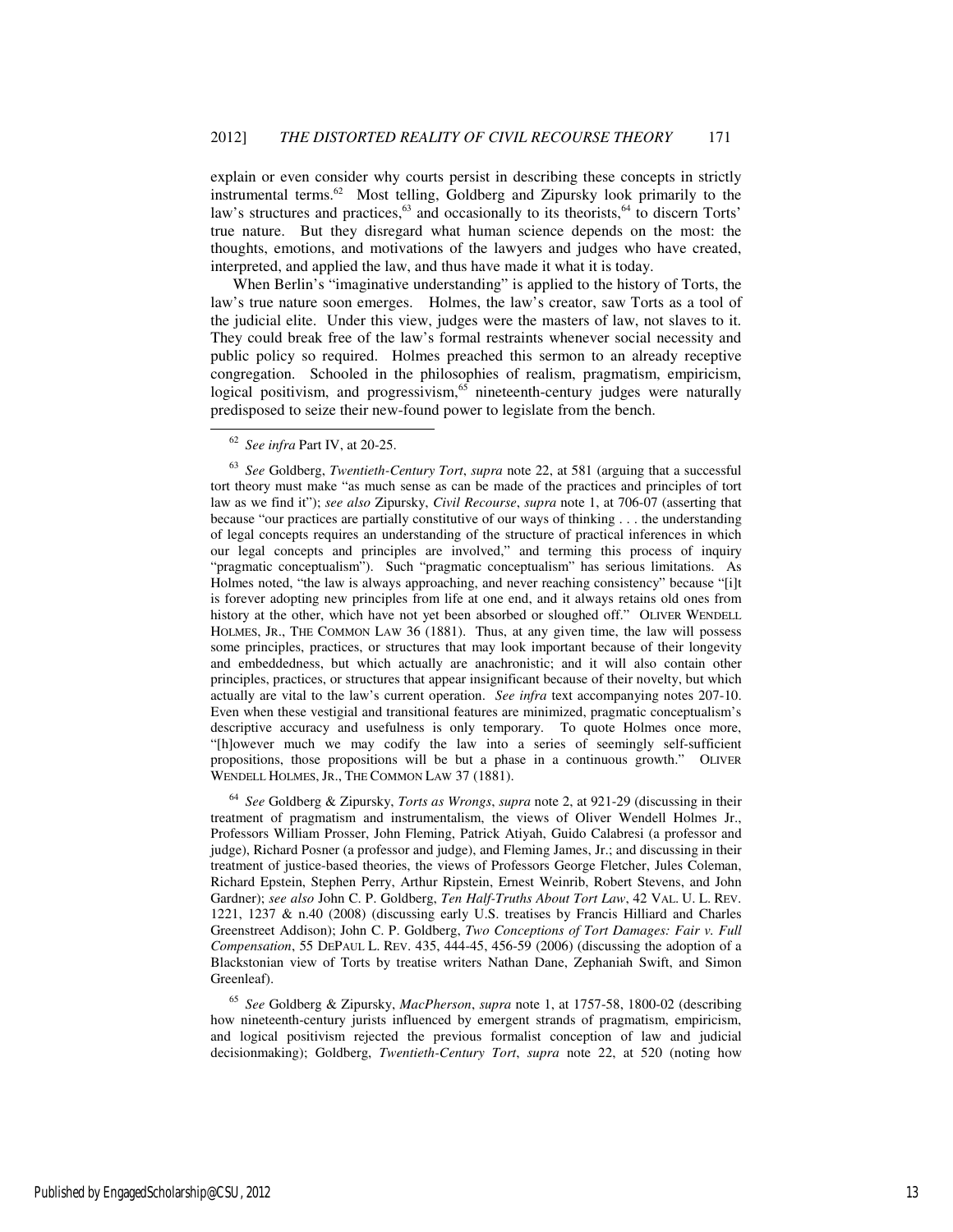If Goldberg and Zipursky are correct, judges historically and uniformly resisted this temptation, opting instead to preserve their Blackstonian shackles by serving merely as disinterested referees in private disputes over rights and wrongs. But common sense and human nature say otherwise. As Bertrand Russell once observed, "the fundamental concept in social science is Power, in the same sense in which Energy is the fundamental concept in physics." $66$  Like energy, power is kinetic: never dormant or idle, but always active and impelling—constantly imposing its force until it is stopped or redirected. Thus, even if tort law were preoccupied with wrongs, as Goldberg and Zipursky contend, it seems doubtful that its judicial stewards would relinquish any part of their power to combat such transgressions. More likely, they would respond with their entire arsenal, punishing current culprits while deterring future transgressors, and spreading their losses to minimize the harm to society. In fact, the more people their power benefitted, the more irresistible they would find it to be. For as H.L. Mencken has noted, "[t]he urge to save humanity is almost always only a false-face for the urge to rule it."<sup>67</sup>

This interpretation is hard to reconcile with Goldberg and Zipursky's monistic theory of Torts. Torts targets Wrongs, but it also distributes Losses. While it provides victims a right of recourse, it also affords government a power of social reform. Using the highly particularized perspective of the human sciences, tort law appears more pluralistic, attempting to do different things depending on the people, problems, and places involved. At the very least, it seems to fuse Wrongs and Losses into a completely independent hybrid concept—one that inextricably intertwines private rights and public policies, using each to define, reinforce, alter, and limit the other. Perhaps Goldberg and Zipursky can find a wrongs-based account for this phenomenon. But until they do, it appears that they have not described the intricate and unique detail of Torts' structure and content so much as they have stuffed it into their own theoretical box, distorting much of what appears within and ignoring all that does not fit.

#### III. DISTORTING STRICT LIABILITY'S SIGNIFICANCE

Although Goldberg and Zipursky's perspective problem permeates their entire theory, it is most evident in their flawed assessment of strict liability, as noted above. In their view, strict liability is rightly overlooked because it is an insubstantial fringe concept.<sup>68</sup> Although they do not provide an explicit basis for this characterization, their reasoning seems to be mostly quantitative, as they spend much of their article cataloguing the wide variety of torts that fit within their theory.<sup>69</sup> Because the most

populism, progressivism, pragmatism, empiricism, and logical positivism shaped modern tort law).

<sup>66</sup> BERTRAND RUSSELL, POWER: A NEW SOCIAL ANALYSIS 12 (W.W. Norton & Co., Inc. 1938).

<sup>67</sup> H.L. MENCKEN, MINORITY REPORT: H.L. MENCKEN'S NOTEBOOKS 247 (1956).

<sup>68</sup> *See* Goldberg & Zipursky, *Torts as Wrongs*, *supra* note 2, at 951-52.

<sup>69</sup> *See id.* at 938-71 (discussing civil recourse theory's consistency with the tort actions of assault, battery, false imprisonment, trespass to land and chattels, conversion, nuisance, medical malpractice, fraud and misrepresentation, negligence, products liability, intentional and negligent infliction of emotional distress, malicious prosecution and abuse of process, defamation, invasion of privacy, tortious interference with contract and with prospective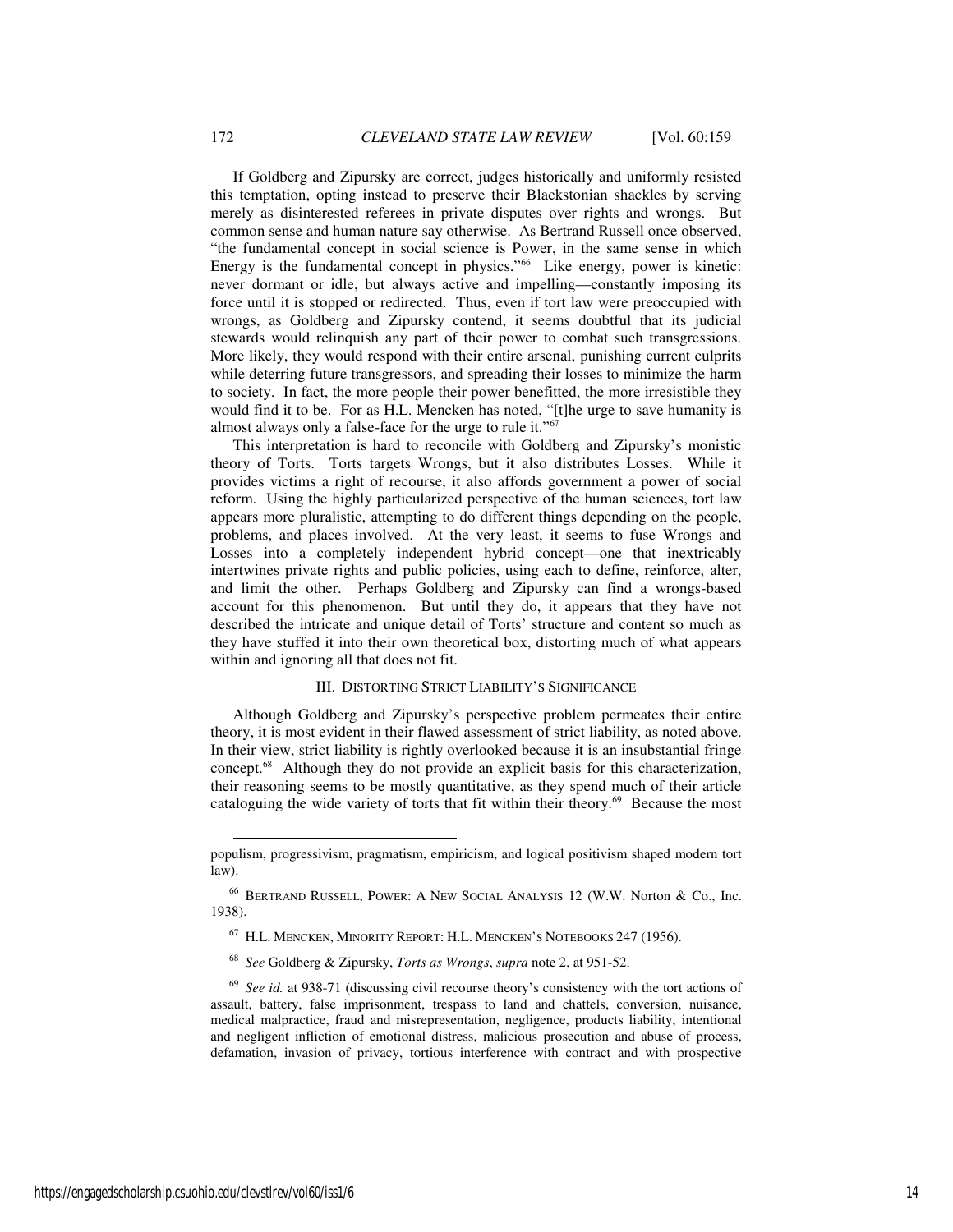common tort of negligence and the great majority of torts overall require some sort of wrong, they suggest, the wrong-free theory of strict liability is relatively unimportant.

The trouble is, neither popularity nor usage definitively measure a theory's significance. There are other reliable metrics of importance, and they all seem to point toward a different conclusion.

One such criterion is the theory's role in the broader structure of Torts. Since its formal emergence in the nineteenth century, tort law has consistently recognized three grounds for holding people liable: acting with a wrongful intent, behaving negligently, and engaging in strict liability activities.<sup>70</sup> These theories of liability, in turn, traditionally have been categorized as either fault-based (intentional torts and negligence) or fault-free (strict liability).<sup>71</sup> By either measure, the wrongless theory of strict liability has played a key role, claiming one-third of Torts' theoretical spectrum and one-half of its conceptual paradigm. Though its litigation presence may be modest, strict liability's place within the grand scheme of Torts could hardly be more prodigious.

The core status of strict liability is further confirmed by its longevity. According to Goldberg and Zipursky, $^{72}$  as well as most other tort theorists, $^{73}$  the theory of strict liability for abnormally dangerous activities first emerged in the 1866 English case of *Rylands v. Fletcher*. <sup>74</sup> Since that time, it has been adopted by an overwhelming majority of American jurisdictions<sup>75</sup> and has been incorporated into all three Torts restatements, including the latest edition just recently completed.<sup>76</sup> If it had no other credentials, this theory's endurance and proliferation for nearly a century and a half would provide reason enough to take it seriously.

But this is only half the story. In *Rylands*, Judge Blackburn, writing for the Exchequer Chamber, premised the court's holding on a much older line of cases. "The case that has most commonly occurred, and which is most frequently to be

-

<sup>74</sup> Rylands v. Fletcher, (1865) 159 Eng. Rep. 737 (Ex.), *rev'd*, Fletcher v. Rylands, [1866] 1 L.R. Exch. 265, *aff'd*, [1868] 3 L.R.E. & I. App. 330 (H.L.).

economic advantage, injurious falsehood, slander of title, and various forms of unfair competition, and with the tort concepts of compensatory and punitive damages, injunctive and declaratory relief, predicate injuries and parasitic damages, duty, misfeasance and nonfeasance, and superseding cause).

<sup>70</sup> *See* CALNAN, REVISIONIST, *supra* note 14, at 22-23.

<sup>71</sup> *See id.* at 23; Jeremiah Smith, *Tort and Absolute Liability—Suggested Changes in Classification*, 30 HARV. L. REV. 241, 255-56 (1917).

<sup>72</sup> *See* Goldberg & Zipursky, *Torts as Wrongs*, *supra* note 2, at 951-52 (discussing Rylands v. Fletcher, (1865) 159 Eng. Rep. 737 (Ex.), *rev'd*, Fletcher v. Rylands, [1866] 1 L.R. Exch. 265, *aff'd*, [1868] 3 L.R.E. & I. App. 330 (H.L.)).

<sup>73</sup> *See* DOBBS, *supra* note 9, at 950-51 (discussing *Rylands*); PROSSER AND KEETON ON THE LAW OF TORTS 545-48 (W. Page Keeton et al. eds., 5th ed. 1984) (same).

<sup>75</sup> *See* DOBBS, *supra* note 9, at 954 ("Courts now have generally accepted the principle that for some activities involving special dangers, especially those not commonly pursued, liability can be imposed without fault . . . .").

<sup>76</sup> *See* RESTATEMENT (THIRD) OF TORTS: LIAB. FOR PHYS. & EMOTIONAL HARM § 20 (2005); RESTATEMENT (SECOND) OF TORTS §520 (1965); RESTATEMENT OF TORTS § 520 (1938).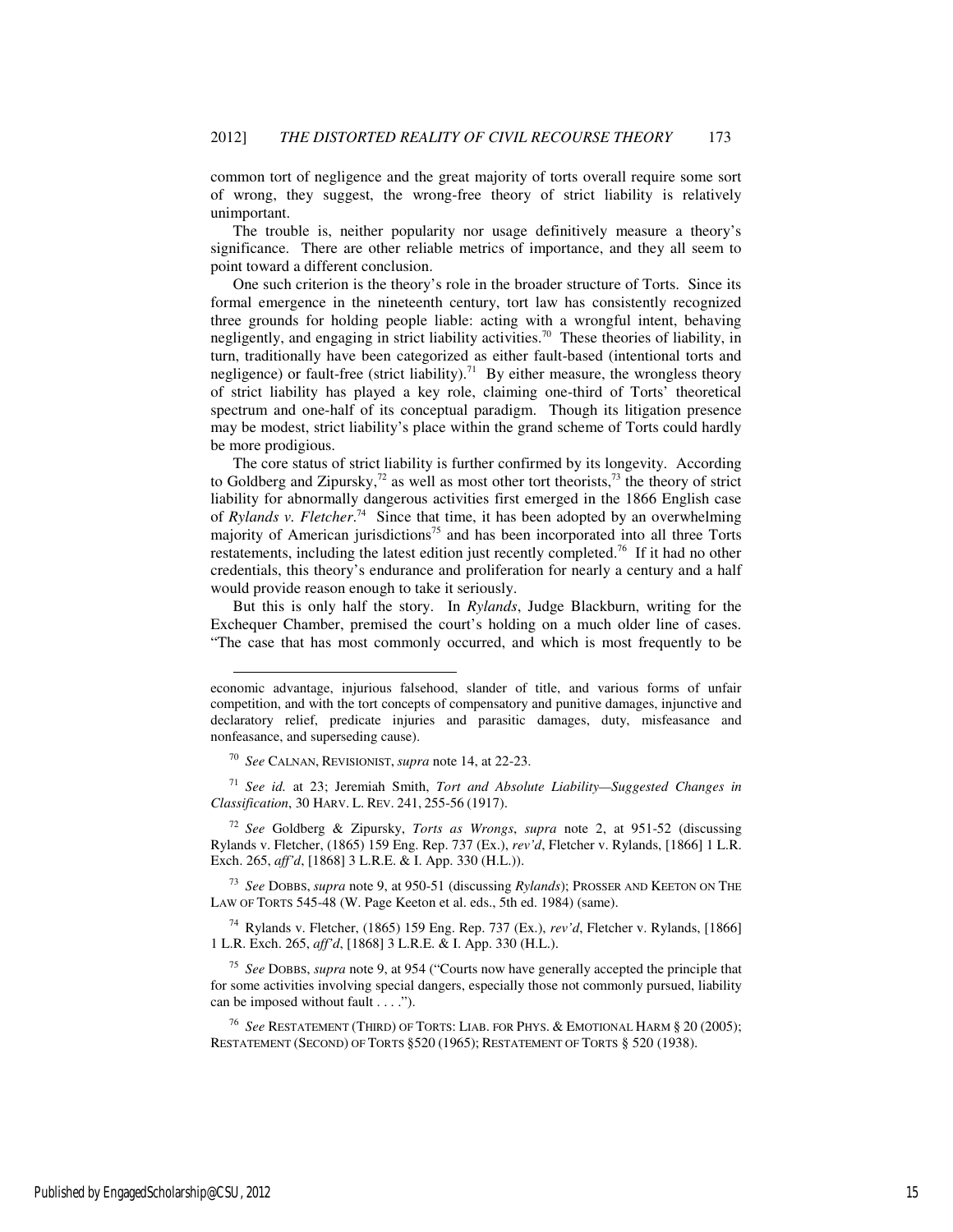found in the books," Blackburn noted, "is as to the obligation of the owner of cattle which he has brought on his land, to prevent their escaping and doing mischief."<sup>77</sup> This obligation was not novel, but was "perfectly settled from early times."<sup>78</sup> Because of the abnormal dangers posed by cattle, "the owner must keep them in at his peril, or he will be answerable for the natural consequences of their escape."<sup>79</sup>

At the very least, the cattle cases demonstrate that strict liability for abnormally dangerous activities is not, as Goldberg and Zipursky have described it, sui generis.<sup>80</sup> Indeed, it is merely the latest iteration of a widespread liability principle—one that also extended to dog owners, fire starters, and masters of servants. ${}^{81}$  But more importantly, this history shows that strict liability is no trivial fad. Instead, it is an ancient principle with a pedigree as long and distinguished as Torts itself. Thus, it deserves as much respect and recognition as its wrong-based counterparts.

One might take this point even a step farther. Because of strict liability's extraordinary liberty-restricting effect, it warrants special consideration. Wrongbased torts merely regulate the specific details of individual acts, sanctioning intentionally harmful or negligent behavior only when it is inappropriate for the prevailing circumstances.<sup>82</sup> Strict liability, by contrast, regulates entire activities, like blasting explosives or spreading toxic chemicals.<sup>83</sup> Once a strict liability activity results in harm, its restraint on the actor's freedom is automatic and severe, forcing her to pay for the loss regardless of her level of care. Since the abnormally dangerous designation is categorical, each finding of strict liability is socially significant. Besides fining the actor already in court, it imposes a risk tax on all who pursue the same enterprise. In these respects, strict liability for abnormally dangerous activities is a lot like capital punishment. It may not be implemented very often, but the magnitude of its sanction makes it worthy of serious attention.

Indeed, strict liability's wrongless approach should be especially pertinent to legal scientists like Goldberg and Zipursky. Returning to our earlier metaphor, Goldberg and Zipursky conclude that the vial of tort law is filled primarily with Substance A (Wrongs), an ingredient, like water, essential to existence. However, they also have detected traces of Substance B (Strict Liability), an element, like arsenic, that contaminates Substance A and threatens the entire system it supports. To the true scientist, the discovery of the arsenic-like theory of strict liability in the pristine (Wrongs laced) water of Torts should be an alarming development warranting further investigation and scrutiny. To Goldberg and Zipursky, however, it is but a trifling and forgettable curiosity. By touting the mixture's organic quality, they have offered us a tainted tonic with the promise of purity. But just because they are skillful importuners does not mean we should blindly take a drink.

<sup>78</sup> *Id.*

-

<sup>79</sup> *Id.*

<sup>77</sup> *Rylands*, [1866] 1 L.R. Ex. 265, 280 (Blackburn, J.).

<sup>80</sup> *See* Goldberg & Zipurksy, *Torts as Wrongs*, *supra* note 2, at 952.

<sup>81</sup> *See* CALNAN, REVISIONIST, *supra* note 14, at 248-74.

<sup>82</sup> *See* Calnan, *Strict Liability*, *supra* note 15, at 118.

<sup>83</sup> *See* Calnan, *Anomalies*, *supra* note 15, at 242-43.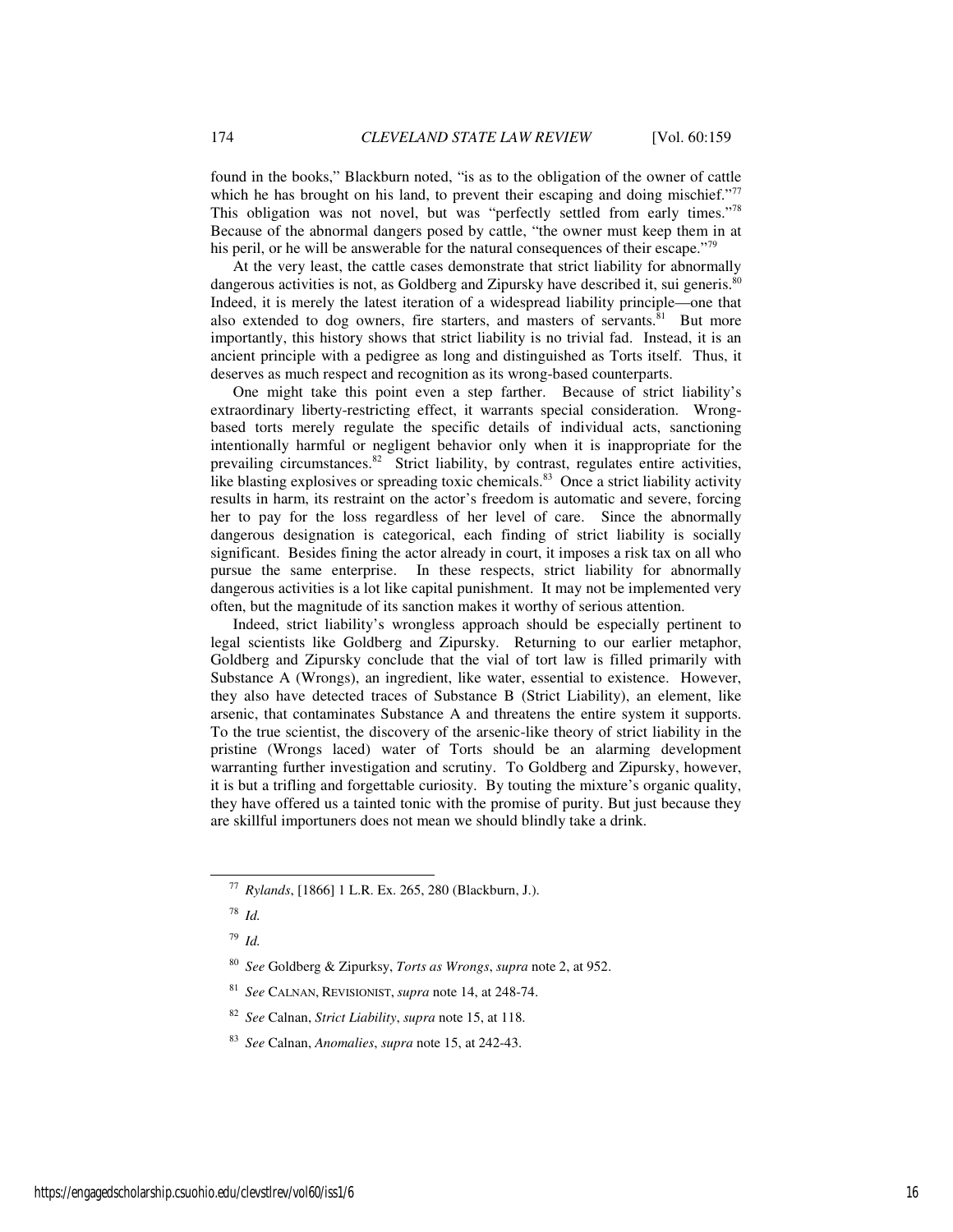#### IV. DISTORTING THE RELATION BETWEEN STRICT LIABILITY AND WRONGS

Even if Goldberg and Zipursky were correct in their assessment of abnormally dangerous activities, their conclusion still would not prove Wrong's supremacy. Tort law abounds with strict liability theories of all stripes. While some of these theories may contain aspects of wrongs—a contention I shall address in a moment they present a formidable challenge to civil recourse's exclusivity thesis, and cannot be casually dismissed or consciously circumvented.

Strict liability covers most subjects of human interest and endeavor. Besides abnormally dangerous activities, strict liability has long applied to *animals*, including livestock as mentioned above, $84$  but also wild beasts and vicious pets. $85$  In addition, strict liability historically has applied to *property*, using conversion to redress personal property invasions,<sup>86</sup> and trespass to land and nuisance to protect rights in real estate.<sup>87</sup> More recently, strict liability has been extended to *products*, particularly those containing defects in design, manufacture, or marketing.<sup>88</sup> Finally, strict liability may even apply to *people*, making principals vicariously liable for the harmful acts of their agents.<sup>89</sup>

Goldberg and Zipursky do not dispute the existence of these theories. Instead, they dispute whether these theories truly impose strict liability. Using their interpretive approach, Goldberg and Zipursky argue that such actions are better understood as wrongs-based theories in disguise, specifically pointing to respondeat superior and strict products liability in their current piece, $90$  and elsewhere including the actions of trespass, conversion, and nuisance. $91$ 

As a normative proposition, Goldberg and Zipursky's "interpretation" is noncontroversial and even surprisingly compelling. One *could* find fault concepts in such actions, and *could* assimilate them into a wrongs-based system of Torts.<sup>92</sup> In

j

<sup>86</sup> *See* JOHN C. P. GOLDBERG ET AL., TORT LAW: RESPONSIBILITIES AND REDRESS 797-98 (2d ed. 2008) (discussing Ranson v. Kitner, 31 Ill. App. 241 (Ill. App. Ct. 1889)).

- <sup>87</sup> *See* DOBBS, *supra* note 9, at 101, 1324-25.
- <sup>88</sup> *See* DAVID G. OWEN, PRODUCTS LIABILITY LAW 344-45 (2d ed. 2008).
- See PROSSER AND KEETON, *supra* note 73, at 500-01.
- <sup>90</sup> *See* Goldberg & Zipurksy, *Torts as Wrongs*, *supra* note 2, at 952 n.177.
- <sup>91</sup> *See* Goldberg & Zipurksy, *Internal Point of View*, *supra* note 1, at 1586 n.72.

 $92$  Regarding respondeat superior, Professor Gregory Keating notes that, depending on one's perspective, this theory might be classified either as fault-based or as imposing strict liability, and how one views this theory will affect her interpretation of tort law in general:

If we believe, say, that the strict liability of masters for the torts of their servants under the doctrine of respondeat superior is part of the law of agency proper—and that it is incorporated into the law of torts only to solve the problem of identifying the legal "persons" to whom liability attaches—we will find it easer to see the law of torts itself as constructed around a general commitment to fault liability. The strict liability of respondeat superior will appear essentially anomalous. Conversely, if we see respondeat superior as an ancient common-law redoubt of strict liability in tort, we will find it easier to see the law of torts itself as torn between competing principles of

<sup>84</sup> *See* DOBBS, *supra* note 9, at 942-43.

<sup>85</sup> *See id.* at 945-49.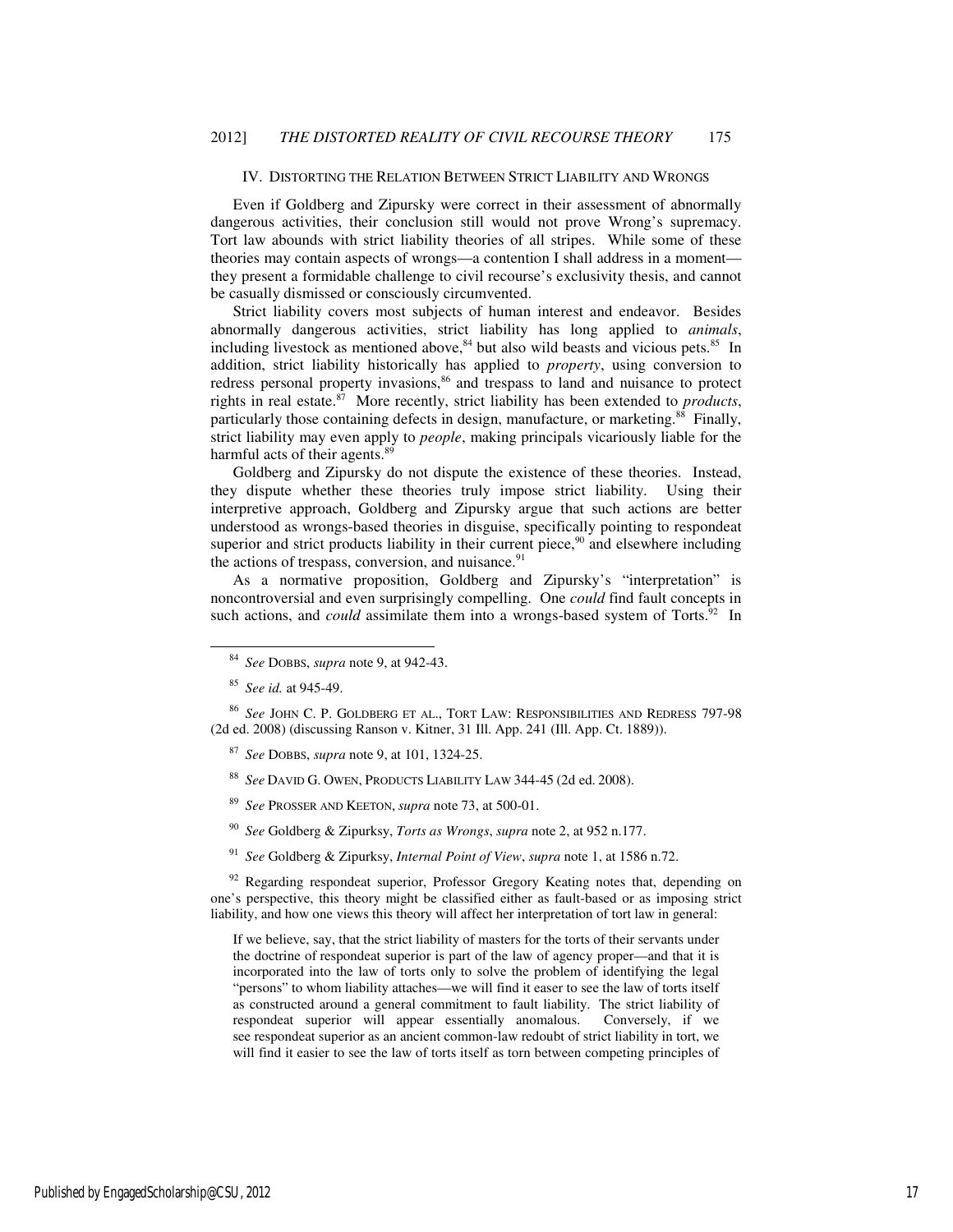fact, I have offered just such an account in a previous article.<sup>93</sup> For example, the animal torts formally eschew fault, but routinely employ a negligence-like standard of normalcy that condemns animal owners who unfairly jeopardize their neighbors by exposing them to unusually and thus excessively dangerous creatures.<sup>94</sup> While the actions of trespass and conversion occasionally impose liability without fault, they often are classified and analyzed as intentional torts because they frequently proceed from the actor's deliberate decision to interfere with the property interests of others.<sup>95</sup> Similarly, though private nuisance can be framed as a strict liability tort, it typically involves an actor's intentional challenge to her neighbor's property rights, and is always resolved by assessing the reasonableness of the actor's interference.<sup>96</sup> A similar reasonableness analysis commonly determines the issue of product defectiveness, despite the contradictory promise of the nominally deceptive theory of "strict" products liability. $97$  Even the doctrine of respondeat superior, which holds employers strictly liable for the acts of their employees, conditions that liability on the relatively high degree of control exercised by principals over their agents, and the abnormally high degree of danger posed by these commercial armies to the public at large.<sup>98</sup>

From a purely descriptive standpoint, however, Goldberg and Zipursky's wrongs-based construction of these strict liability theories seems counterintuitive

Gregory C. Keating, *Is Negligent Infliction of Emotional Distress a Freestanding Tort?*, 44 WAKE FOREST L. REV. 1131, 1134 (2009).

<sup>93</sup> *See generally* Calnan, *Strict Liability*, *supra* note 15 (discussing how various strict liability doctrines can be grounded in the "fault" concept of reasonableness, and proposing a liberal-justice paradigm for restructuring such doctrines).

<sup>94</sup> *See* City of Tonkawa v. Danielson, 27 P.2d 348, 349 (Okla. 1933) (stating that owners or possessors of wild animals may be negligent for "keeping an animal belonging to a class which, from the experience of mankind, is dangerous"); DOBBS, *supra* note 9, at 949 (noting that owners or possessors of wild animals are subject to liability because "these animals and the risks they bring with them are uncommon or abnormal in the community" and that wildness is determined by "whether, by local custom, [these animals are] devoted to the service of mankind or commonly treated by the community as a tame or domestic animal[s]").

<sup>95</sup> *See id.* at 98-99, 123, 128-30.

See id. at 1324-30 (noting that unreasonableness is grounded in custom and community standards and is determined, like negligence, by balancing various considerations, including the activity's utility and potential gravity of harm).

<sup>97</sup> *See* OWEN, *supra* note 88, at 266-68, 312-18, 508-14 (indicating that defectiveness often is determined by the same cost-benefit analysis used in negligence, and that a finding of defectiveness means that something is "wrong" with the product).

<sup>98</sup> *See* Calnan, *Strict Liability*, *supra* note 15, at 124 (comparing employers to army commanders, and noting that their power and capacity to harm increases with the size of their army of agents).

responsibility for harm done. Instead of seeing the law of torts as a realm of fault liability punctuated by exceptional pockets of strict liability, we will be more inclined to see it as terrain contested by competing principles of fault and strict responsibility. The way in which we categorize the doctrine of respondeat superior both expresses an understanding of its place in the law of torts and affects our understanding of the entire law of torts.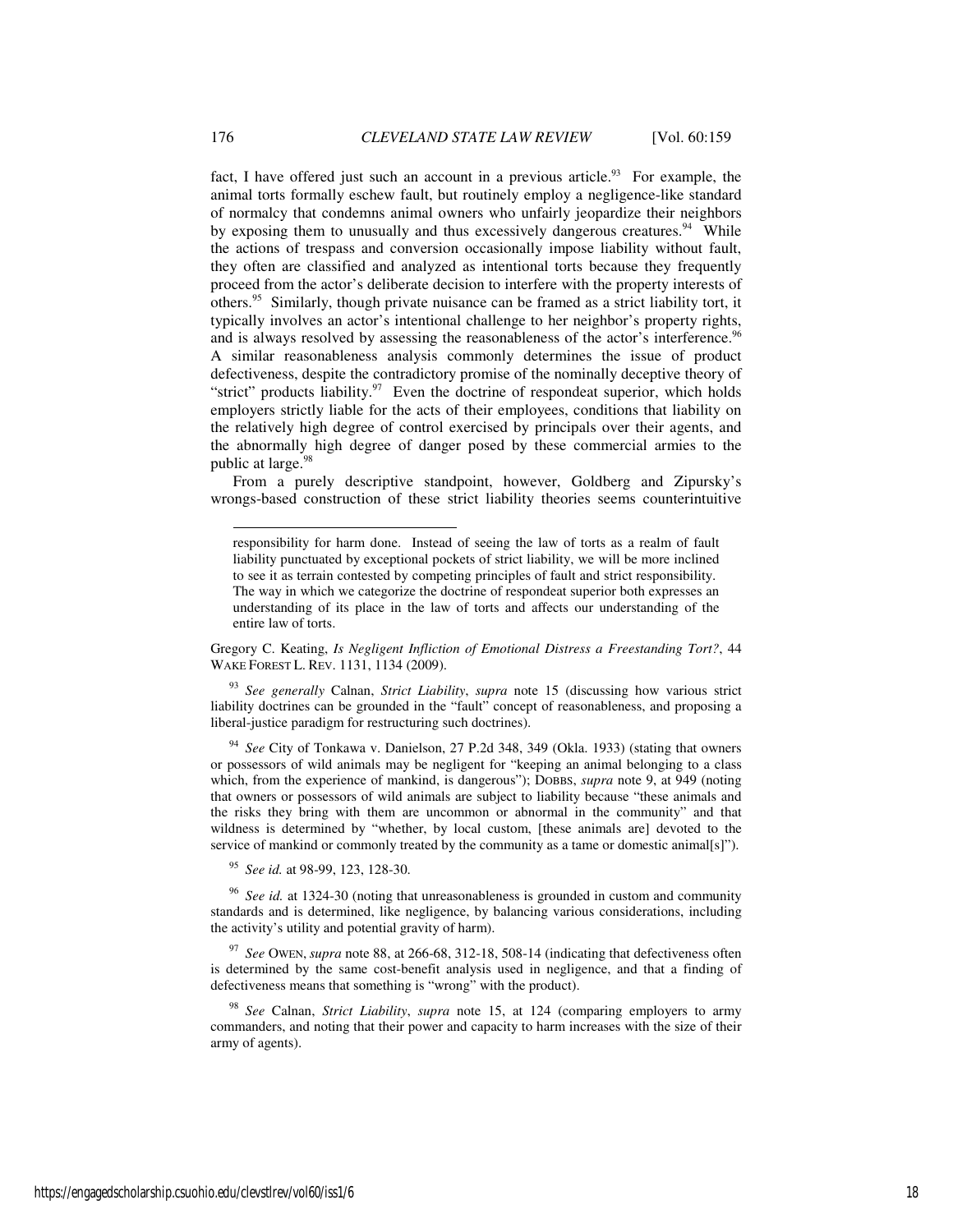and incomplete. If, as Goldberg and Zipursky suggest, Torts is overwhelmingly a law of Wrongs, one would expect courts both to be aware of its essential nature and to conform the law to its core concepts whenever possible. Thus, in cases where the controlling liability principle is even remotely in doubt, a judge's first instinct should be to revert to the default rule of Wrongs. So why, then, have judges so frequently gone the other way—rejecting a wrongs-based interpretation and adopting the concepts and nomenclature of strict liability? If they are simply mistaken, how could so many jurists be so foolish for so long? If they truly understand tort law, why would they conspire to conceal so many wrongs so completely? Unfortunately, Goldberg and Zipursky can have no answers to these questions, because it is they, not the judges, who have sidestepped the obvious. In fact, their failure to account for these anomalies violates their own first principle of descriptive theorizing: namely, "to work with, rather than dismiss as empty, the ways in which those acting within a practice make sense of it."<sup>99</sup>

Working with all the facts, the commonsense explanation for these phenomena is that courts apply strict liability because they believe in its independent legitimacy; and when its theoretical lines become stretched or blurred, they are quick to correct the problem. The best and most recent example of this appears in the field of products liability. Originally, strict products liability applied to all types of product defects.<sup>100</sup> To assess design cases, courts employed a risk-utility analysis similar to the Hand formula of negligence.<sup>101</sup> In warning cases, they adopted a test of adequacy or reasonableness.<sup>102</sup> Eventually, courts recognized that fault was the true basis of liability in both actions.<sup>103</sup> Accordingly, many jurisdictions now openly acknowledge the "functional equivalence" of negligence and strict liability for design and warning defects, and some apply negligence principles explicitly and exclusively in such cases.<sup>104</sup> Recognizing this trend, the *Restatement (Third) of Torts* soon followed suit, and strict products liability was practically laid to rest.<sup>105</sup>

<sup>101</sup> *See id.* at 33, 312-17, 508-14 (showing that both analyses balance the defendant's burden (B) of taking additional precautions against the potential accident costs to the plaintiff and society (as measured by the probability (P) and magnitude of the expected loss (L)) if such precautions are not taken, and impose liability when the burden is less than the risk of loss—a calculation expressed by the formula B<PxL→negligence or defectiveness).

<sup>102</sup> *See id.* at 594-95 ("[I]t might be said that to be adequate, a warning must provide a reasonable amount and type of information about a product's material risks and how to avoid them in a manner calculated to reach and be understood by those likely to need the information.").

<sup>103</sup> *See id.* at 33.

j

<sup>105</sup> *See* RESTATEMENT (THIRD) OF TORTS: PRODUCTS LIABILITY § 2 (b)-(c) (1998) (adopting reasonableness concepts to determine design and warning defects); *see also* OWEN, *supra* note 88, at 110 ("These developments in the courts are mirrored by the *Products Liability Restatement,* which acknowledges that liability for both defective design and defective warning is based on principles of negligence.").

<sup>99</sup> Goldberg & Zipursky, *The Internal Point of View*, *supra* note 1, at 1577.

<sup>100</sup> *See* OWEN, *supra* note 88, at 33-38, 265-71, 344-45 (noting that the general requirement of defectiveness eventually split into separate theories of manufacturing, design, and warning defect).

<sup>104</sup> *See id.* at 107-10 (citing and discussing cases).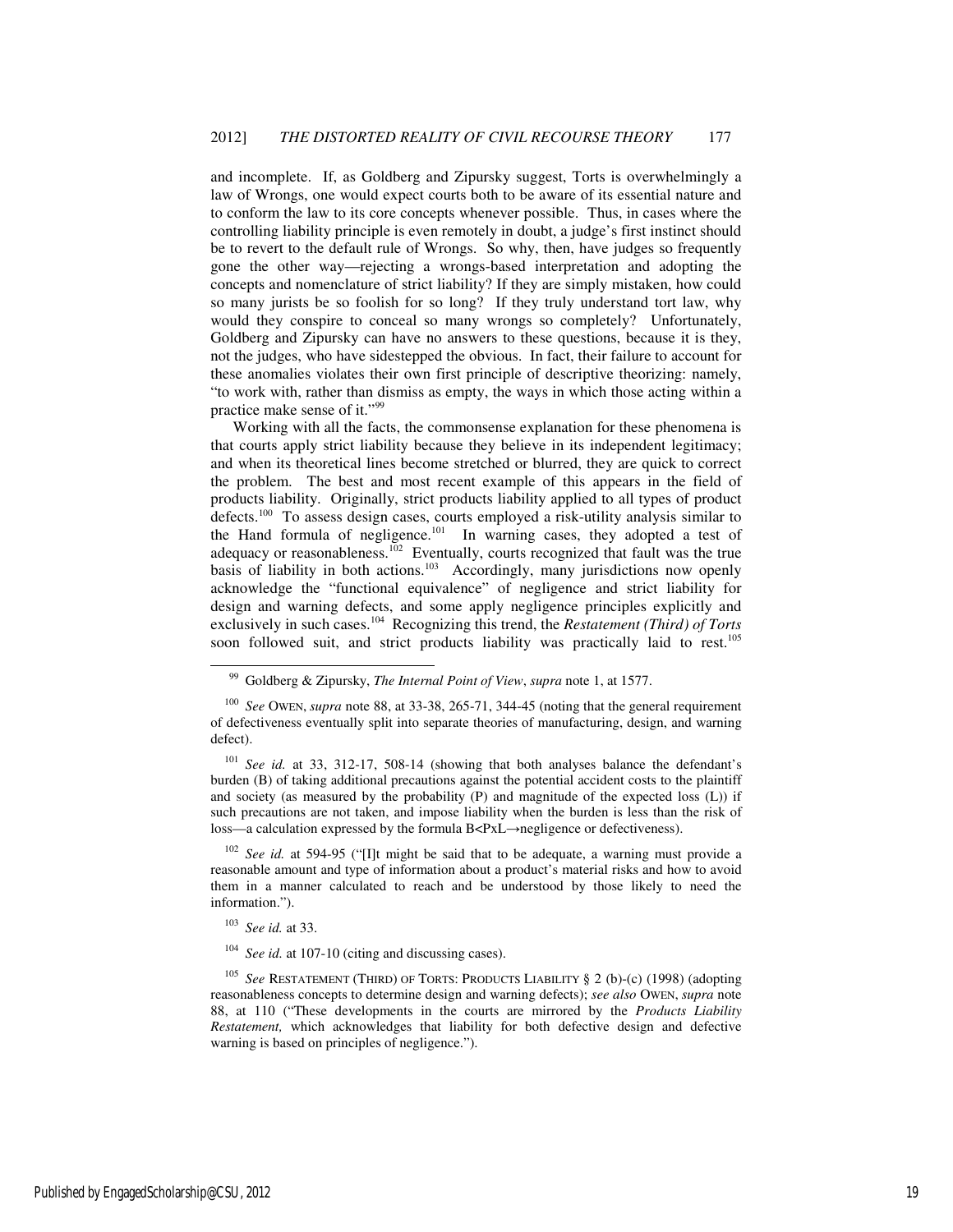Ironically, so was a key assumption of civil recourse theory. If, as this experience proves, courts can disentangle and prune back strict liability for products, Goldberg and Zipursky are hard-pressed to explain why judges cannot and have not done similar groundskeeping to all of the other strict liability theories that allegedly camouflage their scheme of wrongs.

But this is the least of Goldberg and Zipursky's worries. Assuming fault *does* lurk within strict liability, and reasons *do* exist for keeping it concealed, civil recourse theory still only tells a half-truth. While it accounts for the wrongs within strict liability, it ignores the strict liability encasing these wrongs. This omission appears founded in the belief that the two concepts are mutually exclusive, with wrongs always trumping their strict liability competitors in cases of comingling. The evidence, however, supports a different conclusion. Strict liability concepts not only can coexist with wrongs within the same cause of action, they can influence that mixture in way that defies Goldberg's and Zipursky's bright-line scheme of categorization.

Aside from trespass and conversion, which typically are regarded as wrongsbased intentional torts,<sup>106</sup> all of the strict liability theories eschewed by Goldberg and Zipursky contain distinctive no-fault features that override, offset, or transform the latent wrongs buried within. In animal cases, for example, courts generally invoke purely instrumental (nonwrongs-based) considerations to interpret and apply the theory's substantive elements.<sup>107</sup> So disposed, they routinely broaden their construction of proximate causation beyond the normal limits of foreseeability.<sup>108</sup> Quite frequently, they forbid analysis of the plaintiff's fault, limiting defendants to the defense of voluntary assumption of risk—a theory both widely disfavored and notoriously difficult to prove.<sup>109</sup>

See RESTATEMENT (SECOND) OF TORTS § 510 (1977) (providing that one who possesses a wild or abnormally dangerous domestic animal shall not be relieved of strict liability by unforeseeable forces of nature or the unforeseeable, innocent, negligent, or reckless conduct of another, and expressing no opinion whether such liability would be superseded by an intentional intervening act).

-

<sup>106</sup> *See* DOBBS, *supra* note 9, at 95-96, 122-27 (classifying trespass torts as intentional interferences with exclusive possession of real or personal property, and conversion as the intentional and substantial exercise of dominion and control over personal property).

<sup>107</sup> *See, e.g.*, Isaacs v. Powell, 267 So. 2d 864, 865-66 (Fla. Dist. Ct. App. 1972) ("[O]ur society imposes more than enough risks upon its members now, and we are reluctant to encourage the addition of one more particularly when that one more is increasingly contributed by those who, for profit, would exercise their 'right' to harbor wild animals and increase exposure to the dangers thereof by luring advertising."); KEETON ET AL., *supra* note 73, at 536-37 (noting that "new reasons of social policy" have been used to justify strict liability for animal keepers, including the keeper's profit motive and her ability to shift or distribute the loss to others).

<sup>109</sup> *See Isaacs*, 267 So. 2d at 866 (holding that the plaintiff's conduct only bars her recovery if she voluntarily brings the calamity upon herself); *see also* RESTATEMENT (SECOND) OF TORTS § 524 (1977) (providing that contributory negligence is not a defense to a strict liability action unless the plaintiff knowingly and unreasonably subjects herself to the risk posed by the activity in question); Kenneth W. Simons, *Reflections on Assumption of Risk*, 50 UCLA L. REV. 481, 482 (2002) ("The modern conventional wisdom is that assumption of risk should be completely merged or assimilated within comparative fault and abolished as a distinct doctrine.").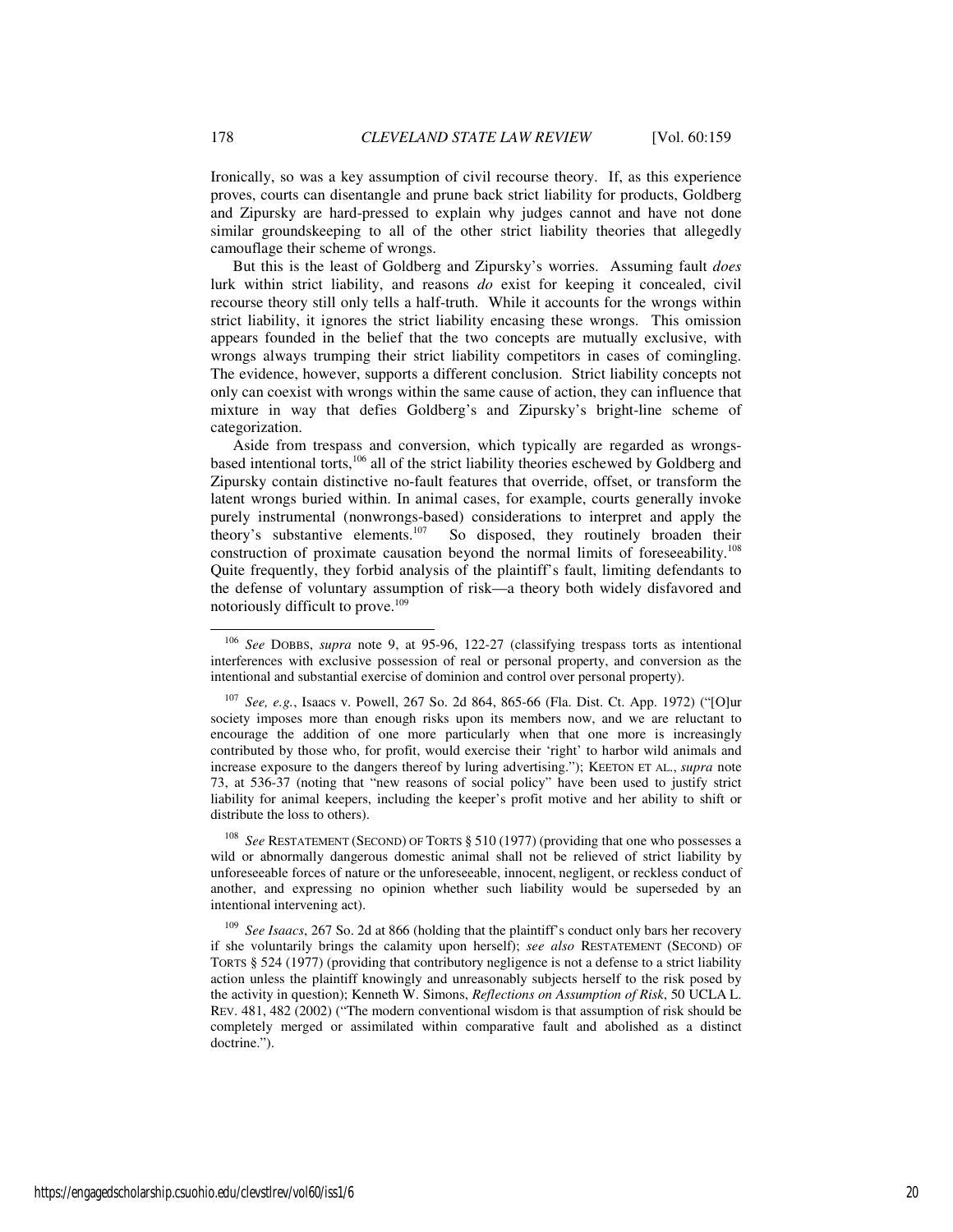Nuisance's strict liability signature is even more pronounced. While nuisance requires proof of an unreasonable interference with property, its conception of unreasonableness bears little resemblance to private wrongs.<sup>110</sup> According to section 826 of the *Restatement (Second) of Torts*, such an invasion is unreasonable if either "the gravity of the harm outweighs the utility of the actor's conduct" or "the harm caused by the conduct is serious and the financial burden of compensating for this and similar harm to others would not make the continuation of the conduct not feasible."<sup>111</sup> Under the first test, "[t]he process of weighing the gravity of the harm against the utility of the conduct assesses the *social value* of the actor's activity in general."<sup>112</sup> Thus, conduct that otherwise might amount to a private wrong could be justified, under the right circumstances, as serving the greater public good.<sup>113</sup> However, such socially valuable conduct still might be actionable under the second test of unreasonableness if the actor could pay for its harmful effects without jeopardizing her enterprise.<sup>114</sup> But here, as in the theory of strict liability for abnormally dangerous activities, $115$  the liability does not punish or preempt such conduct, which is not wrongful at all.<sup>116</sup> Instead, it merely forces the actor to treat these losses as ordinary business expenses and to distribute them through insurance and price adjustments.<sup>117</sup>

A similar pattern exists in products liability cases. Outwardly, the theory of strict products liability for design defects, like the theory of nuisance, exudes the moral architecture of private wrongs. Both rely on a risk-utility analysis to determine liability.<sup>118</sup> But just like nuisance, strict design liability does not focus exclusively on the relationship of the parties. It also looks to the world beyond. Part of this global perspective is systemic. Because strict products liability was founded on instrumental concerns, public policy tends to permeate the interpretation of each

-

<sup>114</sup> *See* RESTATEMENT (SECOND) OF TORTS § 826 cmt. f (1965) ("It may sometimes be reasonable to operate an important activity if payment is made for the harm it is causing, but unreasonable to continue it without paying.").

<sup>115</sup> *See id.* § 822 cmt. k (favorably comparing this form of nuisance to strict liability for abnormally dangerous activities by noting "[a]n abnormally dangerous enterprise is required to pay its way by compensating for the harm it causes, because of its special, abnormal and dangerous character").

<sup>116</sup> *See id.* § 826 cmt. f (indicating that such a nuisance action "does not seek to stop the activity; it seeks instead to place on the activity the cost of compensating for the harm it causes").

<sup>117</sup> *See id.*

<sup>118</sup> *See* OWEN, *supra* note 88, at 266-68, 312-18, 508-14.

<sup>110</sup> *See* DOBBS, *supra* note 9, at 1326.

<sup>111</sup> *See* RESTATEMENT (SECOND) OF TORTS § 826 (1965).

<sup>112</sup> *Id.* cmt. b & §§ 827, 828.

<sup>113</sup> *See* Carpenter v. The Double R Cattle Co., Inc., 701 P.2d 222, 228 (Idaho 1985) (holding that a cattle feedlot, which the dissent described as an "odoriferous quagmire," was not liable for nuisance to an adjacent homeowner because such agricultural enterprises were vital to the state's economy and thus had a high social utility).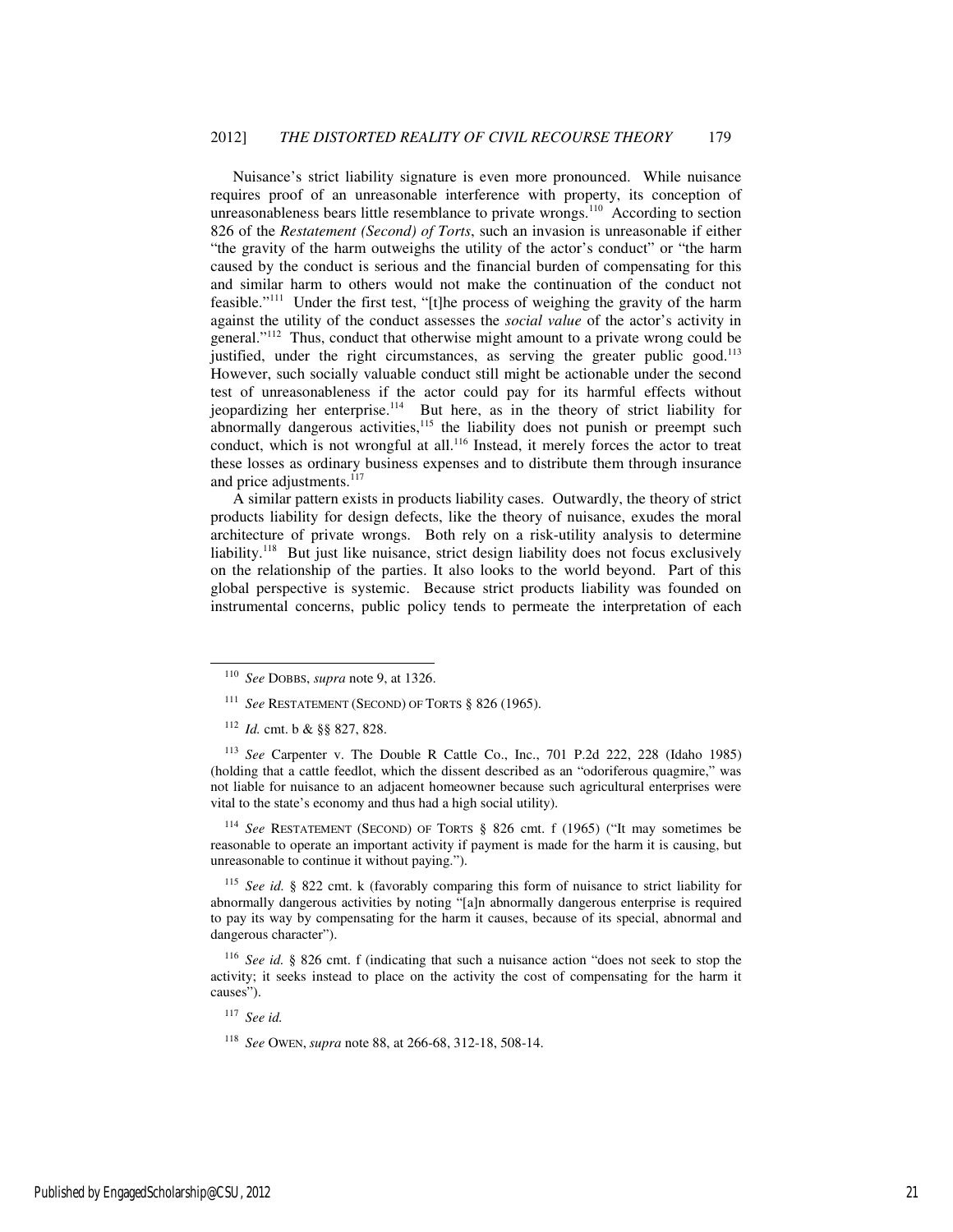element of every defect theory.<sup>119</sup> The other part of this social outlook is strictly doctrinal. In applying the risk-utility test, most jurisdictions typically rely on a long list of analytical factors.<sup>120</sup> One notable list, known as the Wade factors, contains an explicitly social consideration with a decidedly instrumental objective: to force manufacturers, where feasible, to spread product-related losses by increasing the price of their goods or carrying liability insurance.<sup>121</sup>

In addition to these substantive differences, strict design liability often implements a unique procedural scheme that blurs its true identity. A central feature of wrongs-based actions is their requirement that plaintiffs *prove* defendants' fault. Strict design liability, however, may relax or shift all or part of this burden. For instance, some jurisdictions do not require plaintiffs to prove the manufacturers' actual or constructive knowledge of their product risks, something otherwise demanded by the Hand formula for negligence.<sup>122</sup> Instead, they automatically impute such knowledge to manufacturers, and consider whether the makers acted reasonably in marketing their goods with these known dangers.<sup>123</sup> Other jurisdictions, meanwhile, relieve plaintiffs of the entire burden of proving defectiveness. Once plaintiffs show that their injuries were caused by a product's design features, the burden shifts to the manufacturers to justify those designs by presenting evidence that the design's utility exceeds its accompanying risks.<sup>124</sup> In each situation, the focus remains on the manufacturers' design choices, but the process for judging the product, and thus for imposing liability, is far stricter than most anything found in the fault paradigm.<sup>125</sup>

<sup>122</sup> *See id.* at 548 (discussing the Wade-Keeton test for defectiveness, which "reliev[es] an injured plaintiff of the burden of proving the foreseeability of [product] risks . . . [and] imposes on the seller 'constructive knowledge' of any dangers its products may possess").

<sup>123</sup> *See id.* at 547-48, 550-51.

<sup>124</sup> *See, e.g.*, Quintana-Ruiz v. Hyundai Motor Corp., 303 F.3d 62, 69 (1st Cir. 2002) (shifting the burden of proof); *see also* Caterpillar Tractor Co. v. Beck, 593 P.2d 871, 885 (Alaska 1979) (same); Barker v. Lull Eng'g Co., 573 P.2d 443, 456 (Cal. 1978) (same); Ontai v. Straub Clinic & Hosp., Inc., 659 P.2d 734, 739-40 (Haw. 1983) (same).

 $125$  There are rare situations where wrongs-based theories do shift burdens of proof to defendants. As I shall discuss within, however, these instances of burden-shifting are not true examples of fault-based liability, but rather are proof that even wrongs-based torts can be infiltrated and changed by nonwrongs-based, instrumental considerations. *See infra* notes 181-87 and accompanying text.

See id. at 259-64, 288-97 (discussing the policy concerns that spawned strict products liability and that continue to influence its application).

<sup>120</sup> *See id.* at 317, 510, 514-17.

<sup>&</sup>lt;sup>121</sup> *See id.* at 516. The Wade factors include a product's utility to the user and to the public as a whole, the safety aspects of the product including its likelihood to cause injury, the availability of an alternative product that would be equally efficacious and not as unsafe, the manufacturer's ability to eliminate the product's unsafe character without eliminating its usefulness or causing it to become too expensive to maintain its utility, the user's ability to avoid danger by exercising care, the user's awareness of the dangers and their avoidability based on common knowledge and product warnings, and most importantly for our purposes, the feasibility of the manufacturer to spread product losses by increasing its price or carrying liability insurance. *Id.*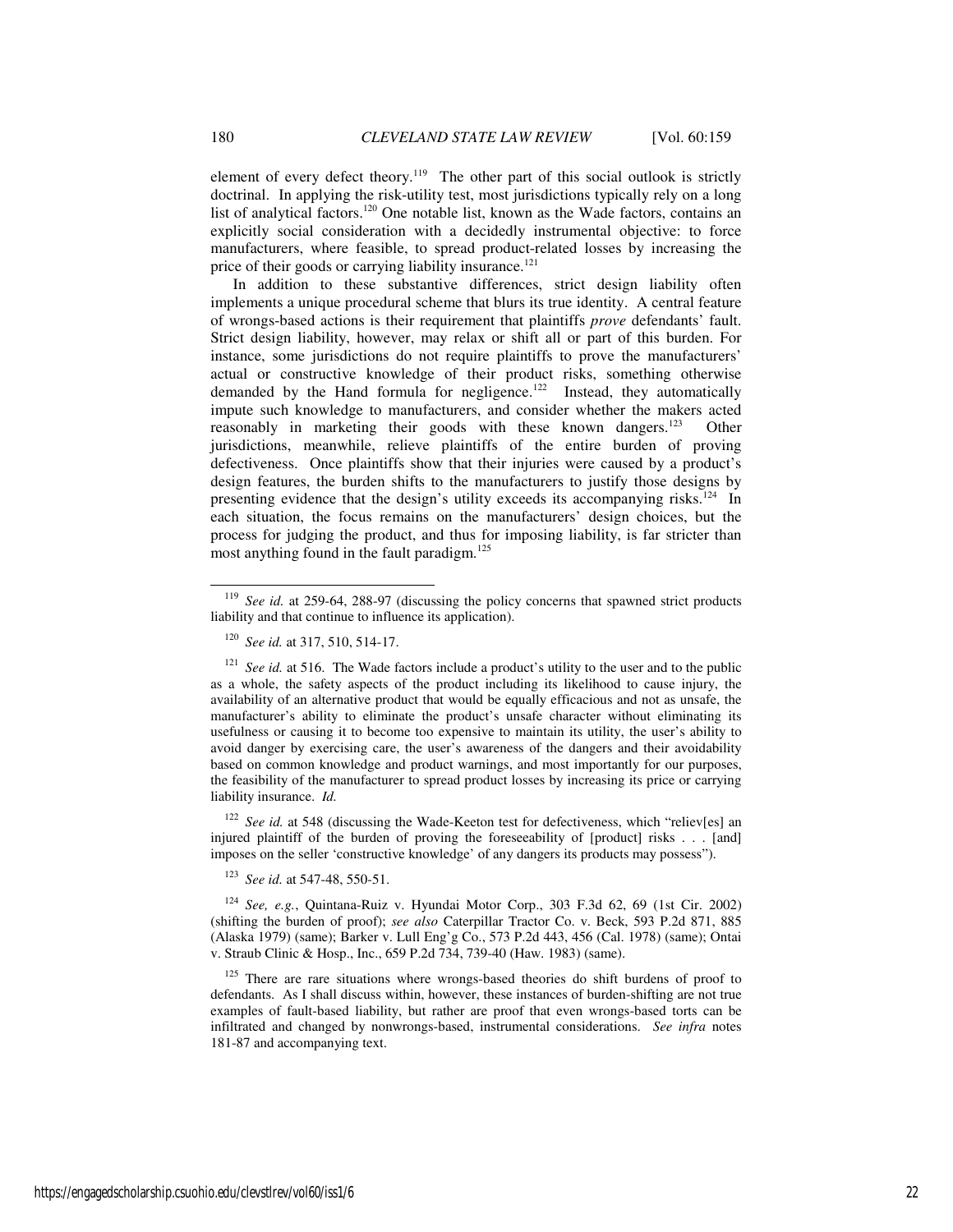Sometimes strict products liability lacks even this token of fault. In manufacturing defect cases, a product is considered defective if it deviates from the manufacturer's intended design, regardless of the level of care exercised by the manufacturer in its production.<sup>126</sup> Here, as in the cost-of-business nuisance cases, liability requires no wrong at all. Instead, manufacturers of all products, including goods with high social utility, are simply expected to treat unexpected and unavoidable manufacturing flaws as an ordinary business risk, and to absorb and spread the losses caused by these defects to their insurers, customers, employees or shareholders.<sup>127</sup> To Goldberg and Zipursky, these nonwrongs-based, strict products liability cases apparently are too insignificant to mention. But to the manufacturing industry, where production flaws mar every product line, they are a serious concern and a constant source of litigation. Thus, they occupy a conspicuous niche in the jurisprudence of Torts.

Even more troublesome for Goldberg and Zipursky's interpretive analysis is the theory of respondeat superior. Unlike other strict liability actions, which account for a relatively modest percentage of the total Torts docket, respondeat superior is a prime-time player. Today, most tort suits are filed against businesses, and most businesses—apart from product sellers—are sued for the acts of their employees.<sup>128</sup> In many cases, such enterprises are accused of negligently hiring, training, or supervising their workers.<sup>129</sup> But more frequently, their liability is premised on the concept of respondeat superior.<sup>130</sup>

Besides their obvious prevalence, respondeat superior actions possess an uncertain normative basis that resists Goldberg and Zipursky's definitive fault ascription. By definition, respondeat superior holds an employer liable for an employee's wrongful conduct when that conduct occurs within the scope of

<sup>128</sup> *See* Mark E. Roszkowski & Christie L. Roszkowski, *Making Sense of Respondeat Superior: An Integrated Approach for Both Negligent and Intentional Conduct*, 14 S. CAL. REV. L. & WOMEN'S STUD. 235, 235 (2005) ("Lawsuits brought by third parties against employers for injuries caused by employees are among the most common civil lawsuits in the United States.").

<sup>129</sup> *See id.* at 235-36 ("[T]he employer may be held liable for its own intentional or negligent conduct[:] for example, the employer's negligent hiring, training or supervision of the employee.").

<sup>126</sup> *See* RESTATEMENT (THIRD) OF TORTS: PRODUCTS LIABILITY § 2 (a) (1998) (providing that a product contains a manufacturing defect when it departs from the manufacturer's intended design, even though all possible care was exercised in its preparation and marketing).

<sup>&</sup>lt;sup>127</sup> *See id.* § 2 cmt. a ("[M]any believe that consumers who benefit from products without suffering harm should share, through increases in the prices charged for those products, the burden of unavoidable injury costs that result from manufacturing defects."); *see also* OWEN, *supra* note 88, at 292-93, 295 (generally discussing the loss-spreading rationale of strict products liability).

<sup>&</sup>lt;sup>130</sup> *See id.* at 236 (indicating that it is much more common for an employer to be held vicariously or derivatively liable for the employee's tortious conduct under the doctrine of respondeat superior than to be sued for the negligent hiring, training, or supervision of its employees); Amy D. Whitten & Deanne M. Mosley, *Caught in the Crossfire: Employers' Liability for Workplace Violence*, 70 MISS. L.J. 505, 516-38 (2000) (discussing the various "emerging" theories of direct employer liability for employee misconduct and noting their secondary status to the primary theory of respondeat superior).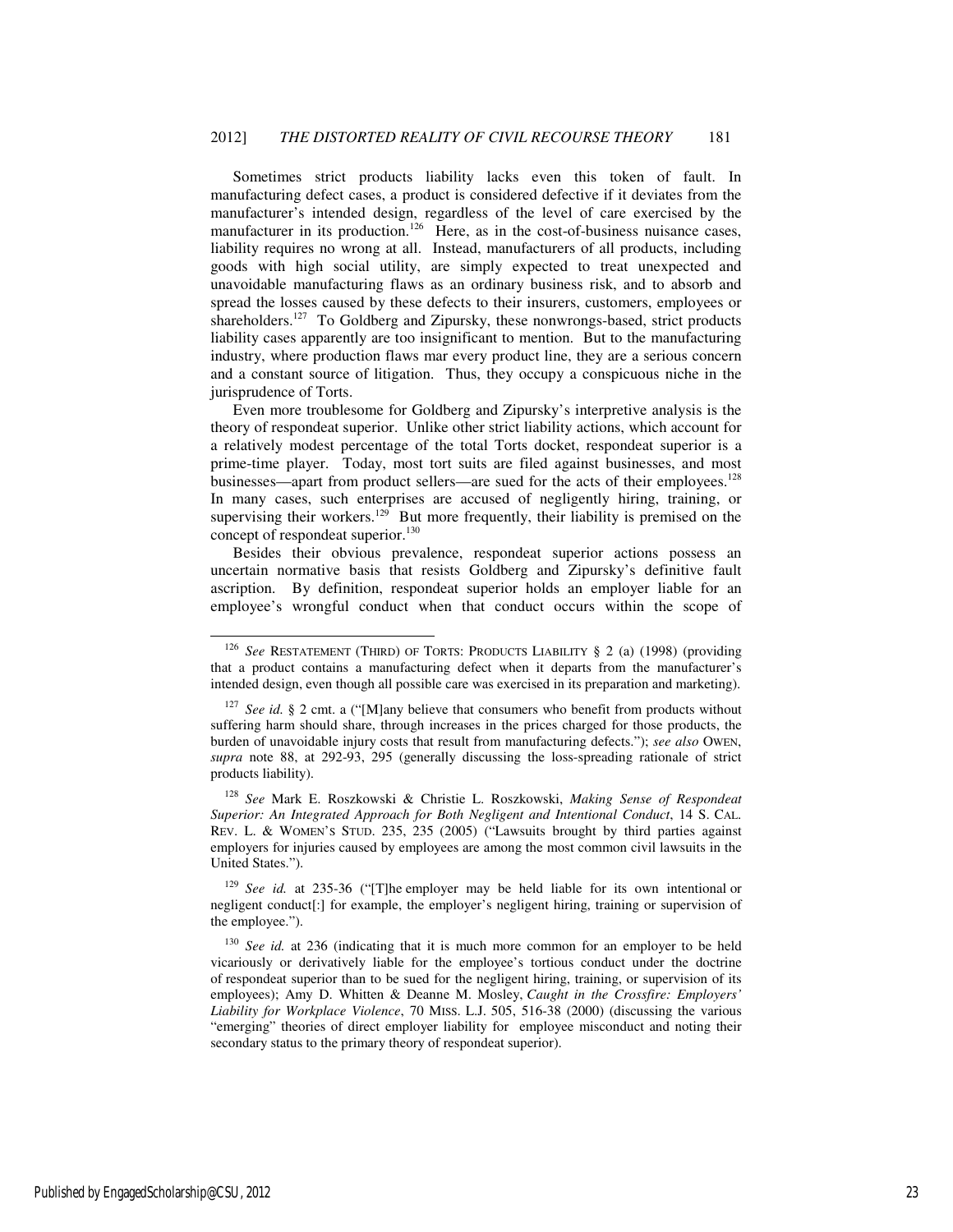employment.<sup>131</sup> While the employee's fault is critical to this theory, the employer's fault is not. Indeed, the employer may be held liable even though she did not direct, ratify, or even know of the employee's act.<sup>132</sup> Ultimately, the imposition of liability turns on the interpretation of "scope of employment."<sup>133</sup> Over the years, courts and commentators have offered a wide variety of justifications for construing that test broadly or narrowly, with the broader interpretations leaning towards strict liability and the narrower ones favoring fault.<sup>134</sup>

On the fault side, one theory holds that "scope of employment" merely serves as a proxy for the employer's negligence, since the employer exercises greater control over behavior directly related to its business purpose.<sup>135</sup> Goldberg himself offers an alternate theory in a different article, contending that the employee and employer represent a single "fused agent" whose culpable conduct is rightfully attributed to its dual constituents.<sup>136</sup>

But these approaches certainly do not dominate the literature on the subject. For every fault-based interpretation, there are several strict liability counterparts competing for acceptance. Baty, who wrote one of the earliest and most influential treatises on vicarious liability, argued that respondeat superior was simply a means of accessing the wealth of deep-pocket entities like corporations.<sup>137</sup> Meanwhile, courts have defended this strict liability interpretation on the grounds "(1) that an innocent person, either the plaintiff or the employer, must bear the loss, (2) that the employer had formal right of control over the employee's work, or (3) that the employer benefits from the employee's work."<sup>138</sup> Increasingly, respondeat superior has been justified on the openly instrumental theory of enterprise liability, which forces employers to pay for employee accidents, not because they have done something wrong, but because they have the ability to pass along such losses to their customers.<sup>139</sup> This explains why employers often bear responsibility for reckless or

<sup>131</sup> *See* DOBBS, *supra* note 9, at 905 (noting that employers generally are jointly and severally liable for the torts of employees committed within the scope of employment).

<sup>&</sup>lt;sup>132</sup> *See id.* at 907 ("The master is liable for the servant's negligent acts even though [the] master did not command those acts and could not foresee them in any specific way.").

<sup>&</sup>lt;sup>133</sup> *See id.* at 910 ("[R]espondeat superior liability is imposed only for acts of the servant committed within the scope of his employment.").

<sup>&</sup>lt;sup>134</sup> *See id.* at 907-10 (discussing the rationales for respondeat superior).

<sup>135</sup> *See id.* at 908. Professor Dobbs cautions, however, that such presumed "control is doubtful in many cases and the connection between the employee's tort and the employer's benefit is often tenuous." *Id.*

<sup>136</sup> *See* John C.P. Goldberg & Benjamin C. Zipursky, *Intervening Wrongdoing in Tort: The Restatement (Third)'s Unfortunate Embrace of Negligent Enabling*, 44 WAKE FOREST L. REV. 1211, 1233 (2009).

<sup>137</sup> *See* T. BATY, VICARIOUS LIABILITY 154 (1916).

<sup>138</sup> DOBBS, *supra* note 9, at 908 (footnotes omitted) (citing cases).

<sup>139</sup> *See, e.g.*, Fruit v. Schreiner, 502 P.2d 133, 140 (Alaska 1972) (adopting an enterprise liability theory of respondeat superior); *see also* Hinman v. Westinghouse Elec. Co., 471 P.2d 988, 991 (Cal. 1970) (same); Leafgreen v. Am. Family Mut. Ins. Co., 393 N.W.2d 275, 280- 81 (S.D. 1986) (same); Kenyon v. Second Precinct Lounge, 442 N.W.2d 696, 700-01 (Mich. Ct. App. 1989) (endorsing this approach). *See generally* DOBBS, *supra* note 9, at 908-09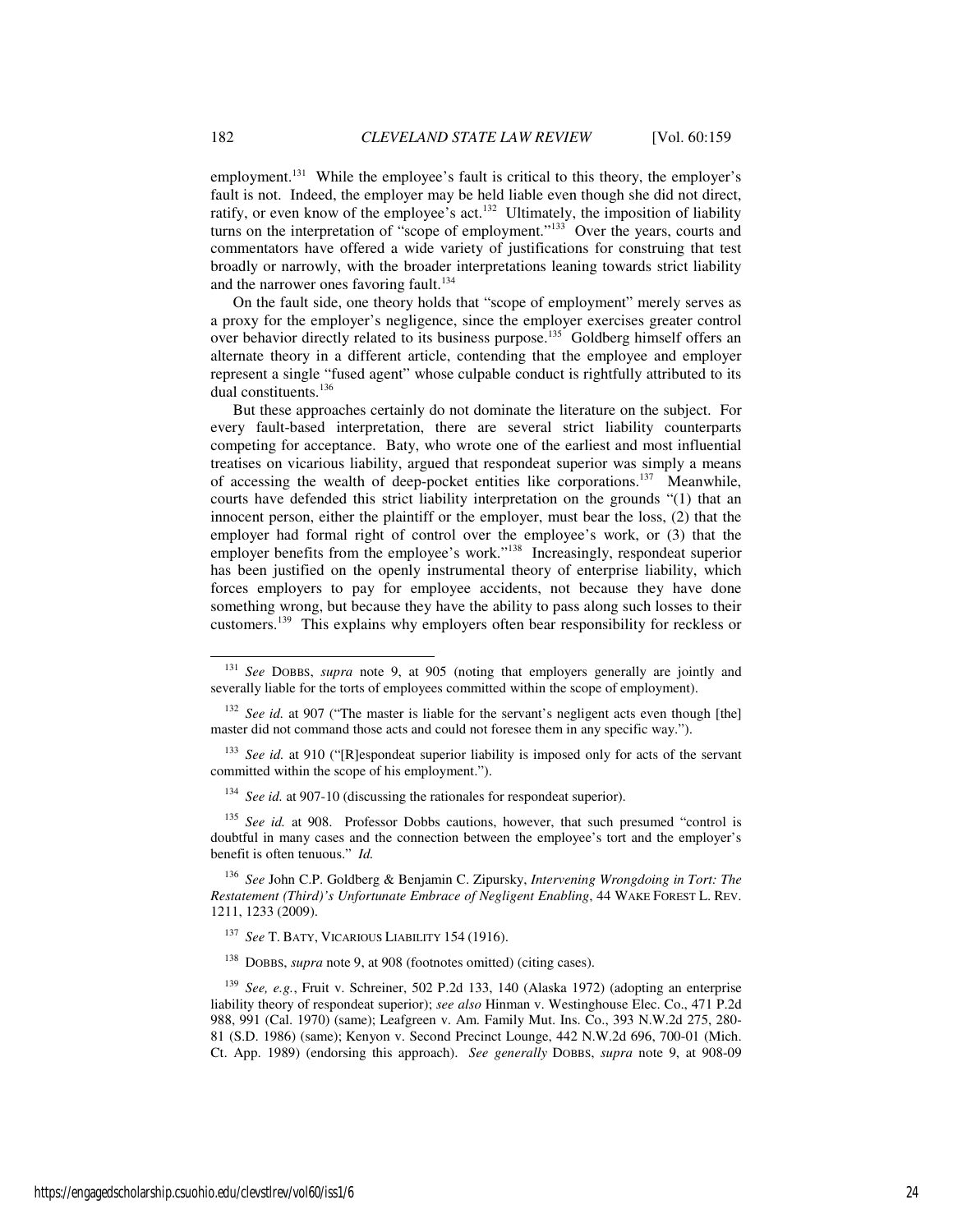even intentionally harmful employee conduct<sup> $140$ </sup>—conduct wrongs-based theories consider so powerful and unforeseeable that it typically forecloses the liability of anyone else.<sup>141</sup>

In sum, there are far more "pure" strict liability theories than Goldberg and Zipursky care to acknowledge, and these examples of nonwrongs-based liability are far more substantial than civil recourse theory can reasonably withstand. Indeed, even when strict liability contains remnants of wrongs, the combination cannot be characterized by either of its components, but creates a hybrid species of Torts with liability characteristics all its own. Interestingly, and quite ominously for Goldberg and Zipursky, evidence of this synthesis is not exclusive to strict liability, but, as we shall see next, already appears within the realm of Wrongs.

#### V. A DISTORTED CONCEPTION OF WRONGS

Goldberg and Zipursky define wrongs as "violations of legal norms not to mistreat others in various ways."<sup>142</sup> This definition has three parts. As Goldberg and Zipursky explain, "[f]or every tort, there is an inquiry into the nature of the tortfeasor's actions  $\dots$ , the nature of the setback suffered by the victim, and the connection between the two."<sup>143</sup> These parts are not self-sustaining, but These parts are not self-sustaining, but interdependent. Granted, all wrongful conduct has a distinct normative dimension, eliciting society's "disdain" by transgressing a mandate that it "not . . . be performed."<sup>144</sup> But, ultimately, a bad act is a tort only if it produces a legally forbidden harm to a legally protected person.<sup>145</sup> Because the act, the harm, and the victim are causally integrated, the determination of "wronging" must proceed from the unique circumstances of each tortious event. It cannot, and according to Goldberg and Zipursky, does not depend on factors external to that relationship.

Putting aside their claims about legal duties and relationality, which have been attacked elsewhere,<sup>146</sup> there is a lot wrong with Goldberg and Zipursky's descriptive

<sup>140</sup> *See* DOBBS, *supra* note 9, at 913 ("[A]t least since the middle of the 20th century, courts have often . . . recognize[d] that intentional torts committed by an employee are within the scope of employment when employment furnishes the specific impetus for or increases a general risk of employee misbehavior.").

<sup>141</sup> *See id.* at 470-71 ("If an intervening and unforeseeable intentional harm or criminal act triggers the injury to the plaintiff, the criminal act is ordinarily called a superseding cause, with the result that the defendant who negligently creates the opportunity for such acts escapes liability.").

<sup>142</sup> Goldberg & Zipursky, *Torts as Wrongs*, *supra* note 2, at 986.

<sup>143</sup> *Id.* at 944.

j

- <sup>144</sup> *Id.* at 949.
- <sup>145</sup> *See id.* at 943-44.

<sup>146</sup> *See* Stapleton, *supra* note 8, at 1531 (rejecting their relationality thesis as overly discretionary, unnecessarily awkward, and distastefully discriminatory and recommending a conception of Torts that provides general, nonrelational guidance directives to citizens).

<sup>(</sup>discussing the use of enterprise liability theory as a basis for respondeat superior); Gregory C. Keating, *The Theory of Enterprise Liability and the Common Law of Strict Liability*, 54 VAND. L. REV. 1285, 1307 (2001) (arguing that "[r]espondeat superior liability is—and should be—liability for the 'characteristic risks' of an activity," which the author describes as enterprise liability).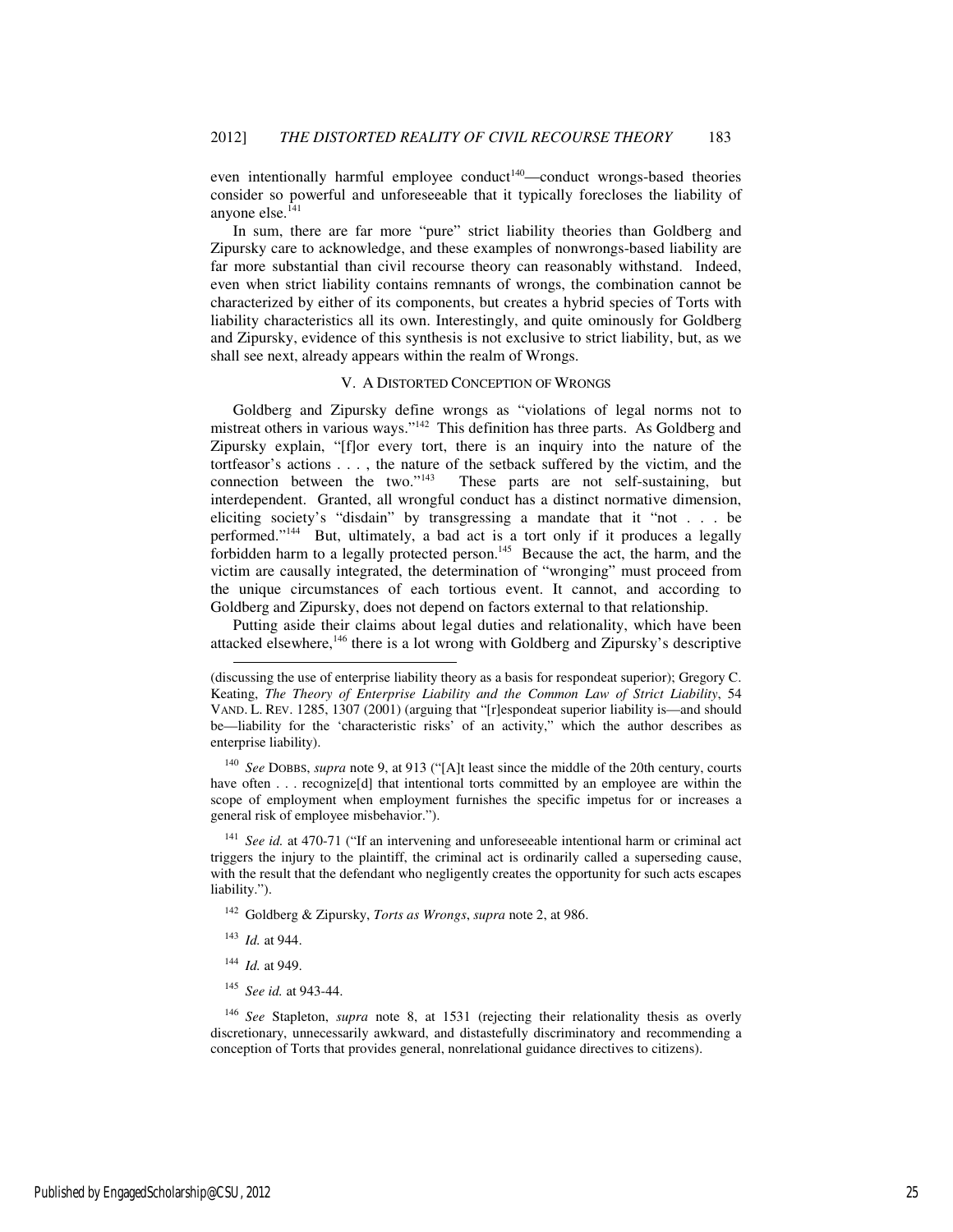account of Torts as Wrongs. In my view, what they fail to observe is even worse than what they think they see. In fact, their omissions here erode the very foundation of civil recourse theory. When one's eyes are open to the truth it quickly becomes apparent that wrongs-based torts are routinely influenced by a host of nonwrongsbased social considerations, with the most prominent and pervasive infiltration occurring in the theory of negligence—the tort most symbolic of wrong's supposed domination. Indeed, as we shall see below, public policy does not just patrol the periphery of negligent wrongs; it penetrates each and every one of negligence's elements of proof and even invades its affirmative defenses.

The clearest example of this encroachment—and the one most damaging to Goldberg and Zipursky's theory—appears in the element of duty. According to Goldberg and Zipursky, duty is mostly a private ideal. It establishes the terms under which accident victims are authorized to enforce against their offenders certain norms of noninjury.<sup>147</sup> But for most courts, duty is not so limited. They see duty more as a public mechanism, which enables judges to create and contour negligence rules to promote the general welfare. To fulfill this function, courts faced with difficult duty questions regularly employ some form of multifactor analysis.<sup>148</sup> Admittedly, this analysis may include "private" considerations like the foreseeability and magnitude of the plaintiff's injury, the extent of defendant's burden of precaution, the overall blameworthiness of the defendant's conduct, or the nature of the parties' relationship.<sup>149</sup> However, the analysis does not stop there. It also weighs

<sup>149</sup> *See, e.g.*, HealthONE v. Rodriguez *ex rel.* Rodriguez, 50 P.3d 879, 888 (Colo. 2002).

In determining whether a duty should be recognized, a court must consider many factors, including: (1) the risk involved, (2) the foreseeability and likelihood of injury as weighed against the social utility of the actor's conduct, (3) the magnitude of the burden guarding against injury or harm, and (4) the consequences of placing the burden upon the actor.

Murillo v. Seymour Ambulance Ass'n, Inc., 823 A.2d 1202, 1205 (Conn. 2003).

[T]he test for the existence of a legal duty of care entails (1) a determination of whether an ordinary person in the defendant's position, knowing what the defendant knew or should have known, would anticipate that harm of the general nature of that suffered was likely to result, and (2) a determination, on the basis of a public policy analysis, of whether the defendant's responsibility for its negligent conduct should extend to the particular consequences or particular plaintiff in the case.

Happel v. Wal-Mart Stores, Inc., 766 N.E.2d 1118, 1123-24 (Ill. 2002).

In determining whether a duty exists, courts look to certain relevant factors. These include: (1) the reasonable foreseeability that the defendant's conduct may injure another, (2) the likelihood of an injury occurring, (3) the magnitude of the burden of guarding against such injury, and (4) the consequences of placing that burden on the defendant.

Heck *ex rel.* Heck v. Stoffer, 786 N.E.2d 265, 268 (Ind. 2003) (Duty "analysis involves a balancing of three factors: (1) the relationship between the parties, (2) the reasonable

<sup>147</sup> *See* Goldberg & Zipursky, *Torts as Wrongs*, *supra* note 2, at 919, 941-45.

<sup>148</sup> *See* CALNAN, DUTY AND INTEGRITY, *supra* note 15, at 83.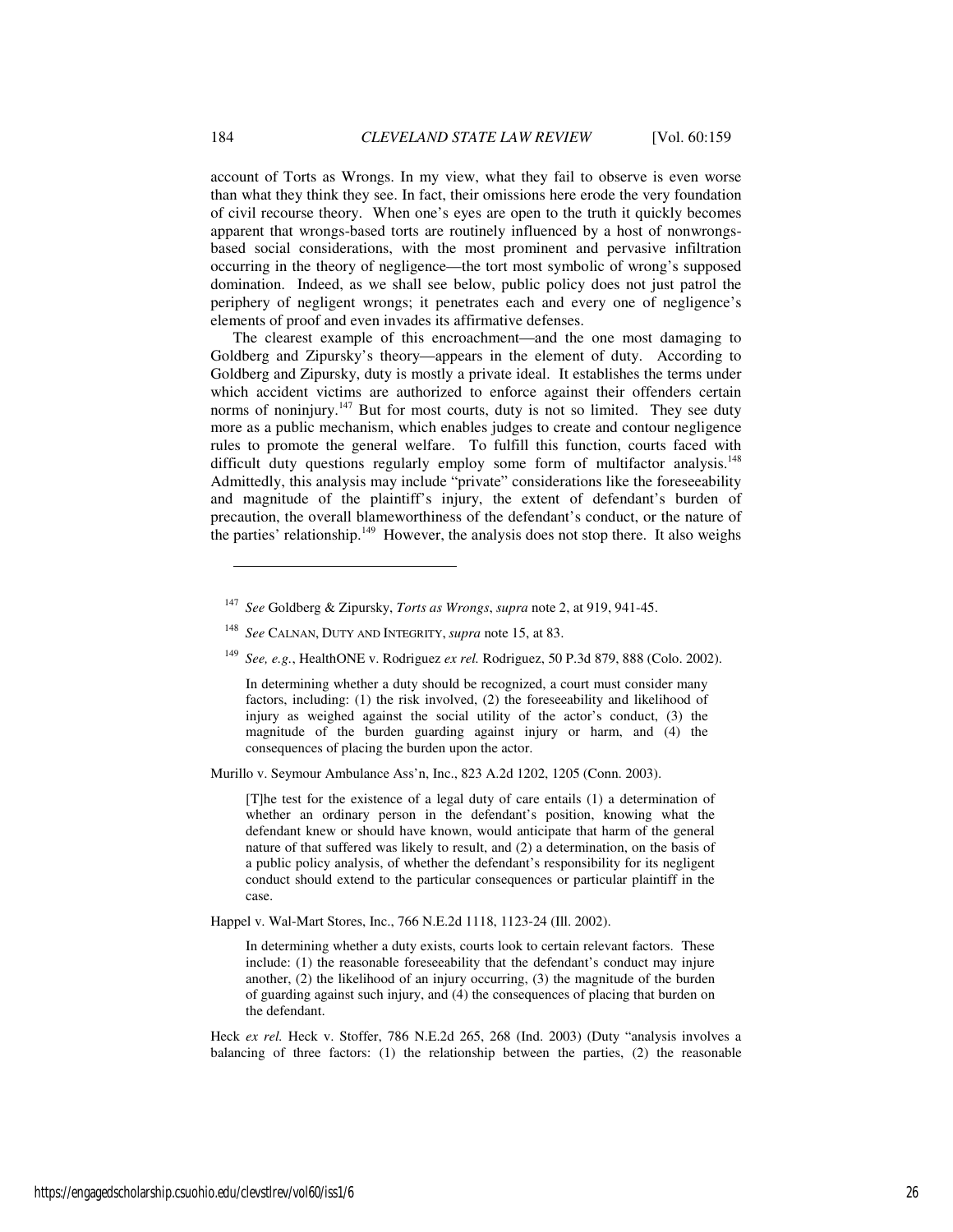a wide variety of public policy concerns, including, often explicitly, the duty's potential deterrent effect and the parties' respective abilities to spread the loss through insurance or otherwise.<sup>150</sup>

Thus, contrary to Goldberg and Zipursky's assertion, duty is not just about defining private wrongs, but is also about solving or ameliorating some very public problems. This social mission is no casual side job, nor are the effects insubstantial. Instead, it is a permanent and pervasive aspect of negligence's lawmaking process.

-

Sisson v. Jankowski, 809 A.2d 1265, 1267 (N.H. 2002) ("When determining whether a duty is owed, we examine the societal interest involved, the severity of the risk, the likelihood of the occurrence, the relationship between the parties, and the burden upon the defendant."); Alloway v. Bradlees, Inc., 723 A.2d 960, 964 (N.J. 1999) ("[T]he determination of such a duty 'involves identifying, weighing, and balancing several factors—the relationship of the parties, the nature of the attendant risk, the opportunity and ability to exercise care, and the public interest in the proposed solution.'"); 532 Madison Ave. Gourmet Foods, Inc. v. Finlandia Center, Inc., 750 N.E.2d 1097, 1101 (N.Y. 2001).

The existence and scope of a tortfeasor's duty is, of course, a legal question for the courts, which 'fix the duty point by balancing factors, including the reasonable expectations of parties and society generally, the proliferation of claims, the likelihood of unlimited or insurer-like liability, disproportionate risk and reparation allocation, and public policies affecting the expansion or limitation of new channels of liability.

Sharpe v. St. Luke's Hosp., 821 A.2d 1215, 1219 (Pa. 2003) ("The concept of duty is rooted in public policy, and the determination of whether a duty should be imposed upon an alleged tortfeasor involves a balancing of the following factors: (1) the relationship between the parties; (2) the social utility of the actor's conduct; (3) the nature of the risk imposed and foreseeability of the harm incurred; (4) the consequences of imposing a duty upon the actor; and (5) the overall public interest in the proposed solution.").

<sup>150</sup> *See* Castaneda v. Olsher, 162 P.3d 610, 615 (Cal. 2007) (finding that in analyzing duty, a judge must weigh

[t]he foreseeability of harm to the plaintiff, the degree of certainty that the plaintiff suffered injury, the closeness of the connection between the defendant's conduct and the injury suffered, the moral blame attached to the defendant's conduct, the policy of preventing future harm, the extent of the burden to the defendant and the consequences to the community of imposing a duty to exercise care with resulting liability for breach, and the availability, cost, and prevalence of insurance for the risk involved).

*See also* Kallstrom v. United States, 43 P.3d 162, 167 (Alaska 2002) (adopting this list of factors); Vincent v. The Safeco Ins. Co. of Am., 29 P.3d 943, 945 (Idaho 2001) (same); Bowman v. Two, 704 P.2d 140, 143 (Wash. 1985) (same); Drwenski v. McColloch, 83 P.3d 457, 464-65 (Wyo. 2004) (same).

foreseeability of harm to the person injured, and (3) public policy concerns."); Danler v. Rosen Auto Leasing, Inc., 609 N.W.2d 27, 32 (Neb. 2000).

<sup>[</sup>I]n determining whether a duty was to be imposed, this court employs a risk-utility test, considering (1) the magnitude of the risk, (2) the relationship of the parties, (3) the nature of the attendant risk, (4) the opportunity and ability to exercise care, (5) the foreseeability of the harm, and (6) the policy interest in the proposed solution.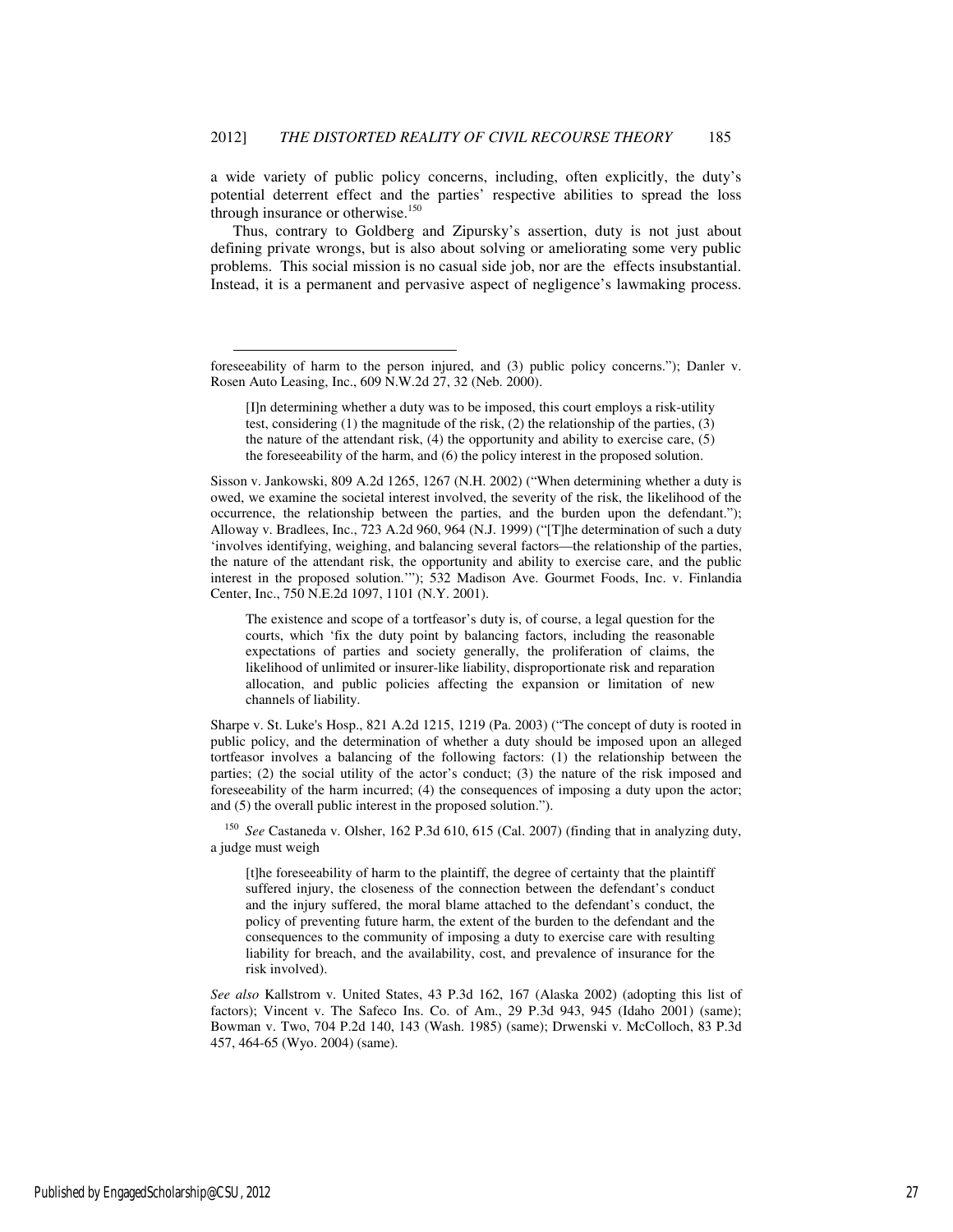From the most intimate cases of domestic privacy<sup>151</sup> to the most commercial cases of premises liability,<sup>152</sup> multifactor policy analysis creates the rules that determine what constitutes a wrong, and which wrongs are legally cognizable. Indeed, because duty produces the *law* of negligence and because negligence occupies the broad middle ground of the Wrongs spectrum, the injection of policy in this element does more than merely threaten negligence's supposed relational integrity; it strikes at the very core of the wrongs-based theory of Torts.

Bad as this duty dilemma is, matters only get worse in the companion element of breach. Besides establishing duties, public policy also informs the standards of care that accompany them. For example, negligence law holds people with mental disabilities to the standard of ordinary adults, even though they often are incapable of meeting that standard.<sup>153</sup> According to Goldberg and Zipursky, this standard, though strict, is still wrongs-based because it is based on norms of noninjury that express society's disapproval for the offending conduct.<sup>154</sup> But this explanation is rarely advanced by courts. Instead, they typically rely on functional arguments, often decrying the difficulty of litigating the issue of insanity,<sup>155</sup> endorsing the tactic of forcing disabled persons to absorb the social costs of their accidents,<sup>156</sup> and touting the standard's potential for creating a safety incentive for the caretakers of the mentally infirm.<sup>157</sup>

<sup>154</sup> Goldberg & Zipursky, *Torts as Wrongs*, *supra* note 2, at 949 (arguing that Torts' directives convey "disdain" for the acts to which they apply and "express[] an injunctive message that such acts are not to be performed").

<sup>155</sup> *See* McGuire v. Almy, 8 N.E.2d 760, 762 (Mass. 1937) ("[C]ourts are loath to introduce into the great body of civil litigation the difficulties in determining mental capacity which it has been found impossible to avoid in the criminal field.").

<sup>156</sup> *See id.* ("[Just] as an insane person must pay for his support, if he is financially able, so he ought also to pay for the damage which he does; . . . an insane person with abundant wealth ought not to continue in unimpaired enjoyment of the comfort which it brings while his victim bears the burden unaided.").

<sup>151</sup> *See* J.S. v. R.T.H., 714 A.2d 924 (N.J. 1997) (recognizing a spouse's duty to protect others from the sexual misconduct of her mate after balancing public policies combating child sexual abuse and those promoting marriage and marital privacy).

<sup>152</sup> *See* Ann M. v. Pac. Plaza Shopping Ctr., 863 P.2d 207 (Cal. 1993) (rejecting a shopping center's duty to prevent the rape of a lessee's employee after balancing public policies promoting public safety and those limiting the economic and social costs of private security measures).

<sup>153</sup> *See* RESTATEMENT (THIRD) OF TORTS: LIAB. FOR PHYS. & EMOTIONAL HARM § 11 (2005) (stating that an adult actor's mental or emotional disability is not considered in the standard of care for determining whether her conduct is negligent); RESTATEMENT (SECOND) OF TORTS § 283B (1965) (providing that mental deficiency does not relieve an actor from liability for conduct which does not conform to the standard of a reasonable person under like circumstances).

<sup>&</sup>lt;sup>157</sup> See id. ("[A] rule imposing liability tends to make more watchful those persons who have charge of the defendant and who may be supposed to have some interest in preserving his property."); *see also* DOBBS, *supra* note 9, at 287 (noting that "some authorities have suggested that tort liability will provide proper incentives to those 'in charge' of the insane person to control his conduct").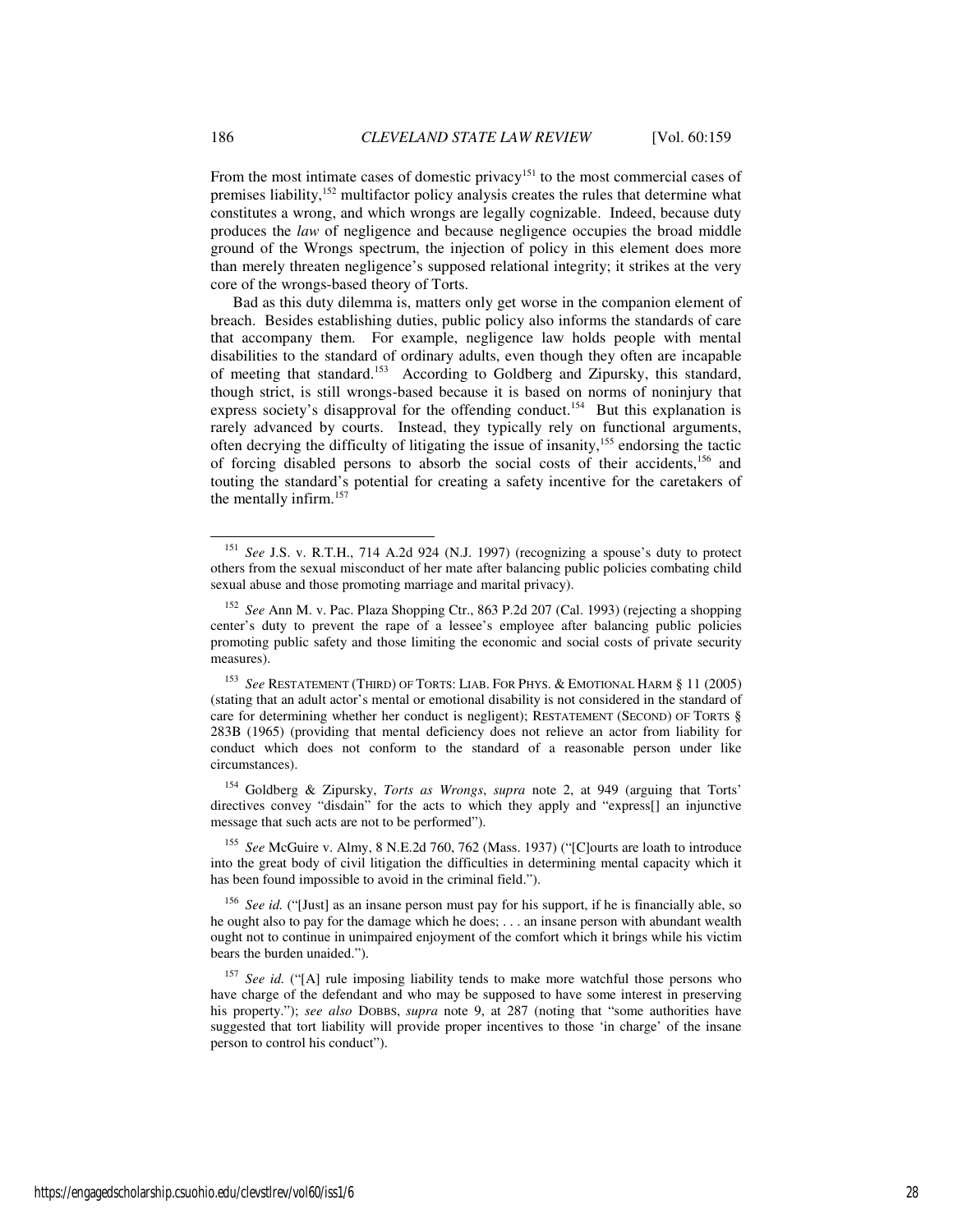Similar reasoning supports the standard of care for children. Normally, negligence law judges children by comparing them to other kids of similar age, intelligence, maturity, and experience.<sup>158</sup> Like the standard for the mentally disabled, the child's standard *could* be based on norms governing juvenile behavior. But usually it is not. Rather, courts routinely invoke the familiar policy refrain that letting kids be kids is good for society because it lets them learn from their mistakes.<sup>159</sup> When kids venture into adult activities, courts raise the behavioral bar accordingly, imposing an ordinary adult standard of care.<sup>160</sup> Yet even here, the change is based more on public policy than any norm of noninjury, with courts determined to discourage kids from doing adult things to protect society from the extraordinary hazards of such activities.<sup>161</sup>

Once the standard of care is settled, policy immediately reappears to help assess its breach. Under the *Restatement (Second) of Torts* conduct is in breach, and thus unreasonable, if its risks outweigh its utility.<sup>162</sup> In theory, this formula *could* be essentially wrongs-based, intending simply to balance the parties' competing rights to liberty.<sup>163</sup> In reality, however, it is much more. Specifically, it provides still another opportunity to promote the public good. According to the *Restatement*, an act's utility depends substantially on its *social* value,<sup>164</sup> while its risk depends heavily on its *public* impact, because of both the number of people it endangers and the social desirability of their threatened interests.<sup>165</sup> Admittedly, the *Restatement* is *(Third) of Torts* now softens these considerations,<sup>166</sup> and they often are not presented

-

<sup>160</sup> *See id.* at 298-300 (indicating that most courts hold children to an adult standard of care when they engage in adult or inherently dangerous activities).

<sup>161</sup> *See* Dellwo v. Pearson, 107 N.W.2d 859, 863 (Minn. 1961) ("We may take judicial notice of the hazards of automobile traffic, the frequency of accidents, the often catastrophic results of accidents, and the fact that immature individuals are no less prone to accidents than adults."); Robinson v. Lindsay, 598 P.2d 392, 394 (Wash. 1979) ("Such a rule protects the need of children to be children but at the same time discourages immature individuals from engaging in inherently dangerous activities.").

<sup>162</sup> *See* RESTATEMENT (SECOND) OF TORTS § 291 (1965) (providing that if the risk is of such a magnitude as to outweigh what the law regards as the utility of the act then the act is considered negligent and the actor is considered unreasonable).

<sup>163</sup> *See* CALNAN, JUSTICE, *supra* note 11, at 177-89; Calnan, *Fault(s)*, *supra* note 15, at 702- 10; Calnan, *Strict Liability*, *supra* note 15, at 99-104.

<sup>164</sup> *See* RESTATEMENT (SECOND) OF TORTS § 292 cmt. a (1965) (stating that the social value of an act is the most important factor in determining its utility).

<sup>165</sup> *See id.* § 293 (a), (d) (listing these factors specifically as relevant in assessing an act's dangerousness).

<sup>166</sup> *See* RESTATEMENT (THIRD) OF TORTS: LIAB. FOR PHYS. & EMOTIONAL HARM § 3 cmt. h (2005) ("While negligence law is concerned with social interests, courts regularly consider private interests, both because society is the protector of private interests and because the general public good is promoted by the protection and advancement of private interests."); *see also id.* cmt. j ("In those cases in which a plaintiff does allege negligence in the actor's

<sup>158</sup> *See id.* at 293.

<sup>159</sup> *See id.* at 296 (describing the "welfare rationale" that the child's standard of care allows children to gain experience by acting in the world freely so they can mature into reasonable adults).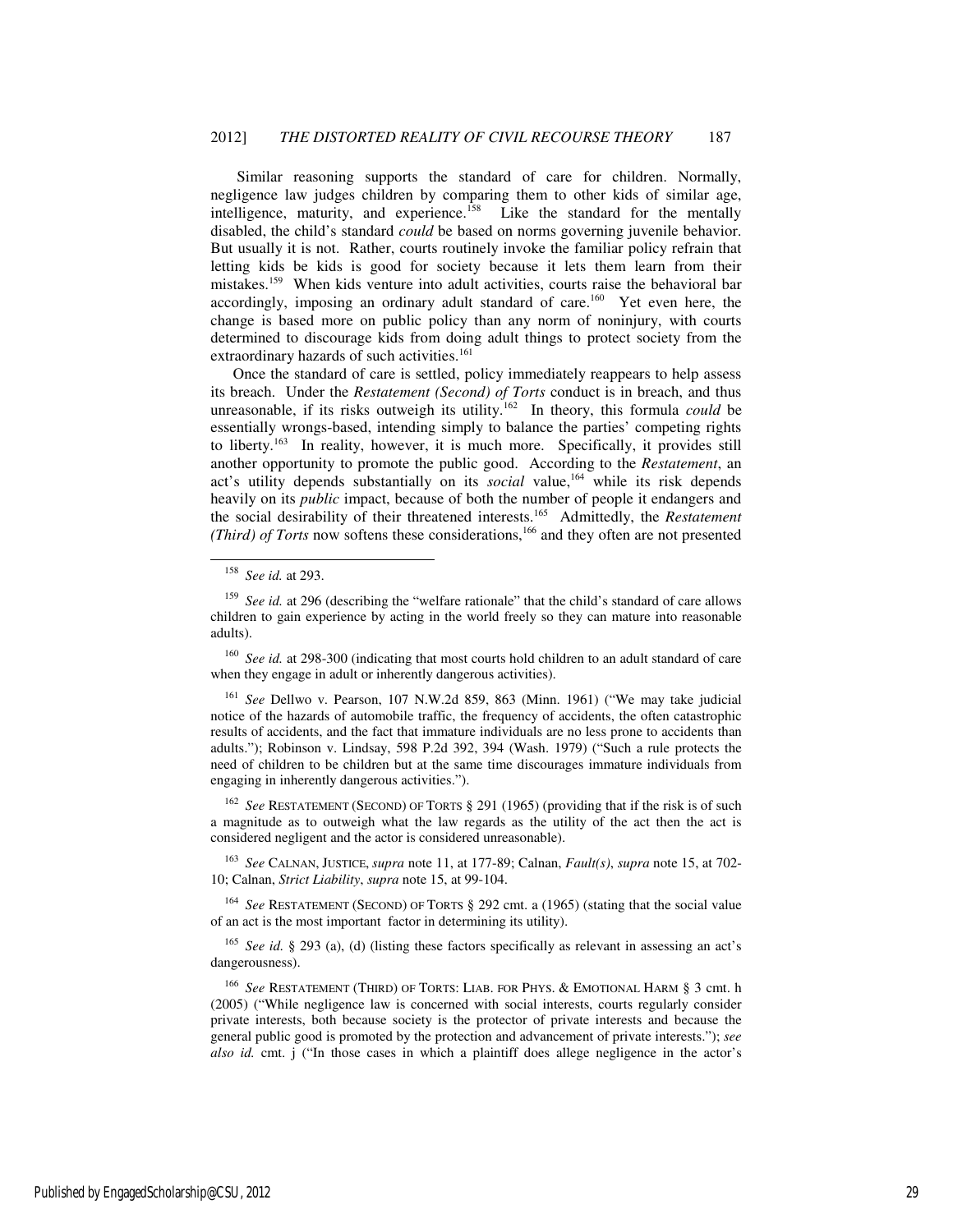to juries even where they still survive.<sup>167</sup> But there is no denying that appellate courts purportedly following traditional negligence principles *have* entertained nonrelational factors in the determination of breach, and these factors *have* added a distinctly political dimension to the judgment of private wrongs.<sup>168</sup>

 In fact, the politics of negligence has not been confined to duty or breach, but has extended deep into the element of causation. The concept of proximate causation, in particular, has long flaunted its political propensities, dating all the way back to the Torts casebook classic of *Palsgraf v. Long Island Railroad Co*. <sup>169</sup> There, Judge Andrews, in a famous dissent, eloquently opined that proximate cause "is not logic" but "practical politics" which uses "convenience," "public policy," and "a rough sense of justice" to "arbitrarily decline[] to trace a series of events beyond a certain point."<sup>170</sup> Echoing and updating Andrews' view, which has since become widespread, the Tennessee Supreme Court recently explained that

[p]roximate or legal cause is a policy decision made by the legislature or the courts to deny liability for otherwise actionable conduct based on considerations of logic, common sense, policy, precedent and "our more or less inadequately expressed ideas of what justice demands or of what is administratively possible and convenient."<sup>171</sup>

In short, proximate cause is, and always has been, the arch nemesis of civil recourse theory, plying its political influence to alter, abate, or annul existing norms of noninjury. It is no wonder, then, why Goldberg and Zipursky have failed to account for its insidious instrumentalism. Far from supporting a purely wrongs-based conception of negligence, this corrosive force only serves to discredit or destroy it.

Policy's role in the supposedly objective doctrine of factual causation is less obvious, though no less momentous. Typically, factual causation is based on a fairly straightforward, seemingly factual, determination: but for the defendant's negligence, the plaintiff would not have been harmed.<sup>172</sup> However, the "but for" test is neither as clear nor as factual as it first appears. In many cases, especially those involving negligent omissions, the analysis of factual causation requires a good bit of judgment, and this judgment derives from a good dose of policy.

- <sup>171</sup> Snyder v. LTG Lufttechnische Gmbh, 955 S.W.2d 252, 256 n.6 (Tenn. 1997).
- <sup>172</sup> *See* DOBBS, *supra* note 9, at 409.

decision to engage in an activity, the overall utility of the activity is a factor the court needs to consider.").

<sup>167</sup> *See* Stephen G. Gilles, *The Invisible Hand Formula*, 80 VA. L. REV. 1015, 1016-17 (1994) ("[R]ather than telling juries to balance the costs and benefits of greater care, courts ordinarily instruct them to determine whether the actor behaved as a 'reasonably prudent person' would have under the circumstances.").

<sup>168</sup> *See* DOBBS, *supra* note 9, at 340, 344-48 (noting the often competing economic, moral, and administrative concerns surrounding this analysis).

<sup>169</sup> Palsgraf v. Long Island R.R. Co., 162 N.E. 99 (N.Y. 1928).

<sup>&</sup>lt;sup>170</sup> *Id.* at 103 (Andrews, J., dissenting).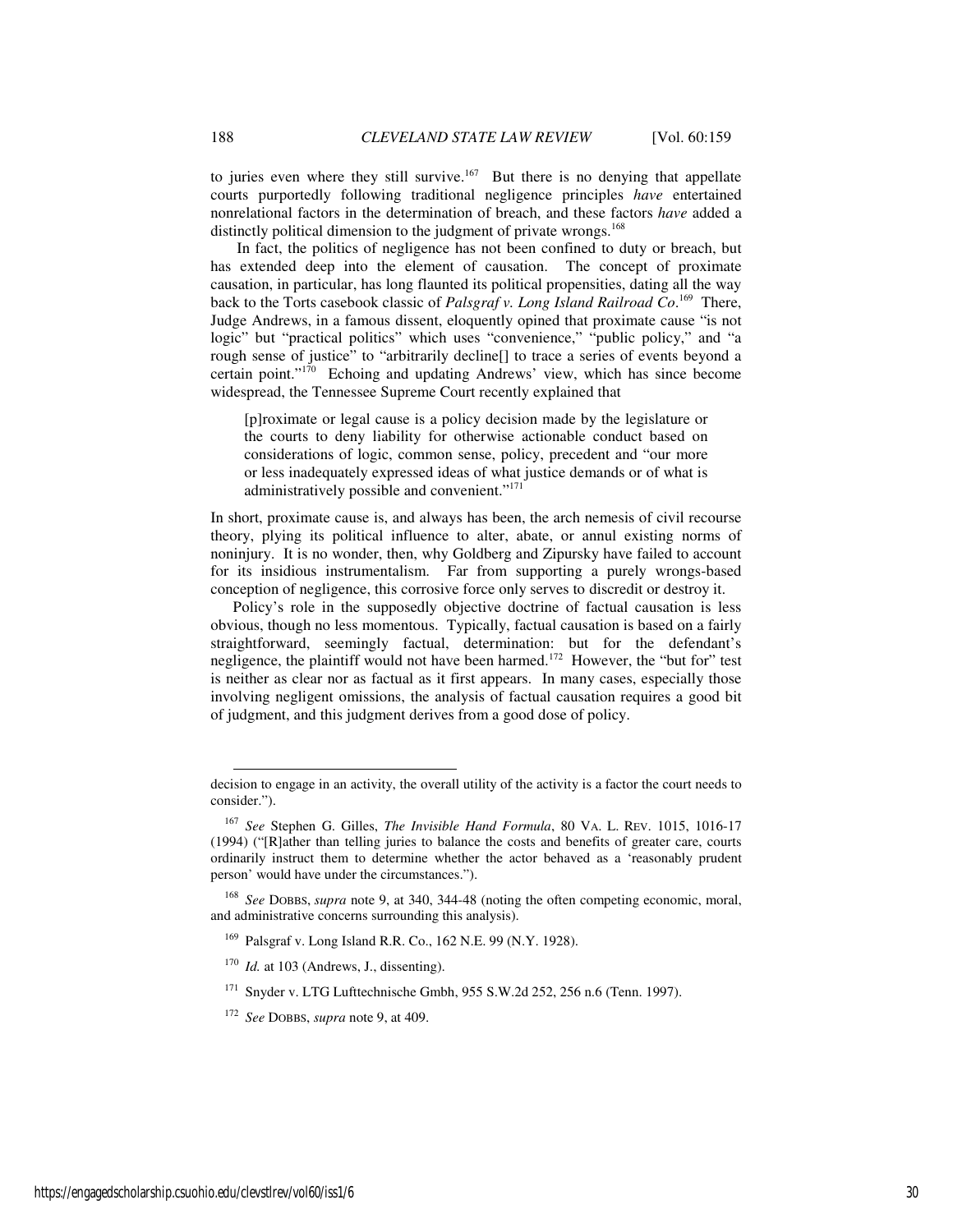The California case of *Saelzler v. Advanced Group 400*<sup>173</sup> aptly illustrates this trend. In *Saelzler*, a group of unidentified men committed a daylight attack against a delivery woman in a common area of a low-rent apartment complex. The delivery woman sued the apartment owner for negligence, claiming the owner failed to implement adequate security measures on its premises. The owner moved for summary judgment on the ground that its negligence, if any, was not a factual cause of the attack. The trial court granted the motion and dismissed the delivery woman's action. After the Court of Appeals reversed, the California Supreme Court reinstated the trial court's judgment, finding that the delivery woman could not establish factual causation in this case.<sup>174</sup>

At first blush, the Supreme Court's holding appears to rest on a faithful application of the "but for" test.<sup>175</sup> Noting that the complex was located in a high crime district, and that the attackers could have lawfully entered the premises as tenants of the owner, the Court found insufficient evidence to conclude that added security would have prevented the crime.<sup>176</sup> However, elsewhere in its opinion, the Court revealed the true basis for its decision. To fully resolve the question of Court revealed the true basis for its decision. factual causation, the Court asserted, it had to "balance two important and competing policy concerns: society's interest in compensating persons injured by another's negligent acts, and its reluctance to impose unrealistic financial burdens on property owners conducting legitimate business enterprises on their premises."<sup>177</sup> Indeed, in striking this balance, the Court both deepened and expanded its policy analysis. A finding of factual causation under these facts, the Court warned, not only would force landowners to become virtual insurers of their property's safety—effectively compelling them to raise rents for low-income families—but also would stifle the fair and efficient administration of justice by creating intractable problems of proof and line-drawing.<sup>178</sup>

Even when the "but for" test cannot be satisfied, courts often rely on policy to create a special exception to avoid an unpalatable result. For example, the lost chance of survival doctrine<sup>179</sup> relaxes the traditional causation requirement to incentivize doctors to comply with their fiduciary duties to gravely ill patients.<sup>180</sup> In

l

- <sup>176</sup> *Saelzler*, 23 P.3d at 1155.
- <sup>177</sup> *Id.* at 1145.
- <sup>178</sup> *Id.* at 1152.

<sup>179</sup> Under the lost chance of survival doctrine, when a doctor misdiagnoses or mistreats a patient with less than a fifty-one percent change of survival—and who thus was likely to die from her underlying illness—she (or her estate) may establish causation by proving that the doctor substantially reduced her chance of surviving that illness. *See* DOBBS, *supra* note 9, at 434-38 (generally discussing the doctrine).

<sup>180</sup> *See* Herskovits v. Grp. Health Coop. of Puget Sound, 664 P.2d 474, 477 (Wash. 1983) (noting that refusing to recognize the lost chance doctrine would create "a blanket release

<sup>173</sup> Saelzler v. Advanced Grp. 400, 23 P.3d 1143 (Cal. 2001).

<sup>174</sup> *Id.* at 1155.

<sup>&</sup>lt;sup>175</sup> Although California uses the substantial factor test of causation, that test incorporates the but-for test. *See* RESTATEMENT (SECOND) OF TORTS § 431 cmt. a (1965) ("In order to be a legal cause of another's harm, it is not enough that the harm would not have occurred had the actor not been negligent[;] [t]his is necessary, but it is not of itself sufficient.").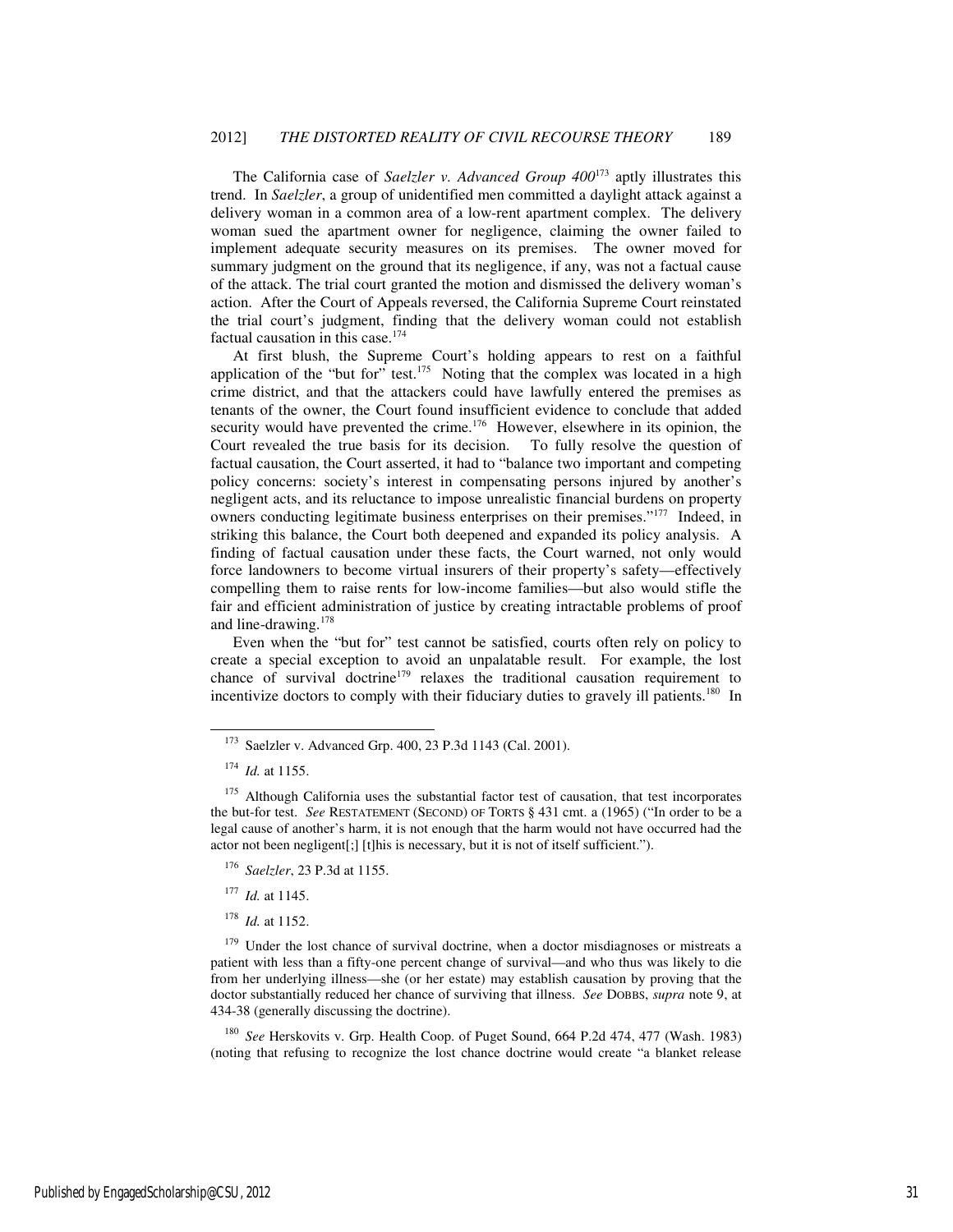extreme situations, the doctrine of res ipsa loquitur forces defendants to disprove factual causation<sup>181</sup> to encourage them to reveal facts solely within their possession.<sup>182</sup> Finally, the doctrines of alternative liability<sup>183</sup> and market share liability<sup>184</sup> employ the same burden-shifting technique to further the same disclosure policy,<sup>185</sup> but also seek to spread devastating losses<sup>186</sup> and punish and deter blameworthy actors, even though their agency is unclear.<sup>187</sup>

Of course, none of this shows that causal concepts are irrelevant to wrongs, or that wrongs are irrelevant to the theory of negligence. To the contrary, causation

<sup>182</sup> See id. at 689 ("Without the aid of the doctrine a patient who received permanent injuries of a serious character, obviously the result of some one's [sic] negligence, would be entirely unable to recover unless the doctors and nurses in attendance voluntarily chose to disclose the identity of the negligent person and the facts establishing liability."); DOBBS, *supra* note 9, at 650-52 (discussing the *Ybarra* rule and its policy basis).

<sup>183</sup> In alternative liability cases, two or more defendants have behaved negligently toward the plaintiff but only one defendant actually causes the plaintiff harm. *See* Summers v. Tice, 199 P.2d 1, 2 (Cal. 1948) (finding that two hunters negligently fired their shotguns at the plaintiff, but only the shot of one hunter actually struck the plaintiff in the eye). If the plaintiff sues all possible tortfeasors, who are few in number, but cannot after reasonable diligence identify the causally responsible party, the court shifts to the defendants the burden of exculpation. *See id.* at 4. Any defendant who cannot meet this burden is held jointly and severally liable for the loss. *See id.* at 5 (stating that "defendants in cases like the present one may be treated as liable on the same basis as joint tort feasors").

<sup>184</sup> Where a large number of product manufacturers market essentially the same defective product, but the product of only one manufacturer actually causes a consumer's injury, market share liability shifts to the defendant-manufacturers the burden of disproving causation if the manufacturers in court represent a substantial share of the market for the item. *See* Sindell v. Abbott Labs., 607 P.2d 924, 936-37 (Cal. 1980). Manufacturers unable to eliminate their product as a potential cause are held liable in proportion to their market share. *See id.* at 37.

<sup>185</sup> *See Summers*, 199 P.2d at 4 ("Ordinarily defendants are in a far better position to offer evidence to determine which one caused the injury."); DOBBS, *supra* note 9, at 427 (noting the "dubious" policy argument that the "defendants might know more than [the] plaintiffs").

<sup>186</sup> *See Sindell*, 607 P.2d at 936 ("From a broader policy standpoint, defendants are better able to bear the cost of injury resulting from the manufacture of a defective product . . . [because] 'the risk of injury can be insured by the manufacturer and distributed among the public as a cost of doing business.'").

<sup>187</sup> *See* Hymowitz v. Eli Lilly & Co., 539 N.E.2d 1069, 1078 (N.Y. 1989) ("[W]e choose to apportion liability so as to correspond to the over-all culpability of each defendant, measured by the amount of risk of injury each defendant created to the public-at-large."); Collins v. Eli Lilly Co., 342 N.W.2d 37, 52-53 (Wis. 1984) (apportioning market share liability on the basis of comparative fault principles).

from liability for doctors and hospitals any time there was less than a 50 percent chance of survival, regardless of how flagrant the negligence").

 $181$  This may occur in medical malpractice actions where the plaintiff is unconscious during treatment and thus unable to determine how she was injured. *See* Ybarra v. Spangard, 154 P.2d 687, 688 (Cal. 1944) (a patient placed under anesthesia for an appendectomy operation awoke with an unexplainable neck injury). In this scenario, the court shifts to the defendanthealth care practitioners the burden of proving that they did not cause the plaintiff's injury. *See id.* at 690.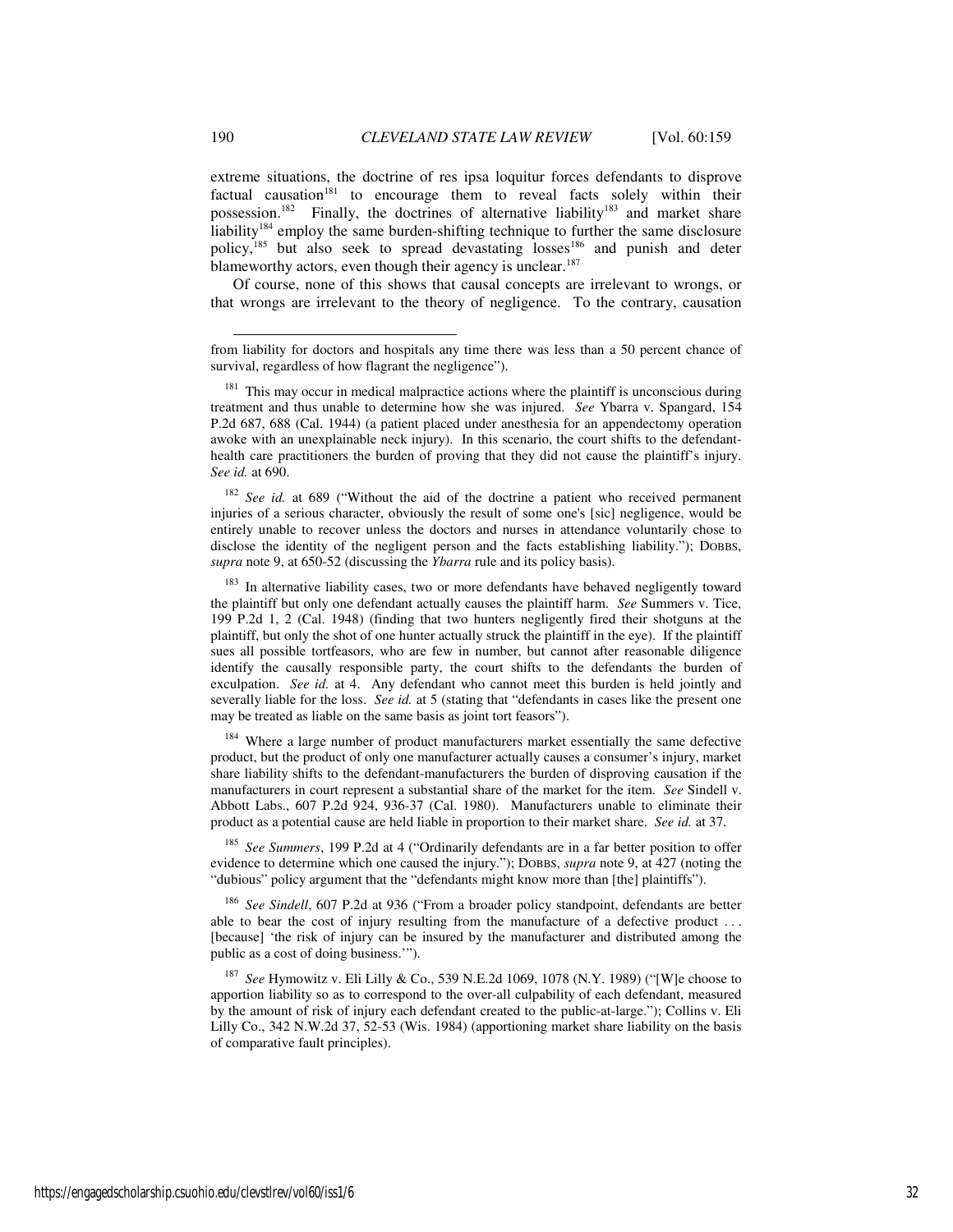links and activates the parties' rights and duties, thereby authorizing one party to take coercive action against the other.<sup>188</sup> Yet this discussion does show that causation is not *solely* about wrongs. Instead, it is frequently about the pragmatic pursuit of purely social objectives. Thus, while it is wrong for skeptics to ignore causation's connection to wrongs, it is equally wrong for Goldberg and Zipursky to ignore the politics underlying that relationship.

This oversight is all the more pernicious because it blends into the element of damages. To establish causation, a plaintiff must show that the defendant's conduct resulted in some forbidden harm. Indeed, the existence of a personal injury is what culminates the wrong and makes the encounter tortious. However, tort law neither protects every interest nor redresses every wrong. Negligence law, in particular, restricts recovery to only certain types of harms. Although these limits help to define wrongs, they are not based on relational considerations or norms of noninjury. Instead, they are consistently determined by practical necessity and public policy.

Historically, two harms have been singled out for special attention. When plaintiffs suffer emotional injuries or economic losses unaccompanied by any physical harm, courts routinely deny relief altogether or impose significant obstacles to their recovery.<sup>189</sup> Casting these decisions as no-duty rules, judges rely on various policy arguments to curtail the categories of cognizable harms. In cases of pure emotional distress, they point to the speculative nature of the plaintiff's injury and the difficulties of proving psychic harm,<sup>190</sup> the potential for fraudulent claims,<sup>191</sup> the fear that the volume of claims will be great and will clog an already overburdened justice system, $192$  and the possible disparity between the defendant's culpability and the amount of her financial responsibility for the plaintiff's loss.<sup>193</sup> Similar policy concerns surround pure economic losses. Besides raising questions of conjecture, proof, floodgates, and proportionality,<sup>194</sup> courts often invoke the classic instrumental policy of loss spreading, noting that businesses in jeopardy of suffering such damages typically can insure against them, and can incorporate their premium costs into the prices of their goods or services. $195$ 

We see, then, that nonwrongs-based considerations of policy influence every element of the tort of negligence, and in so doing, shape our very notion of an unintentional wrong. But policy's insurgence in negligence is even more

- <sup>191</sup> *See id.* at 822.
- <sup>192</sup> *See id.* at 824.
- <sup>193</sup> *See id.*

-

<sup>194</sup> *See* People Express Airlines, Inc. v. Consol. Rail Corp., 495 A.2d 107, 110 (N.J. 1985) (noting that judicial skepticism towards pure economic loss claims stems from a "fear of fraudulent claims, mass litigation, and limitless liability, or liability out of proportion to the defendant's fault").

<sup>195</sup> *See* Louisiana *ex rel.* Guste v. M/V Testbank, 752 F.2d 1019, 1029 (5th Cir. 1985) (observing that businesses can insure against pure economic losses and/or pass them onto their customers).

<sup>188</sup> *See* CALNAN, JUSTICE, *supra* note 11, at 47-49 (explaining the linking and activating functions of causation).

<sup>189</sup> *See* DOBBS, *supra* note 9, at 822-24, 1282-87.

<sup>190</sup> *See id.* at 822-23.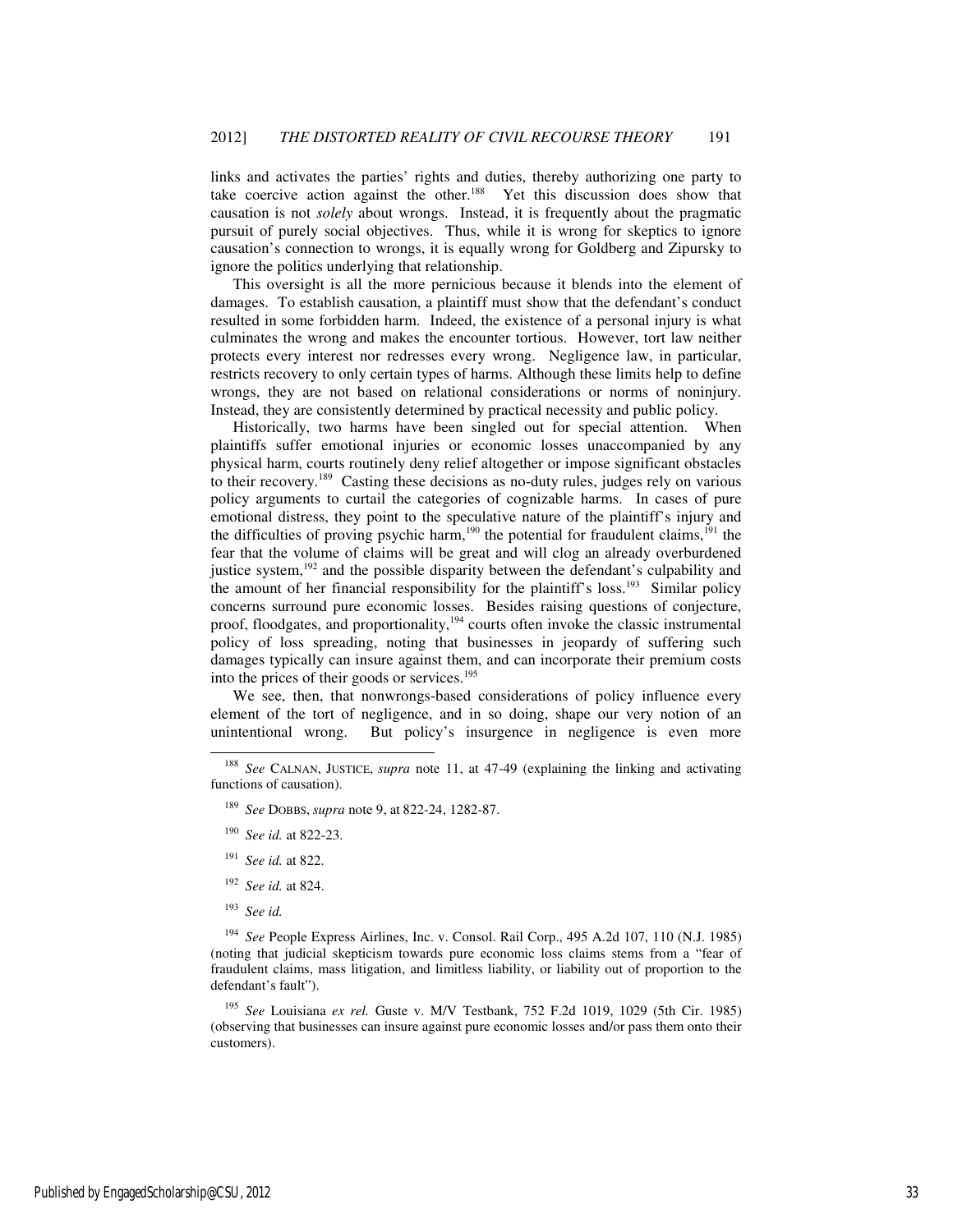transcendent. It does not just define negligence, but also helps to excuse or mitigate it.

Policy's exculpatory effect is most evident in the affirmative defense of assumption of risk. Originally, assumption of risk consisted of a plaintiff's voluntary choice to encounter a known danger—a decision, like other forms of contributory negligence, that imbued her with full responsibility for her own injuries.<sup>196</sup> But after the adoption of comparative fault, which merely diminished the plaintiff's recovery, courts began to re-conceptualize the defense. Some courts emphasized its fault-like qualities and simply merged it into comparative negligence.<sup>197</sup> Others, however, recognized its independent status and continued using it as a complete bar to relief.<sup>198</sup>

While a number of jurisdictions in the latter camp justified the bar on the plaintiff's expression of consent,<sup>199</sup> the remaining members relied on good old policy. Under this approach, when a plaintiff engages in an inherently dangerous activity or occupation, the law automatically eliminates the duty of care owed by those creating such dangers, even if the plaintiff herself does not choose to waive their liability.<sup>200</sup> In the case of recreational activities, this no-duty rule is designed to encourage citizen participation, which in turn promotes social fellowship, good health, and much-needed stress relief.<sup>201</sup> Where dangerous occupations are involved, the policy adapts accordingly. Rather than stimulating behavior, the duty limitation here is calculated to prevent excessive litigation by and overcompensation of individuals whose salaries and administrative remedies already protect them against the extraordinary hazards of their jobs. $202$ 

\*\*\*

Putting this all together, it soon becomes apparent what is truly wrong with *Torts as Wrongs.* The theory it proposes is a stereotype and not a personality profile. By focusing on Torts' general features, Goldberg and Zipursky have created an interesting and alluring caricature of the field, but they have not described a real being with all its quirks and foibles. Negligence, in particular, resists such broad characterization. Far from fitting the image of moral and legal integrity, negligence's persona is fickle if not schizophrenic, endowing its elements and defenses with fault concepts, but destabilizing them with policy agendas that are

-

<sup>200</sup> *See id.* at 537-38.

<sup>201</sup> *See* Knight v. Jewett, 834 P.2d 696, 710 (Cal. 1992) (expressing the fear that imposing liability for ordinary sports-related injuries "might well alter fundamentally the nature of the sport by deterring participants from vigorously engaging in [the] activity"); DOBBS, *supra* note 9, at 550 (noting that the no-duty rule is based in part on the policy of encouraging vigorous physical competition).

<sup>202</sup> *See* Krauth v. Geller, 157 A.2d 129, 131 (N.J. 1960) (indicating that worker's compensation benefits and increased salaries compensate employees such as firemen who take on extraordinary risks as part of their profession); DOBBS, *supra* note 9, at 771-72 (discussing these policy arguments).

<sup>196</sup> *See* DOBBS, *supra* note 9, at 535-36.

<sup>197</sup> *See id.* at 539.

<sup>198</sup> *See id.* at 539-40.

<sup>199</sup> *See id.* at 539-41.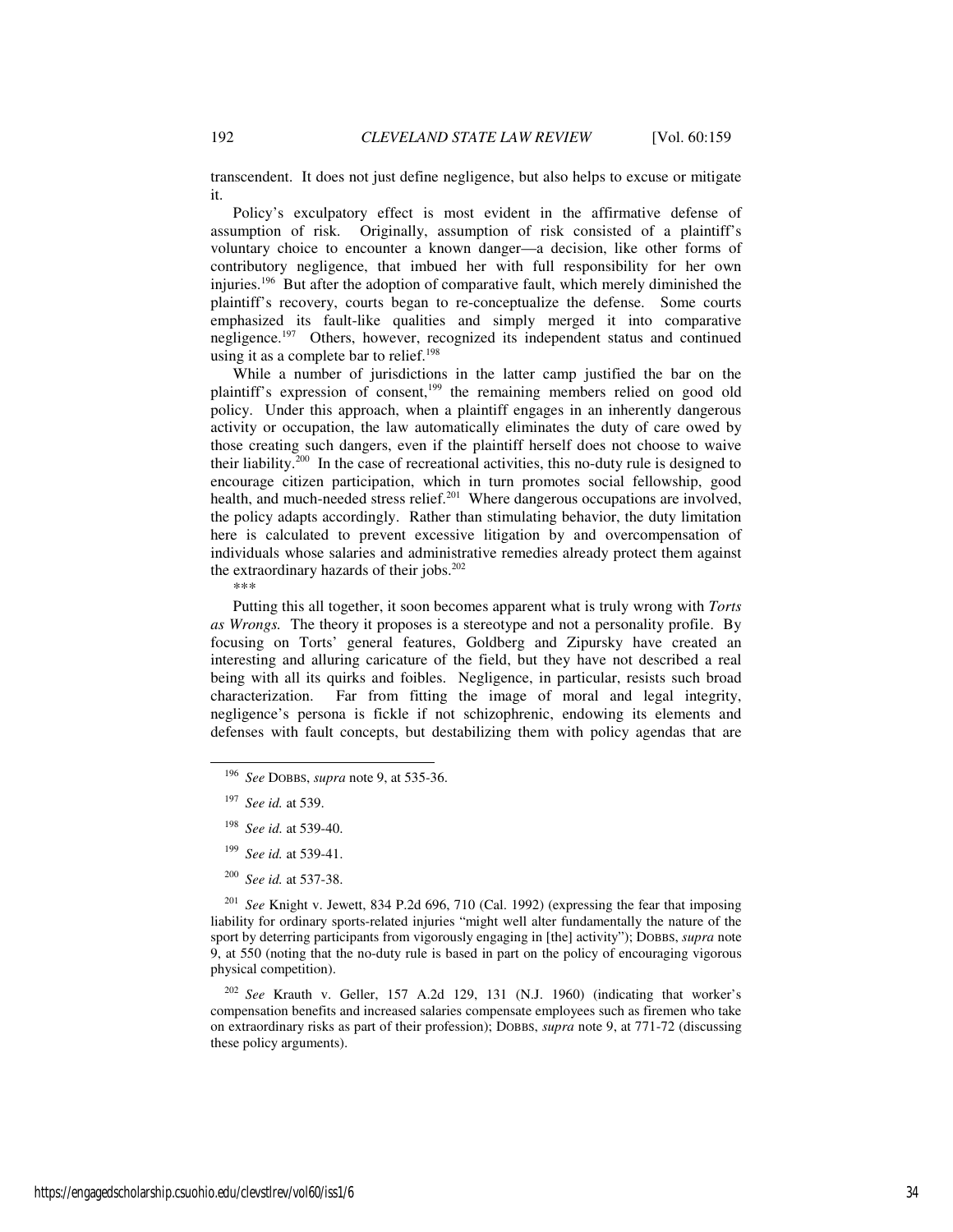incompatible or even contradictory. One may call this amalgamation many things, but "one thing" is the one thing it is not.

Goldberg and Zipursky miss the devil in these details because they believe quite optimistically—that tort law is immune from such corrupting influences. As Goldberg has explained, "judges sometimes have the opportunity and power to advance [instrumental] goals in the course of presiding over tort cases[,] [b]ut when they do so purposefully, they are not applying and developing the law of tort, but departing from it."<sup>203</sup> Torts' impenetrability supposedly comes from its conceptual solidarity. Tort law is intelligible only as a group of structures and practices that "hang[] together" in a logical and predictable way.<sup>204</sup> Concepts like litigation bipolarity, legal fault, causation, and damages define Torts because they combine harmoniously and function symbiotically to create a right of civil recourse for the redress of private wrongs.<sup>205</sup> Instrumental doctrines and policies, by contrast, fall outside Torts because they are inhibited rather than advanced by many of the law's other essential attributes.<sup>206</sup>

But judging reality by form, function, and fitness is perhaps Goldberg and Zipursky's biggest mistake. It ignores the evolutionary nature of both life and law. Some very prominent structures—like human hair, a defining mammalian characteristic that has steadily receded in human beings and seems virtually destined for extinction<sup>207</sup>—remain in existence long after they have lost most or all of their practical usefulness. Similarly, some deeply ingrained practices change functions over time, retaining their old forms while serving a myriad of new and different purposes that they are surprisingly ill-suited to accomplish. This would seem to be the case with the customary handshake, which many believe began as an assurance of nonbelligerence,<sup>208</sup> but later became an expression of vulnerability or respect, and now is everything from a casual greeting to a serious confirmation of agreement<sup>209</sup>

<sup>203</sup> *See* Goldberg, *Twentieth-Century Tort*, *supra* note 22, at 581. Goldberg's argument appears to be something of a tautology. It says, in essence: Torts is not instrumental (even in part, and even if judges deliberately try to make it so) because instrumentalism is not (and can never be?) a characteristic of Torts. *Id.* 

<sup>204</sup> *See supra* note 63 and authorities cited therein; *see also* Goldberg & Zipursky, *Torts as Wrongs*, *supra* note 2, at 920.

<sup>205</sup> *See supra* note 37 and authorities cited therein.

<sup>206</sup> *See supra* note 56 and authorities cited therein.

<sup>207</sup> *See* Nicholas Wade, *Why Humans and Their Fur Parted Ways*, N.Y. TIMES (Aug. 19, 2003), http://www.nytimes.com /2003/08/19/science/why-humans-and-their-fur-partedways.html? sec=health&spon=&pagewanted=1 (attributing human hair loss to various theories, including the need to keep cool and the elimination of fur-infesting parasites functions increasingly served by human technologies like clothing, fixed shelters, medications, and pesticides).

<sup>208</sup> *See* Andrea D'Cruz, *The Handshake*, ASSYRIA TIMES (May 13, 2005), http://assyriatimes.com/engine/modules/news/article.php? storyid=63.

<sup>209</sup> Jesse Bering, *Limp Wrists and Tight Fists: What Your Handshake Says About You*, SCIENTIFIC AMERICAN (Feb. 18, 2010), http://www.scientificamerican.com/blog/post.cfm?id=limp-wrists-and-tight-fists-what-yo-2010-02-18.